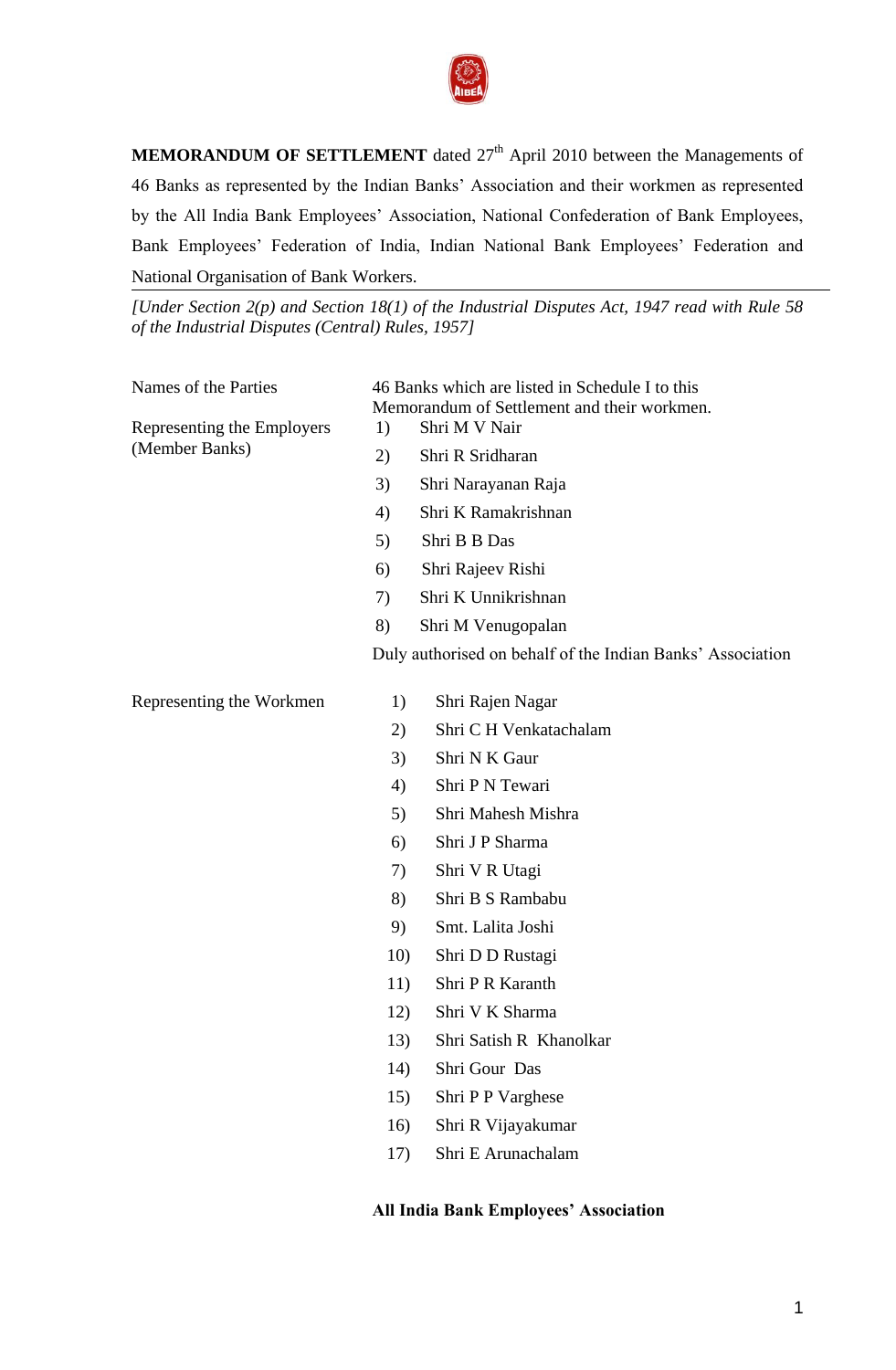

- 1) Shri L Balasubramanian
- 2) Shri S A Kadri
- 3) Shri Milind Nadkarni
- 4) Shri Prakash Gangal
- 5) Shri R K Sharma
- 6) Shri K K Khosla
- 7) Shri B C Kalita
- 8) Shri S Srinivasan
- 9) Shri M V Murali
- 10) Shri Peter Anto Nellissery
- 11) Shri P A Manjunatha
- 12) Shri K Raja Kurup
- 13) Shri Shyamal Karmakar
- 14) Shri J N Singh
- 15) Shri S D Mishra

## **National Confederation of Bank Employees**

- 1) Shri P S Pillai
- 2) Shri Pradip Biswas
- 3) Shri G M V Nayak
- 4) Shri K Krishnan
- 5) Shri B Prasad
- 6) Shri P K Sarangi
- 7) Shri M R Shenoy
- 8) Shri M V Madhav Rao

## **Bank Employees' Federation of India**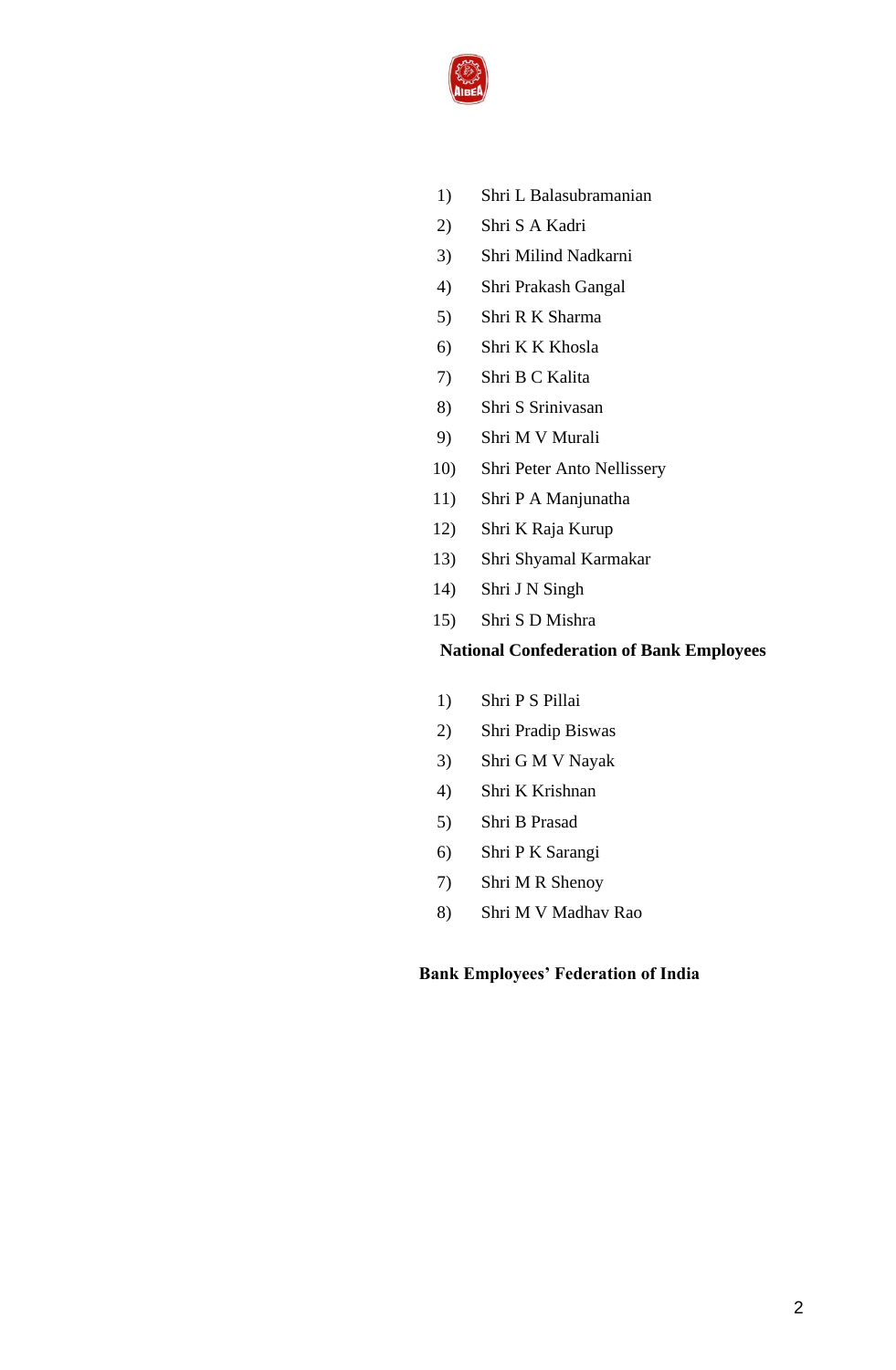

- 1) Shri Subhash S Sawant
- 2) Shri R Kunjithapatham
- 3) Shri S George Timothy
- 4) Shri Siddharath Menon
- 5) Shri Dharanidhar Swain
- 6) Shri Ishwar S Puthran
- 7) Shri Barun Sarbadhikari
- 8) Shri Shyam Mukhopadhyay

#### **Indian National Bank Employees' Federation**

- 1) Shri Dinesh Kulkarni
- 2) Shri Ashwani Kumar Rana
- 3) Shri K R Poonja
- 4) Shri Mohan Kumtakar
- 5) Shri Ramanath Kini
- 6) Shri M B Harinarayanan
- 7) Shri Manmohan Gupta
- 8) Shri K S Jayaram

## **National Organisation of Bank Workers**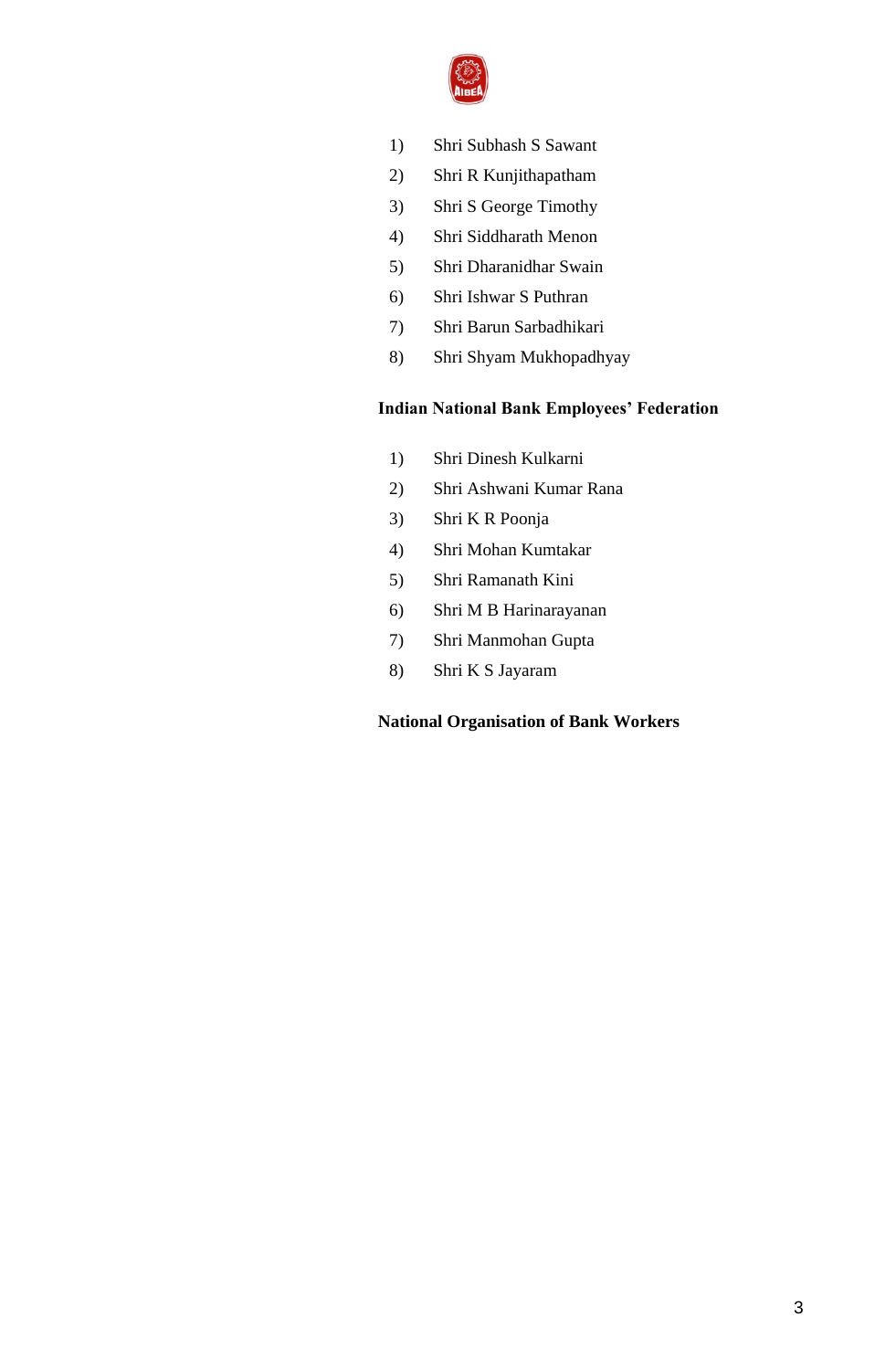

#### **SHORT RECITAL OF THE CASE**

- (A)The Indian Banks" Association (IBA) on behalf of its member banks named in the Schedule I hereto, signed a settlement dated  $2<sup>nd</sup>$  June 2005 with the All India Bank Employees" Association (AIBEA), National Confederation of Bank Employees (NCBE), Bank Employees" Federation of India (BEFI), Indian National Bank Employees" Federation (INBEF) and National Organisation of Bank Workers (NOBW) representing the workmen employees of the Banks mentioned in the said Schedule I, inter alia regarding various terms and conditions of their service. The Settlement dated  $2<sup>nd</sup>$  June 2005 was operational for a period of 5 years from 1st November 2002.
- (B) The AIBEA, NCBE, BEFI, INBEF and NOBW (hereafter jointly called the Unions) submitted their Charter of Demands dated  $29<sup>th</sup>$  October 2007 for revision in wages and other service conditions of workmen to IBA and requested for negotiations on the same, with a view to arriving at an amicable settlement.
- (C) Simultaneously, IBA also raised with the Unions, issues on behalf of the managements of banks concerned, to be discussed and settled with a view to improving efficiency of operations in banks.
- (D)The parties initially agreed after negotiations that the total quantum of wage increase arising out of a Settlement to be signed in this regard shall be Rs.2,577 crores per annum including the cost of superannuation benefits and accordingly signed and exchanged minutes on  $27<sup>th</sup>$  November 2009 at Mumbai. It is agreed that for the purpose of this settlement, the additional cost of pension be shared equally between the parties at the rate as agreed to pension costed accordingly.
- (E) The IBA and the Unions signed a minutes of the discussions on  $25<sup>th</sup>$  February 2008 on various issues. Extending another option for pension to those who did not opt for pension when Bank Employees' Pension Regulations, 1995 dated 29<sup>th</sup> September 1995/ 26<sup>th</sup> March 1996 were implemented was one of the issues to be considered. After several round of discussions and valuing the liability through an actuarial calculation, it is agreed to extend another option to join the pension scheme to those who did not opt for pension when Bank Employees' Pension Regulations, 1995 dated  $29<sup>th</sup>$  September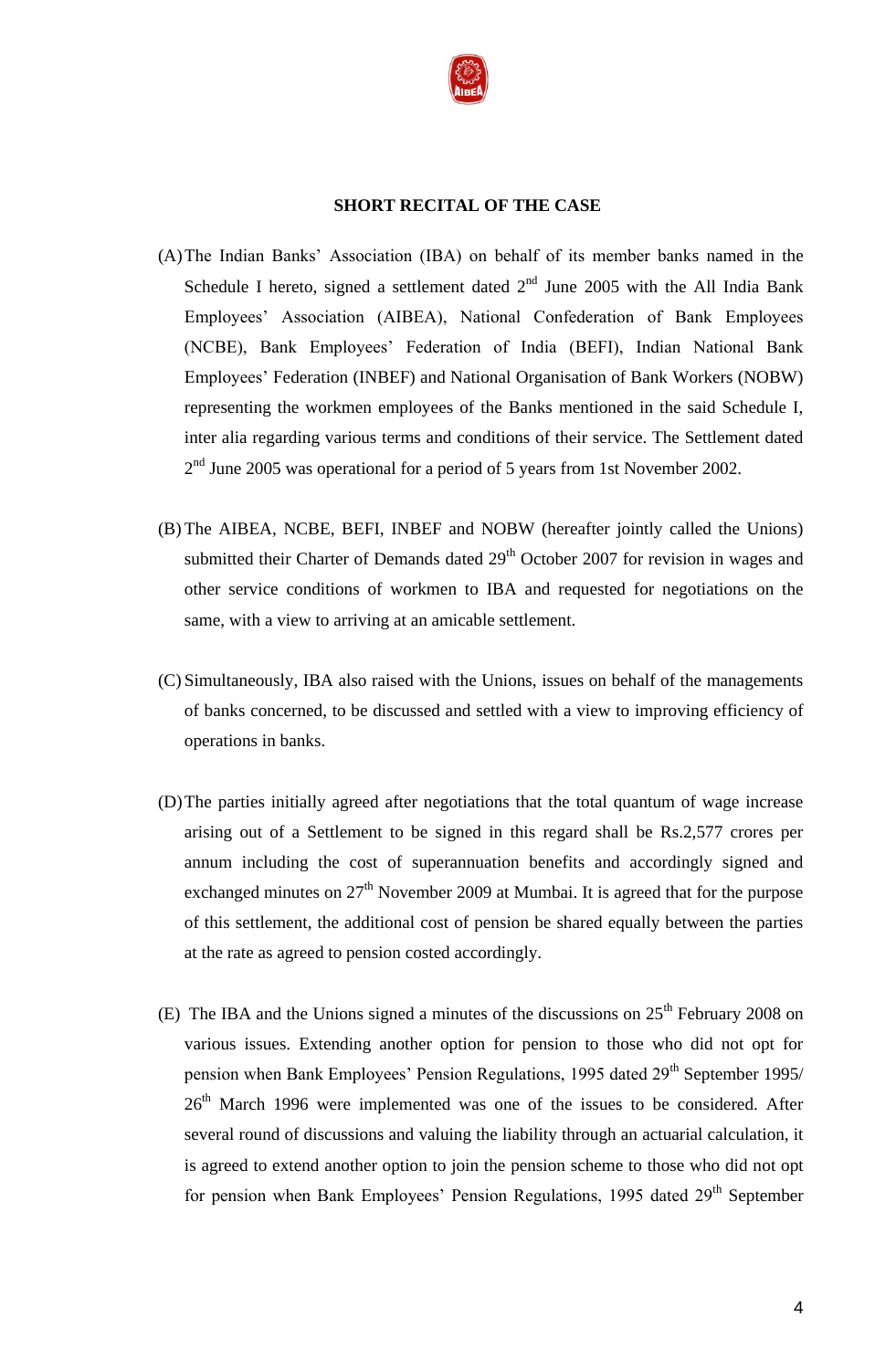

1995/  $26<sup>th</sup>$  March 1996 were implemented, on the terms and conditions agreed and incorporated in the Settlement dated  $27<sup>th</sup>$  April 2010 signed between the parties.

- (F) Management proposed that a scheme for introduction of performance linked variable pay in addition to fixed pay be considered as part of this wage revision exercise to increase efficiency in operations. After preliminary discussions, the parties agreed to pursue the matter further after finalisation of this settlement, to reach a consensus.
- (G)The parties negotiated the aforesaid demands and issues and have reached an agreement as set out herein under in full satisfaction of their demands.
- (H)The agreement reached as aforesaid shall amend, modify and supersede the relevant provisions of the Awards and Settlements wherever referred to in this Settlement.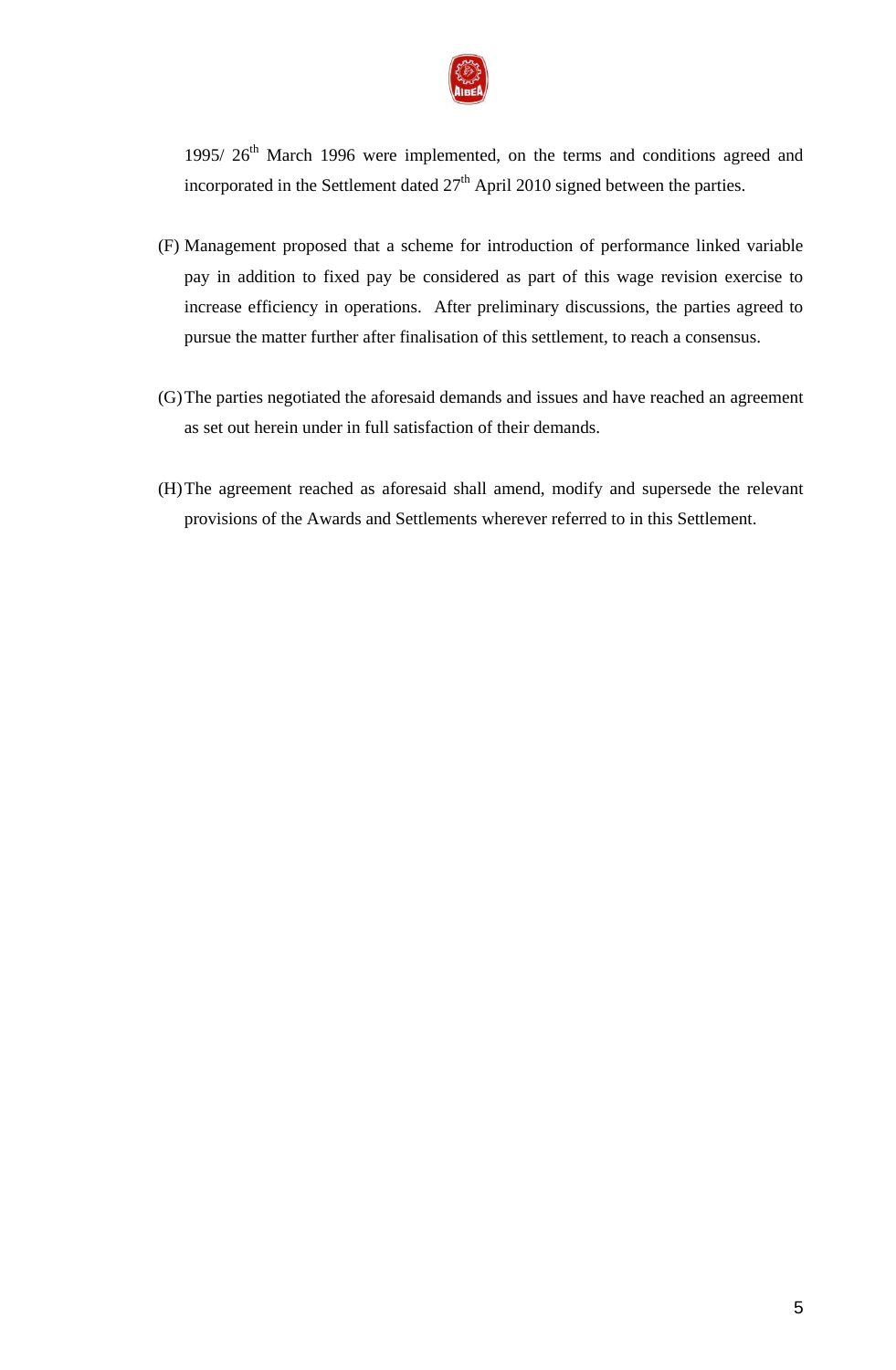

# **NOW, IT IS HEREBY AGREED AND DECLARED** by and between the parties hereto as under:-

# **TERMS OF THE SETTLEMENT GENERAL**

- 1. In respect of 46 Banks listed in Schedule 1 to this Memorandum of Settlement, except the State Bank of India, Indian Overseas Bank and Bank of Baroda, the provisions of the Sastry Award in Reference No.S.R.O. 35 dated 5<sup>th</sup> January 1952, notified on 26<sup>th</sup> March 1953 as finally modified and enacted by the Industrial Disputes (Banking Companies) Decision Act, 1955, the Industrial Disputes (Banking Companies) Decision Amendment Act, 1957 and the provisions of the Award of the National Industrial Tribunal presided over by Mr. Justice K T Desai in Reference No.1 of 1960 which Award inter alia modifies certain provisions of the Sastry Award (hereinafter referred to as the Awards) as modified by the settlements dated  $19<sup>th</sup>$  October,  $1966$ ,  $12<sup>th</sup>$  October, 1970,  $23<sup>rd</sup>$  July, 1971,  $8<sup>th</sup>$ November, 1973, 1<sup>st</sup> August, 1979, 31<sup>st</sup> October, 1979, 21<sup>st</sup> April, 1980, 8<sup>th</sup> September, 1983, 17<sup>th</sup> September, 1984, 5<sup>th</sup> January, 1987, 10<sup>th</sup> April, 1989, 29<sup>th</sup> June, 1990, 16<sup>th</sup> July, 1991, 29<sup>th</sup> October, 1993, 14<sup>th</sup> February, 1995, 14<sup>th</sup> December, 1996, 28<sup>th</sup> November, 1997,  $27<sup>th</sup>$  March 2000, 10<sup>th</sup> April 2002 and  $2<sup>nd</sup>$  June 2005 shall continue to govern the service conditions except to the extent the same are modified by this settlement.
- 2. (i) In respect of State Bank of India, the provisions of the Awards as modified by the Settlements dated  $31<sup>st</sup>$  March, 1967,  $24<sup>th</sup>$  February, 1970,  $15<sup>th</sup>$  September, 1970,  $1<sup>st</sup>$ August, 1979,  $31<sup>st</sup>$  October, 1979,  $21<sup>st</sup>$  April, 1980,  $8<sup>th</sup>$  September, 1983,  $17<sup>th</sup>$ September, 1984, 5<sup>th</sup> January, 1987, 10<sup>th</sup> April, 1989, 29<sup>th</sup> June, 1990, 16<sup>th</sup> July, 1991,  $29<sup>th</sup>$  October, 1993, 14<sup>th</sup> February, 1995, 14<sup>th</sup> December, 1996, 28<sup>th</sup> November, 1997,  $27<sup>th</sup>$  March 2000, 10<sup>th</sup> April 2002, 22<sup>nd</sup> July 2003 and 2<sup>nd</sup> June 2005 shall continue to govern the service conditions of the workmen except to the extent the same are modified by this settlement.
	- (ii) In respect of Bank of Baroda, the provisions of the Awards as further modified by the Settlements dated  $23<sup>rd</sup>$  December, 1966, 19<sup>th</sup> December, 1970, 1<sup>st</sup> August, 1979, 31<sup>st</sup> October, 1979,  $21<sup>st</sup>$  April, 1980,  $8<sup>th</sup>$  September, 1983, 17<sup>th</sup> September, 1984,  $5<sup>th</sup>$  January, 1987, 10<sup>th</sup> April, 1989, 29<sup>th</sup> June, 1990, 16<sup>th</sup> July, 1991, 29<sup>th</sup> October, 1993, 14<sup>th</sup> February, 1995,  $14<sup>th</sup>$  December, 1996,  $28<sup>th</sup>$  November, 1997,  $27<sup>th</sup>$  March 2000,  $10<sup>th</sup>$ April 2002 and  $2<sup>nd</sup>$  June 2005 shall continue to govern the service conditions of the workmen except to the extent the same are modified by this settlement.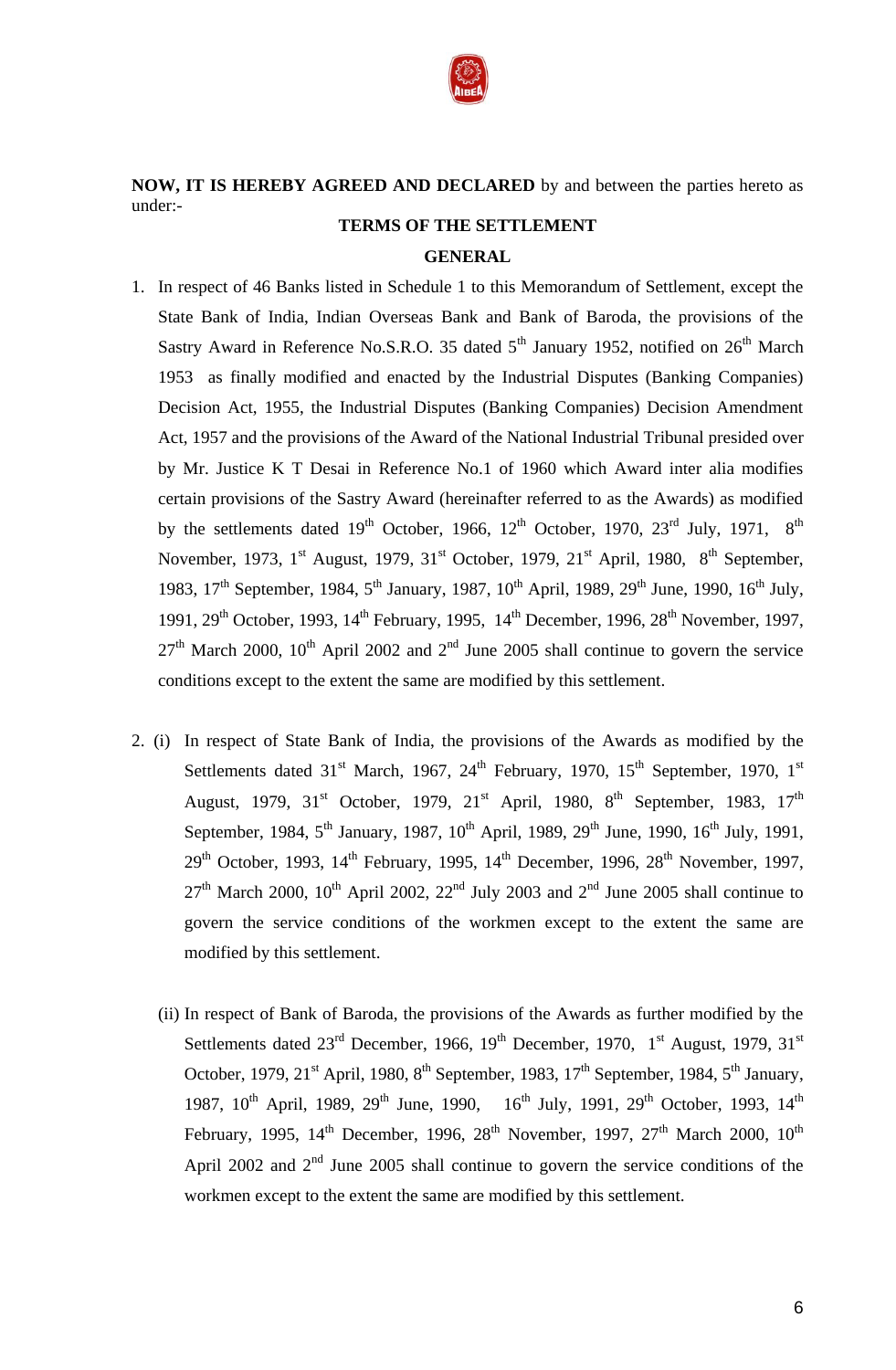

- (iii)In respect of Indian Overseas Bank, the provisions of the Awards as further modified by the Settlements dated  $14<sup>th</sup>$  December, 1966,  $17<sup>th</sup>$  December, 1970,  $29<sup>th</sup>$  July, 1972,  $23^{\text{rd}}$  March, 1973, 1st August, 1979, 31st October, 1979, 21st April, 1980, 8<sup>th</sup> September, 1983, 17<sup>th</sup> September, 1984, 5<sup>th</sup> January, 1987, 10<sup>th</sup> April, 1989, 29<sup>th</sup> June, 1990, 16<sup>th</sup> July, 1991, 29<sup>th</sup> October, 1993, 14<sup>th</sup> February, 1995, 14<sup>th</sup> December, 1996,  $28<sup>th</sup>$  November, 1997,  $27<sup>th</sup>$  March 2000,  $10<sup>th</sup>$  April 2002 and  $2<sup>nd</sup>$  June 2005 shall continue to govern the service conditions of the workmen except to the extent the same are modified by this settlement.
- (iv)In respect of State Bank of India, Bank of Baroda and Indian Overseas Bank, Settlements referred to in Clauses 2(i), (ii) and (iii) above refer to settlements entered into between State Bank of India, Bank of Baroda and Indian Overseas Bank with the All India State Bank of India Staff Federation, All India Bank of Baroda Employees" Federation and the All India Overseas Bank Employees' Union, respectively, representing the workmen of those banks (hereinafter referred to as the said separate settlements).
- 3. (i) The provisions of the said Awards, the First Bipartite Settlement dated  $19<sup>th</sup>$ October, 1966 and/or other subsequent settlement(s) including the above mentioned separate settlements hereinafter collectively referred to as said settlements shall stand modified or superseded to the extent and in the manner detailed hereunder.
	- (ii) Provisions in the aforesaid Awards/Settlements which have not been amended/modified or superseded by this Settlement shall continue to remain in force.

## **4. Scales of Pay**

(a) In supersession of Clause 4 of Bipartite Settlement dated  $2<sup>nd</sup>$  June 2005, with effect from  $1<sup>st</sup>$  November, 2007 the scales of pay shall be as under:-

| 6200  | 400<br>3 | 7400  | <u>500</u><br>3  | 8900                     | 600<br>$\overline{4}$ | 11300                | <u>700</u> |
|-------|----------|-------|------------------|--------------------------|-----------------------|----------------------|------------|
| 16200 | 1300     | 17500 | <u>800</u>       | 18300                    |                       | $(20 \text{ years})$ |            |
|       |          |       |                  | <b>Subordinate Staff</b> |                       |                      |            |
| 5500  | 200<br>4 | 6300  | <u> 250</u><br>5 | 7550                     | 300<br>4              | 8750                 | 350<br>3   |
| 9800  | 400<br>3 | 11000 |                  | $(20 \text{ years})$     |                       |                      |            |

#### **Clerical Staff**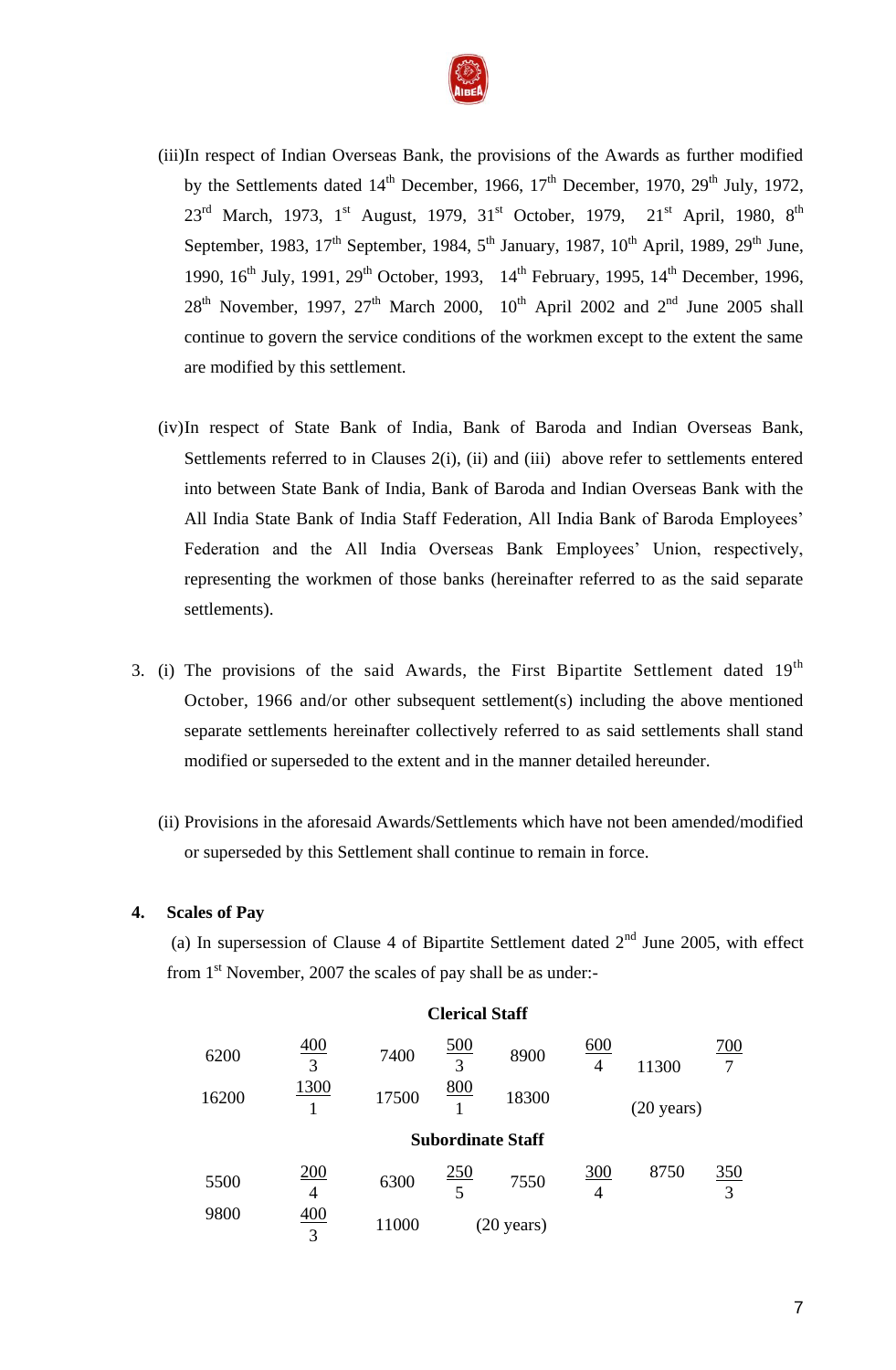

(b) With effect from  $1<sup>st</sup>$  May 2010, the scales of pay shall be as under:

|       |          |       | <b>Clerical Staff</b>    |       |                 |                      |                    |
|-------|----------|-------|--------------------------|-------|-----------------|----------------------|--------------------|
| 7200  | 400<br>3 | 8400  | 500<br>3                 | 9900  | 600<br>4        | 12300                | 700<br>7           |
| 17200 | 1300     | 18500 | <u>800</u>               | 19300 |                 | $(20 \text{ years})$ |                    |
|       |          |       | <b>Subordinate Staff</b> |       |                 |                      |                    |
| 5850  | 200<br>4 | 6650  | 250                      | 7900  | <u>300</u><br>4 | 9100                 | $rac{350}{1}$<br>3 |
| 10150 | 400<br>3 | 11350 | $(20 \text{ years})$     |       |                 |                      |                    |

 $\overline{a}$   $\overline{a}$   $\overline{a}$ 

*Note:*

(a) Fitment in the new scales of pay shall be on a stage-to-stage basis.

(b) There shall be no change in the dates of annual increments because of the fitment.

#### **5. Stagnation Increments**

In partial modification of Clause 5 of Bipartite Settlement dated  $2<sup>nd</sup>$  June 2005 both clerical and subordinate staff (including permanent part-time employees on scale wages) shall be eligible for seven stagnation increments w.e.f.  $1<sup>st</sup>$  November 2007 at the rate and frequency as stated herein under:

The clerical and subordinate staff including permanent part-time employees on scale wages on reaching the maximum in their respective scales of pay, shall draw seven stagnation increments at the rate of Rs.800/- and Rs.400**/-** (pro rata in respect of part-time employees) each due under this settlement, and at frequencies of 3 years and 2 years respectively, from the dates of reaching the maximum of their scales as aforesaid, except that the seventh stagnation increment in clerical cadre will be released after two years of receiving the sixth stagnation increment.

Provided that a clerical / subordinate staff (including permanent part-time employees on scale wages) already in receipt of six stagnation increments shall be eligible for the seventh stagnation increment on  $1<sup>st</sup>$  November 2007 or two years after receiving the sixth stagnation increment, whichever is later.

## **6. Definition of 'Pay'**

In reiteration of Clause 6 of the Bipartite Settlement dated  $2<sup>nd</sup>$  June 2005, 'Pay' for the purpose of D.A., HRA and superannuation benefits shall mean Basic Pay, Stagnation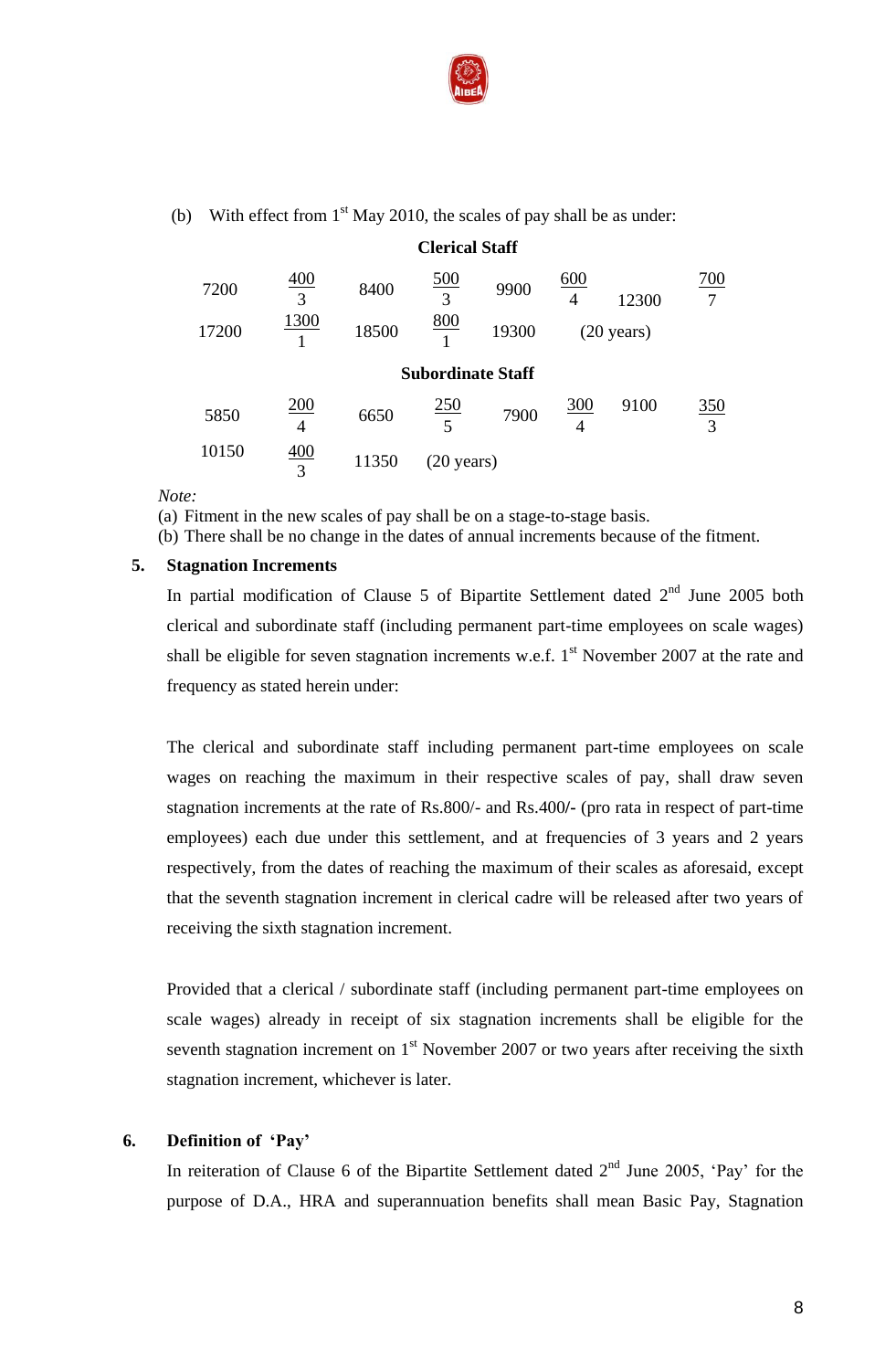

increments, Special Pay, Graduation Pay, Professional Qualification Pay and Officiating Pay, if any.

*Note:*

The increment component of Fixed Personal Pay as given in column 2 of Schedule IV shall rank for superannuation benefits.

# **7. Dearness Allowance**

In substitution of Clause 7 of Bipartite Settlement dated  $2<sup>nd</sup>$  June 2005 with effect from 1st November 2007, the dearness allowance shall be payable as per the following rates:-

## **Clerical and Subordinate Staff**

 $0.15\%$  of 'pay'

## *Note:*

Dearness Allowance in the above manner shall be paid for every rise or fall of 4 points over 2836 points in the quarterly average of the All India Average Working Class Consumer Price Index (General) Base 1960=100.

- (a) It is clarified that there shall be no ceiling on Dearness Allowance.
- (b) Dearness Allowance shall be calculated and paid on Basic Pay, Special Pay, Graduation Pay, Professional Qualification Pay and Officiating Pay, if any, payable under this settlement in respect of both clerical and subordinate staff.
- (c) All other existing provisions relating to Dearness Allowance Scheme shall remain unchanged.

# **8. City Compensatory Allowance**

Clause 8 of the Bipartite Settlement dated  $2<sup>nd</sup>$  June 2005 stands superceded and accordingly no City Compensatory Allowance shall be payable w.e.f.  $1^{st}$ November 2007.

# **9. House Rent Allowance**

In substitution of Clause 9 of the Bipartite Settlement dated  $2<sup>nd</sup>$  June 2005 with effect from 1<sup>st</sup> November, 2007 the House Rent Allowance payable shall be as under: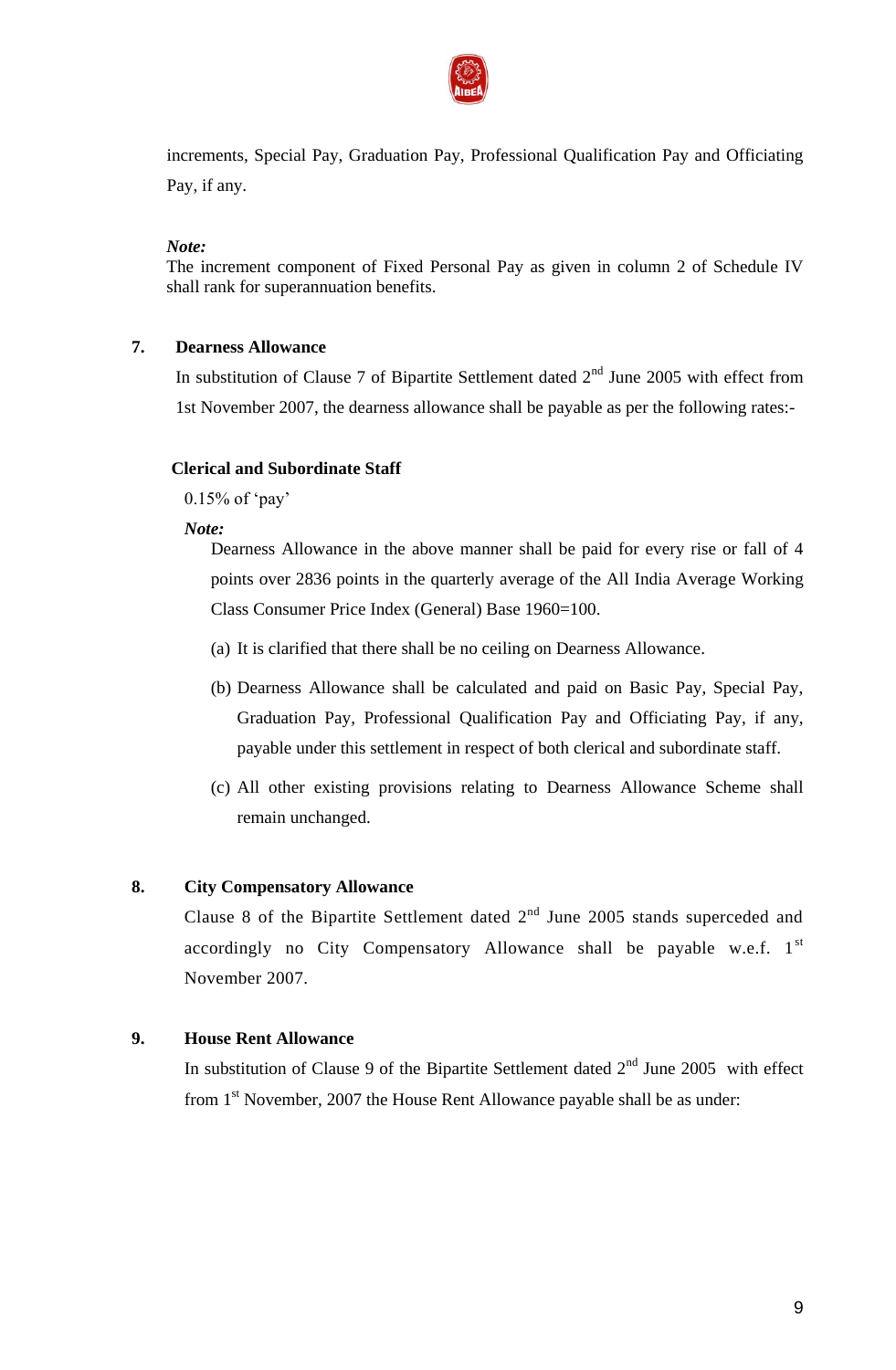

|       | Area                                                                                                                                                      | Rate as percentage of Pay<br>[No Minimum/No Maximum] |
|-------|-----------------------------------------------------------------------------------------------------------------------------------------------------------|------------------------------------------------------|
| (i)   | Places with population of more than 45 lakhs                                                                                                              | 10.00                                                |
| (ii)  | Places with population of 12 lakhs and above<br>including State of Goa                                                                                    | 9.00                                                 |
| (iii) | Places with population of 5 lakhs and above, State<br>Capitals and Capitals of Union Territories and<br>other than places mentioned in (i) and (ii) above | 7.50                                                 |
| (iv)  | Places with population below 5 lakhs not covered<br>in (i), (ii) and (iii) above.                                                                         | 7.00                                                 |

## *Note:*

- (1) Where quarters are provided, HRA shall not be payable and the rent to be recovered shall be 0.5% of the first stage of the Scales of Pay.
- (2) All other existing provisions relating to House Rent Allowance shall remain unchanged.

## **10. Transport Allowance**

In partial modification of Clause 10 of the Bipartite Settlement dated  $2<sup>nd</sup>$  June 2005, Transport Allowance shall be paid as under with effect from  $1<sup>st</sup>$  November, 2007.

# **Clerical and Subordinate Staff**

| Upto $15^{th}$ stage of the scale of Pay             | $\sim$ $\sim$ | $Rs.225/-$ per month |
|------------------------------------------------------|---------------|----------------------|
| 16 <sup>th</sup> stage of the scale of Pay and above | $\sim$        | $Rs.275/-$ per month |

## *Note:*

(i) All permanent part time employees including those on probation and drawing scale wages shall be paid transport allowance on pro rata basis as under:

| Upto 15 years of service  | - Pro rata $@$ Rs.225/- per month |
|---------------------------|-----------------------------------|
| Above 15 years of service | - Pro rata $@$ Rs.275/- per month |

(ii) This provision by itself will not preclude the payment of any existing allowance of this nature paid as a result of Government guidelines/bank level settlements.

# **11. Special Pay**

(i) In supersession of Clause 11 of the Bipartite Settlement dated 2nd June 2005, with effect from 1st November 2007 and upto  $30<sup>th</sup>$  April 2010, the Special Pay payable to the clerical staff and subordinate staff in banks other than State Bank of India shall be as mentioned under **Part A (a), (b), (c) and (d) in Schedule II** to this Settlement.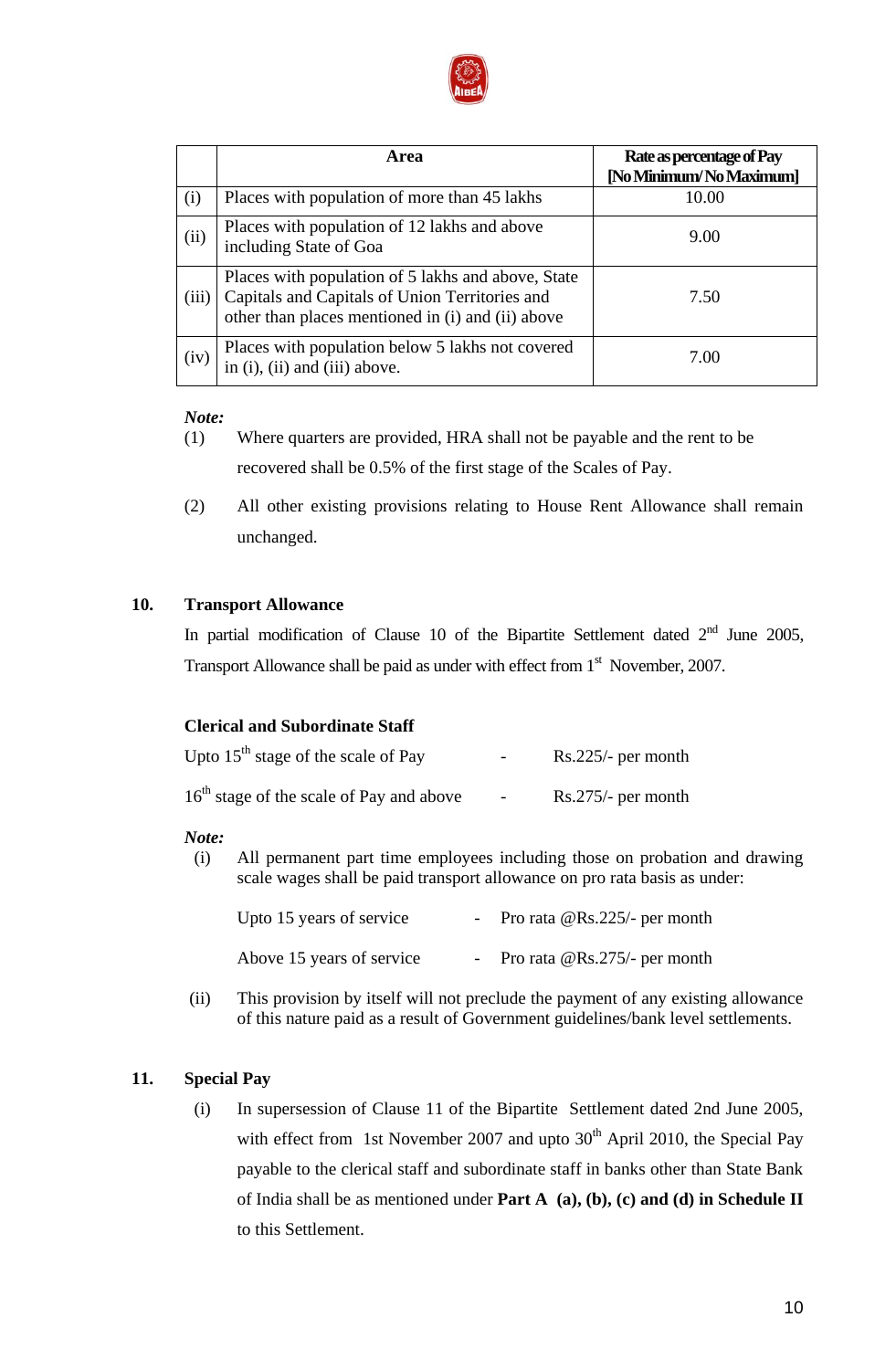

(ii) With effect from  $1<sup>st</sup>$  May, 2010, posts attracting Special Pay in Clerical cadre as mentioned in **Part A (a) of Schedule II** to this agreement shall stand modified and members of clerical staff performing the said duties shall be treated as those assigned with duties of Single Window Operator "B".

With effect from  $1<sup>st</sup>$  May, 2010, posts attracting Special Pay in Subordinate cadre as mentioned in **Part A (c) of Schedule II** to this agreement shall stand modified and members of Subordinate Staff performing the said duties shall be assigned with the duties of Cash Peon/ Liftman, Cyclostyle Machine operator / Relieving Liftman according to their suitability.

- (iii) With effect from  $1<sup>st</sup>$  May, 2010, posts attracting Special Pay and Special Pay thereon shall be as provided in **Part B of Schedule II** to this Settlement.
- (iv) With effect from  $1<sup>st</sup>$  May, 2010, Clerical staff who are drawing Special Pay for posts mentioned in **Part A** (a) in Schedule II to this Settlement as on  $30<sup>th</sup>$  April, 2010 shall continue to discharge the Special Pay duties as hitherto and as provided in Schedule III of Bipartite Settlement dated  $2<sup>nd</sup>$  June, 2005. In addition, upon their re-designation as Single Window Operator 'B' w.e.f. 1st May 2010 as provided in Clause (2) above, they shall also be liable to discharge the duties of Single Window Operator "B".

W.e.f.  $1<sup>st</sup>$  May 2010, Subordinate staff who are drawing Special Pay for posts mentioned in **Part A** (c) in Schedule II to this Settlement as on  $30<sup>th</sup>$  April 2010 shall continue to discharge the Special Pay duties as hither to and as provided in Schedule III of Bipartite Settlement dated  $2<sup>nd</sup>$  June 2005. In addition, w.e.f. 1<sup>st</sup> May 2010, they shall also be liable to discharge the duties of Cash Peon/ Liftman/ Relieving Liftman/ Cyclostyle Machine Operator according to their suitability.

(v) (a) With effect from  $1<sup>st</sup>$  May 2010, all existing clerical staff who are not drawing any Special Pay as on  $30<sup>th</sup>$  April 2010 shall be paid a Special Pay of Rs. 1000/- per month which shall be merged in their Basic Pay with effect from that date. They shall be designated as Single Window Operator "A" and shall be liable to discharge the duties as provided in **Part C in Schedule II** to this Settlement.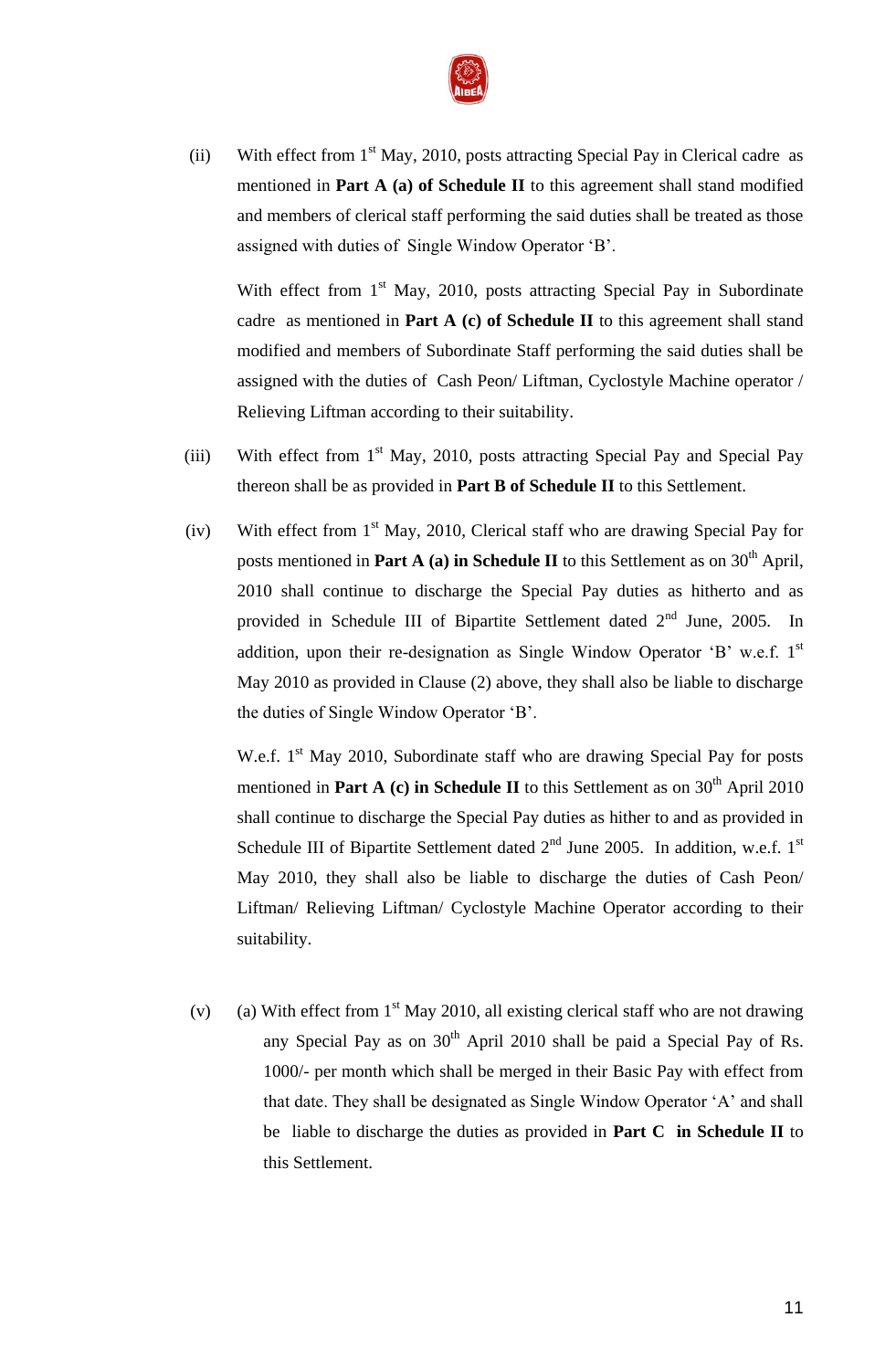

- (b) With effect from  $1<sup>st</sup>$  May 2010, all existing Subordinate staff who are not drawing any Special Pay as on  $30<sup>th</sup>$  April, 2010, shall be paid a Special pay of Rs. 350/- per month and they shall be liable to discharge the duties as provided in **Part C in Schedule II** to this Settlement.
- (vi) With effect from  $1<sup>st</sup>$  May 2010, all Clerical and Subordinate Staff joining the Banks on and from  $1<sup>st</sup>$  May 2010 shall be liable to discharge the duties as provided in Part C in Schedule II to this Settlement. Duties which require special skill such as Stenographer, Telephone Operator, Liftman, etc. shall be assigned only to those who possess the required skills.
- (vii) With effect from  $1<sup>st</sup>$  May 2010, clerical staff recruited in the Banks on and from 1<sup>st</sup> May 2010 may be required to perform, in addition to the duties provided herein under **Part C of Schedule II**, specialized duties like Stenographer, Telephone Operator, etc. if their terms of recruitment so provides.
- (viii) With effect from  $1<sup>st</sup>$  May 2010, for all the existing Clerical staff as on  $30<sup>th</sup>$  April 2010 and continuing in service on 1st May 2010, out of the Special Pay payable to them, an amount of Rs. 1000/- shall be merged into Basic Pay and balance amount shall be payable as Special Pay. Basic Pay shall stand increased accordingly on and from  $1<sup>st</sup>$  May 2010. Special Pay payable thereafter shall be as provided in Part B of Schedule II to this Settlement
- (ix) With effect from  $1<sup>st</sup>$  May 2010, for all the existing Subordinate Staff as on 30<sup>th</sup> April 2010 and continuing in service on  $1<sup>st</sup>$  May 2010, out of the Special Pay payable to them, an amount of Rs. 350/- shall be merged into Basic Pay and balance amount shall be payable as Special Pay. Basic Pay shall stand increased accordingly on and from  $1<sup>st</sup>$  May 2010. Special Pay payable thereafter shall be as provided in Part B of Schedule II to this Settlement
- (x) With effect from  $1<sup>st</sup>$  May 2010, the duties and responsibilities of Clerical and Subordinate Staff other than in State Bank of India shall be as set out in **Schedule III** to this Settlement.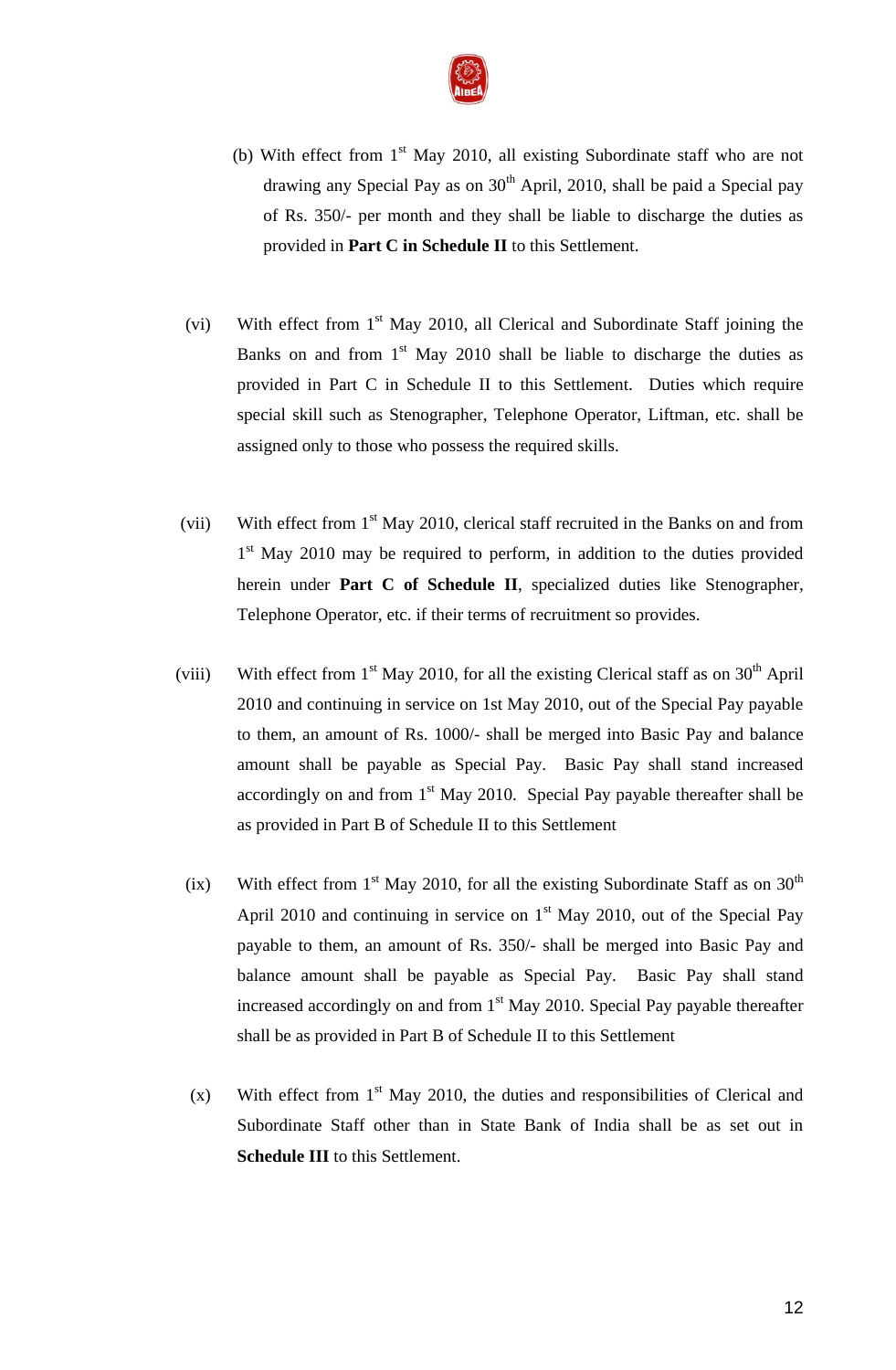

- (xi) In all other aspects, the general rules and provisions contained in Chapter V of the Bipartite Settlement dated  $19<sup>th</sup>$  October 1966 relating to special pay carrying posts, as modified from time-to-time, shall continue to apply.
- (xii) With effect from  $1<sup>st</sup>$  November 2007, Graduation Pay and Professional Qualification Pay payable to the clerical staff in banks shall be as mentioned in Part D of Schedule II to this Settlement.
- (xiii) The special pay, graduation pay and professional qualification pay as mentioned in **Schedule II** shall rank for superannuation benefits.
- (xiv) The rates of Special Pay and the duties of Special Pay carrying posts for workmen staff in State Bank of India may be reviewed and settled at the bank level. While deciding the rates of Special Pay, the merger of Rs.1000/- and Rs.350/- in the Basic Pay in respect of clerical and subordinate staff respectively, w.e.f.  $1<sup>st</sup>$  May 2010 shall be implemented as in the case of other banks.
- (xv) In reiteration of sub-clause (2) of clause 11 of the Bipartite Settlement dated  $2<sup>nd</sup>$ June 2005, a member of the non-subordinate cadre acquiring a Graduate/National Diploma in Commerce or a JAIIB/CAIIB (either or both parts) qualification/s at a time when he/she does not have the requisite number of increments in the scale to be earned as advance increments shall in the first instance be released increments for such qualification/s acquired to the extent available in the scale and in lieu of the remaining increments(s) not available for being so released as advance increments be granted / released the first installment of Graduation Pay or PQP, as the case may be. Release of subsequent installments of Graduation Pay or PQP shall be with reference to the date of release of Graduation Pay or PQP under this clause.

Provided that in the case of an employee acquiring such qualifications after reaching the maximum of the scale of pay, he shall be granted from the date of acquiring such qualification the first installment of Graduation Pay or PQP, as the case may be and the release of subsequent installments of Graduation Pay or PQP shall be with reference to the date of release of Graduation Pay or PQP under this clause.

Provided further that in a case where the employee as on  $27<sup>th</sup>$  April 2010, has already acquired any of the said qualifications and has not earned any increment or Graduation Pay / Professional Qualification Pay on account of acquiring such qualification, he may be, with effect from  $1<sup>st</sup>$  November 2007 or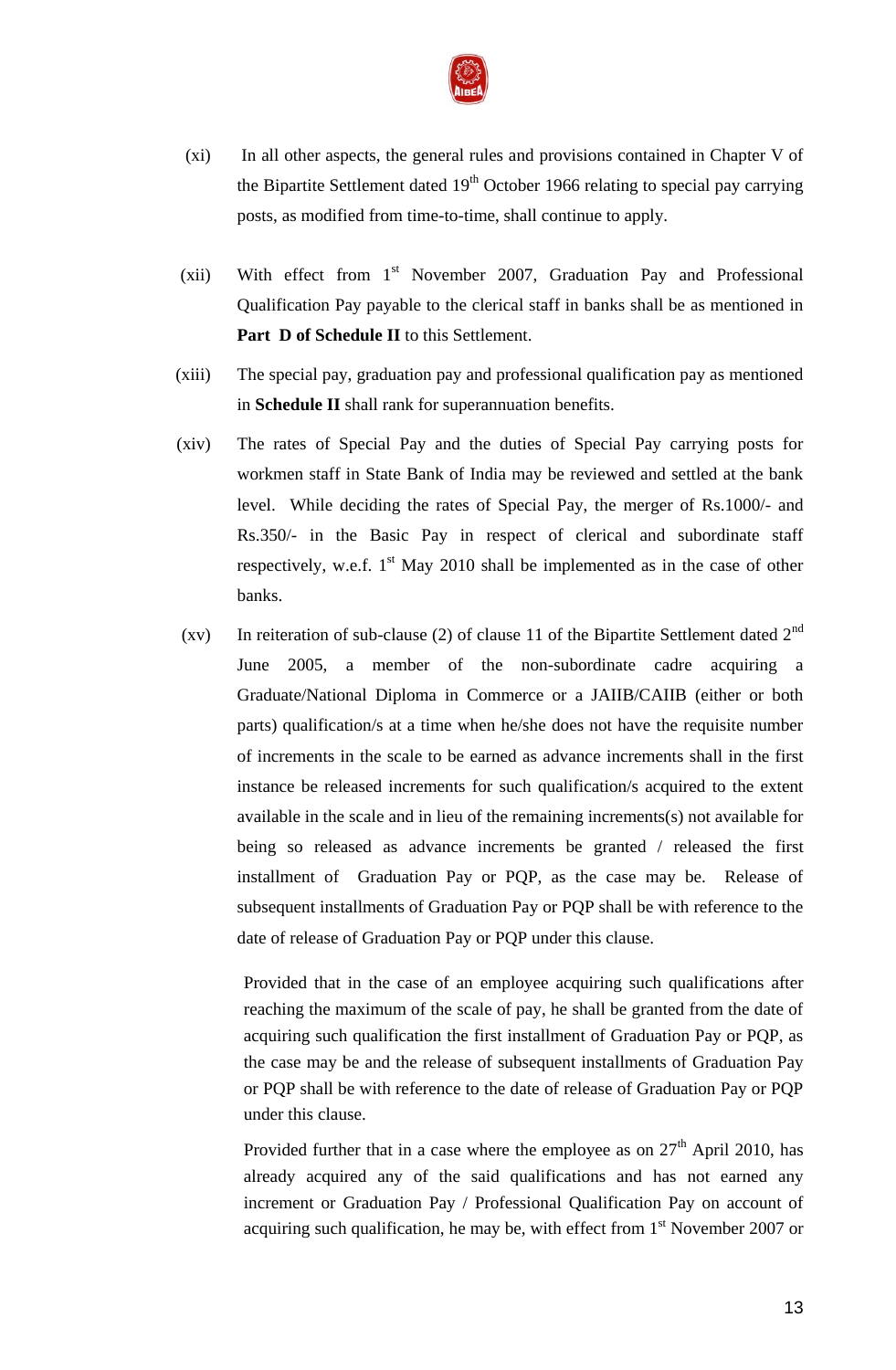

the date of acquiring any of the said qualifications, whichever is later, released increment/s or Graduation Pay / PQP as provided herein above.

(xvi) Graduation Pay/ Additional increment for Direct Post Graduation:

In partial modification of Clause 34 of Bipartite Settlement dated  $2<sup>nd</sup>$  June 2005, while non-subordinate employees who acquire graduation qualification from Universities/Open Universities which are recognized by University Grants Commission will be eligible for being granted two additional increments for graduation/ graduation pay as the case may be, those who acquire post graduate qualification without being a graduate will be granted two additional increments for graduation/ graduation pay as the case may be subject to the following conditions:

- (i) Employees who are registered under the Post Graduation courses of Open University have either passed the foundation/entrance course or attended the Bachelor"s preparatory Programme; and
- (ii) They pursue the same course and take the same examination as the formal stream students.

These provisions shall have effect from the date of this settlement.

# **12. Hill and Fuel Allowance**

In partial modification of Clause 12 of the Bipartite Settlement dated  $2<sup>nd</sup>$  June 2005, the Hill and Fuel Allowance shall be payable at the following rates with effect from 1st November 2007:

| a. | At places situated at a height of 3000   8% of pay<br>metres and above                              | $(Max. Rs. 1295/-p.m.)$              |
|----|-----------------------------------------------------------------------------------------------------|--------------------------------------|
| b. | At places situated at a height of and over<br>1500 metres but below 3000 metres                     | 4\% of pay<br>$(Max. Rs. 510/-p.m.)$ |
|    | At places situated at a height of over<br>1000 metres but less than 1500 metres<br>and Mercara Town | 3% of pay<br>$(Max. Rs.410/-p.m.)$   |

*Note:* All other existing provisions shall remain unchanged.

# **13. Fixed Personal Pay**

In partial modification of Clause XIV of Bipartite Settlement dated  $29<sup>th</sup>$  October 1993, Clause 13 of Bipartite Settlement dated  $27<sup>th</sup>$  March 2000 and Clause 13 of the Bipartite Settlement dated  $2<sup>nd</sup>$  June 2005, the Fixed Personal Pay shall be revised with effect from 1st November 2007 as per Schedule IV.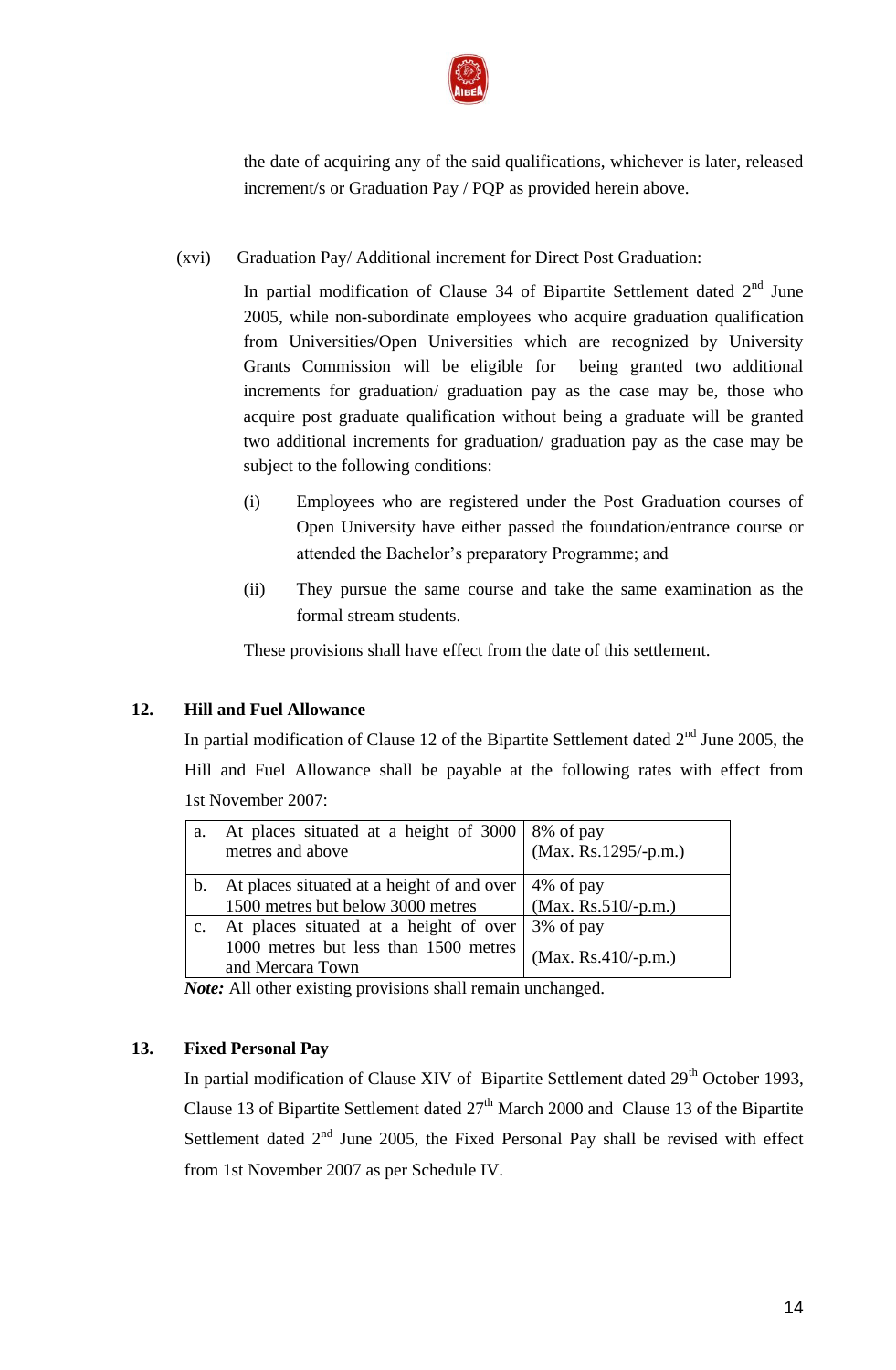

## **14. Payment of Overtime Allowance**

The overtime allowance paid to the employees for the overtime work performed uptil the date of this settlement shall not be recalculated on account of this Settlement.

# **15. Provident Fund**

- (a) While the employees who are presently covered under the Pension Scheme and those who will join the Pension Scheme in terms of option being made available under Settlement dated  $27<sup>th</sup>$  April, 2010 shall continue to contribute 10% of the Pay towards Provident Fund, there shall be no matching contribution.
- (b) Employees of State Bank of India will continue to be covered by Contributory Provident Fund Scheme as hitherto.
- (c) Employees who are presently covered under Contributory Provident Fund Scheme who do not opt for Pension Scheme being made available under the Settlement dated  $27<sup>th</sup>$  April, 2010 shall continue under the Contributory Provident Fund Scheme as hitherto.
- (d) There shall be no Provident Fund to employees joining the services of banks on or after  $1<sup>st</sup>$  April 2010. They shall be covered by a Defined Contributory Pension Scheme, where the employee will contribute 10% of Pay plus Dearness Allowance and the bank will make a matching contribution. The Scheme shall be governed by the provisions of the Contributory Pension Scheme as introduced for employees of Central Government with effect from  $1<sup>st</sup>$  January 2004 and modified from time to time.

# **16. Pension (in Banks other than State Bank of India)**

- 1. It is agreed between the parties that the terms of the Bank Employees" Pension Regulations, 1995 dated  $29<sup>th</sup>$  September 1995/  $26<sup>th</sup>$  March 1996 shall not apply to the employees who join the services of Banks on or after  $1<sup>st</sup>$  April 2010; and they shall be covered by a Defined Contributory Pension Scheme, which shall be governed by the provision of the Contributory Pension Scheme introduced for employees of the Central Government w.e.f.  $1<sup>st</sup>$  January 2004, and as modified from time to time. Necessary amendments to the relevant provisions of the Bank Employees' Pension Regulations, 1995 dated 29<sup>th</sup> September 1995/ 26<sup>th</sup> March 1996 shall be carried out following the procedure in this regard.
- 2. Further to Clause 6 of the Bipartite Settlement dated  $2<sup>nd</sup>$  June 2005, it is agreed between the parties as under: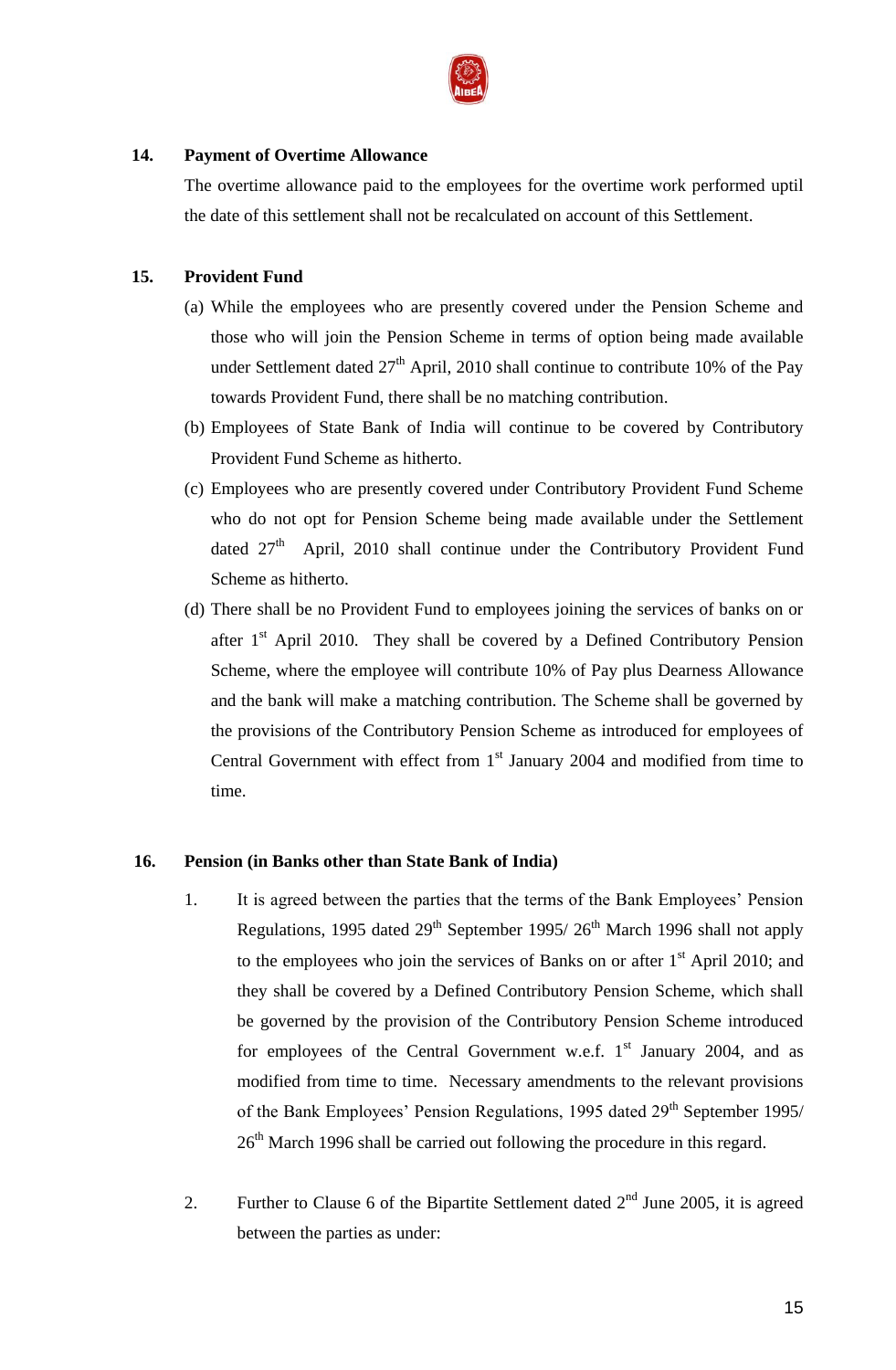

- (i) With effect from  $1<sup>st</sup>$  May 2005, the pension of employees who retired or died while in service during the period  $1<sup>st</sup>$  April 1998 to  $31<sup>st</sup>$  October 2002 will be refixed based on the definition of "Pay" as defined in Clause 6(ii) of the Bipartite Settlement dated  $27<sup>th</sup>$  March 2000. No arrears of pension and commuted value of pension will be payable on account of such re-fixing of pension.
- (ii) With effect from  $1<sup>st</sup>$  May 2005, the pension of employees who retired or died while in service during the period  $1<sup>st</sup>$  November 2002 to 30<sup>th</sup> April 2005 will be re-fixed based on the definition of "Pay" as defined in Clause 6 of the Bipartite Settlement dated  $2<sup>nd</sup>$  June 2005. No arrears of pension or commuted value of pension will be payable on account of such re-fixation of pension.
- 3. Further to Clause 7(2) of the Bipartite Settlement dated  $2<sup>nd</sup>$  June 2005, it is agreed between the parties as under:
- (i) On and from 1.5.2005, in the case of employees who retired during the period 1.4.1998 to 31.10.2002, dearness relief shall be payable for every rise or be recoverable for every fall, as the case may be, of every 4 points over 1684 points in the quarterly average of the All India Average Consumer Price Index for Industrial Workers in the series 1960=100. Such increase or decrease in dearness relief for every said four points shall be calculated in the manner given below:

| <b>Scale of Basic Pension</b><br>per month | The rate of Dearness Relief payable as a<br>percentage of Basic Pension                                                                                                                                                |
|--------------------------------------------|------------------------------------------------------------------------------------------------------------------------------------------------------------------------------------------------------------------------|
| <b>Upto Rs. 3550</b>                       | 0.24 percent                                                                                                                                                                                                           |
| (ii) $\text{Rs.3551}$ to $\text{Rs.5650}$  | 0.24 per cent of pension exceeding Rs.3550 plus<br>0.20 per cent of the basic pension in excess of<br>Rs.3550                                                                                                          |
| (iii) $Rs.5651$ to $Rs.6010$               | $0.24$ per cent of Rs.3550 plus 0.20 per cent of the<br>difference between Rs.5650 and Rs. 3550 plus 0.12<br>per cent of basic pension in excess of Rs.5650                                                            |
| $(iv)$ Above Rs.6010                       | 0.24 per cent of Rs. 3550 plus 0.20 per cent of the<br>difference between Rs.5650 and Rs.3550 plus 0.12 per<br>cent difference between Rs.6010 and Rs.5650 plus<br>0.06 per cent of basic pension in excess of Rs.6010 |

(ii) In respect of retirees for the period 1.11.2002 to 30.4.2005 for whom pension has been revised w.e.f. 1.5.2005 based on definition of pay in terms of Clause 6 of the Bipartite Settlement dated  $2<sup>nd</sup>$  June 2005, dearness relief shall be payable w.e.f. 1.5.2005 for every rise or be recoverable for every fall as the case may be of every four points over 2288 points in the quarterly average of All India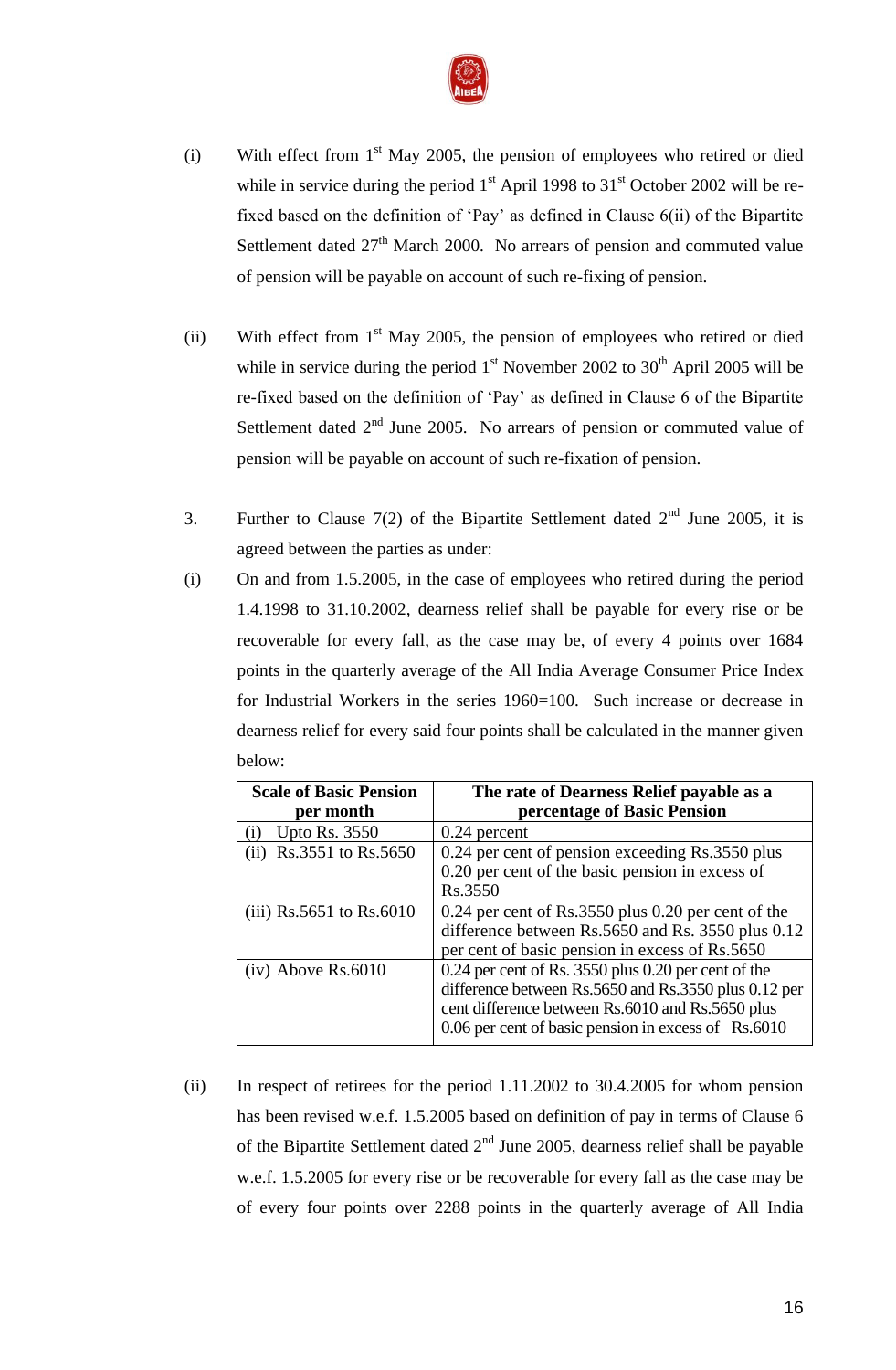

Average Consumer Price Index for Industrial Workers in the series 1960=100 @ 0.18% of the basic pension.

- (iii) In respect of employees who retire on or after 1.5.2005, dearness relief shall be payable for every rise or be recoverable for every fall, as the case may be, of every four points over 2288 points n the quarterly average of the All India Average Consumer Price Index for Industrial Workers in the series 1960=100, at the rate of 0.18 per cent of basic pension.
- (iv) In respect of employees who retired or died while in service on or after 1.05.2005 Dearness Relief shall be payable at 0.18% of the basic pension or family pension or invalid pension or compassionate allowance as the case may be. Dearness Relief in the above manner shall be paid for every rise or fall of 4 points over 2288 points in the quarterly average of the All India Average Consumer Price Index for industrial workers in the series 1960 = 100.

#### *Note:*

The Dearness Relief as above shall be payable for the half year commencing from the 1<sup>st</sup> day of February and ending with 31<sup>st</sup> day of July on the quarterly average of index figures published for the months October, November and December of the previous year and for the half year commencing from  $1<sup>st</sup>$  day of August and ending with the 31 $<sup>st</sup>$ </sup> day of January on the quarterly average of the index figures published for the months of April, May and June of the same year.

#### **17. Medical Aid**

In substitution of Clause 17 of the Bipartite Settlement dated 2nd June 2005, with effect from 1st November 2007, the reimbursement of medical expenses under medical aid scheme shall be restricted to an amount of Rs.2,000/- per annum.

For the year 2007, the reimbursement of medical expenses under the medical aid scheme shall be enhanced proportionately for two months i.e. November and December 2007.

## **18. Definition of 'Family':**

a. In substitution of Clause 18 of the Bipartite Settlement dated  $2<sup>nd</sup>$  June 2005, for the purpose of medical facilities and for the purpose of leave fare concession, the expression 'family' of an employee shall mean the employee's spouse, wholly dependent unmarried children (including step children and legally adopted children), wholly dependent physically challenged brother / sister with 40% or more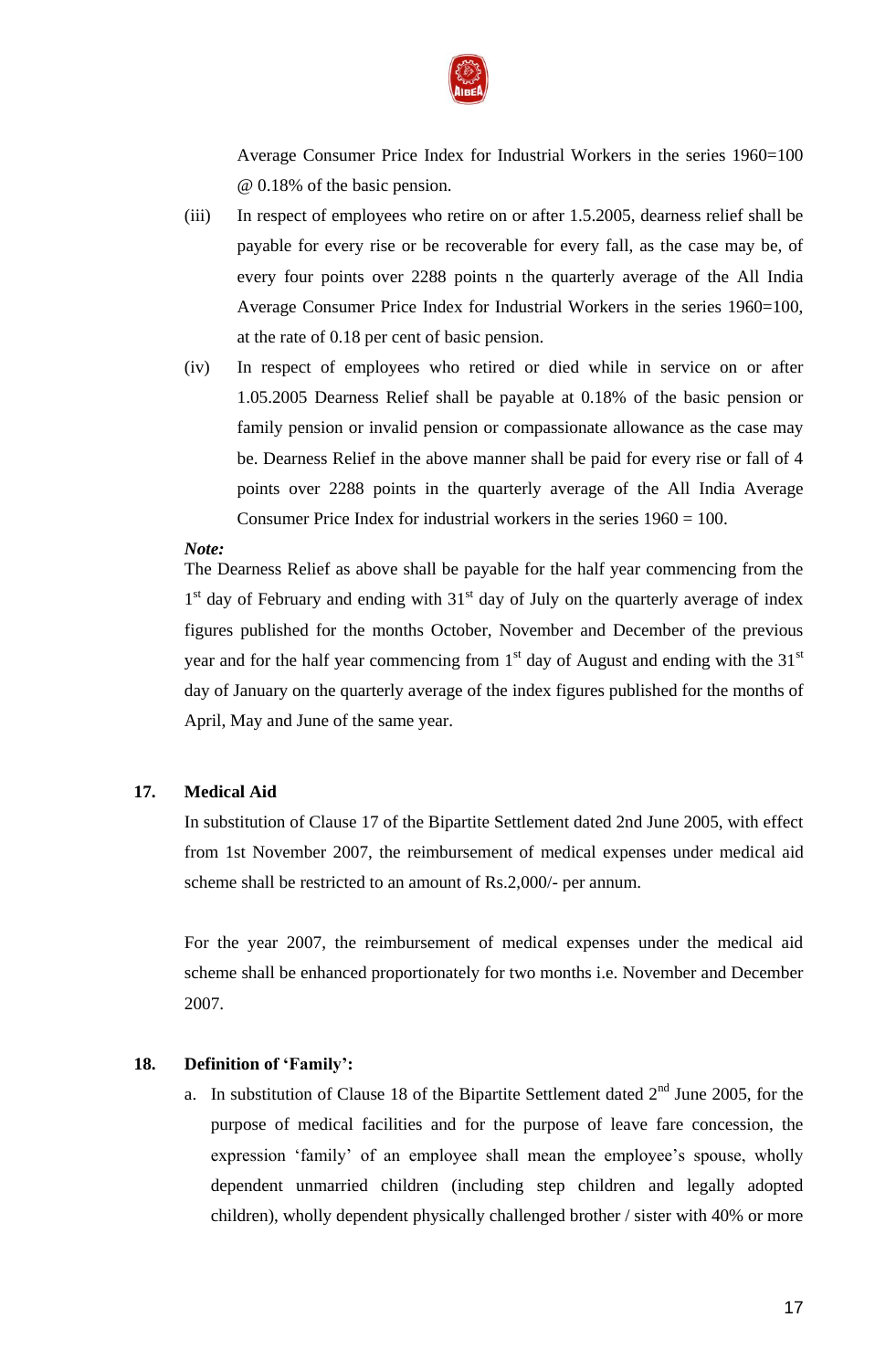

disability, as also parents ordinarily residing with and wholly dependent on the employee.

b. The term wholly dependent child/parent, physically challenged brother/sister shall mean such member of the family having a monthly income not exceeding Rs.3500/ p.m.

If the income of one of the parents exceeds Rs.3,500/- p.m. or the aggregate income of both the parents exceeds Rs.3,500/- p.m., both the parents shall not be considered as wholly dependent on the employee.

c. A married female employee may include her natural parents or parents-in-law under the definition of family – but not both – provided that the parents/parents-in-law are ordinarily residing with and wholly dependent on her.

## **19. Leave Fare Concession**

- (i) In supersession of Paragraph 19 of Bipartite Settlement dated  $2<sup>nd</sup>$  June 2005, with effect from the date of this Settlement, leave fare concession payable will be the actual return railway fare or steamer fare incurred by the workman and members of his family subject to the following:
	- a) For availment of leave fare concession under a 2 year block for visit to any place within India, the maximum permissible distance shall be 2500 km. for subordinate staff and 2000 km. for non-subordinate staff.
	- b) For availment of leave fare concession under a 4 year block for visit to any place in India, the maximum permissible distance shall be 5000 km. for subordinate staff and 4000 km. for non-subordinate staff.
- (ii) With the effect from the date of settlement, the class of fare to which the workman and the members of his family would be entitled, shall be as follows :

## **Subordinate Staff :**

AC III Tier for the journey by mail/express train.

## **Non-subordinate Staff :**

AC II Tier for the journey by mail/express train.

Provided further that where the non-subordinate employee and / or members of his family undertake travel by air either to his place of domicile or to any other place for rest and recuperation within India, he shall be entitled to be reimbursed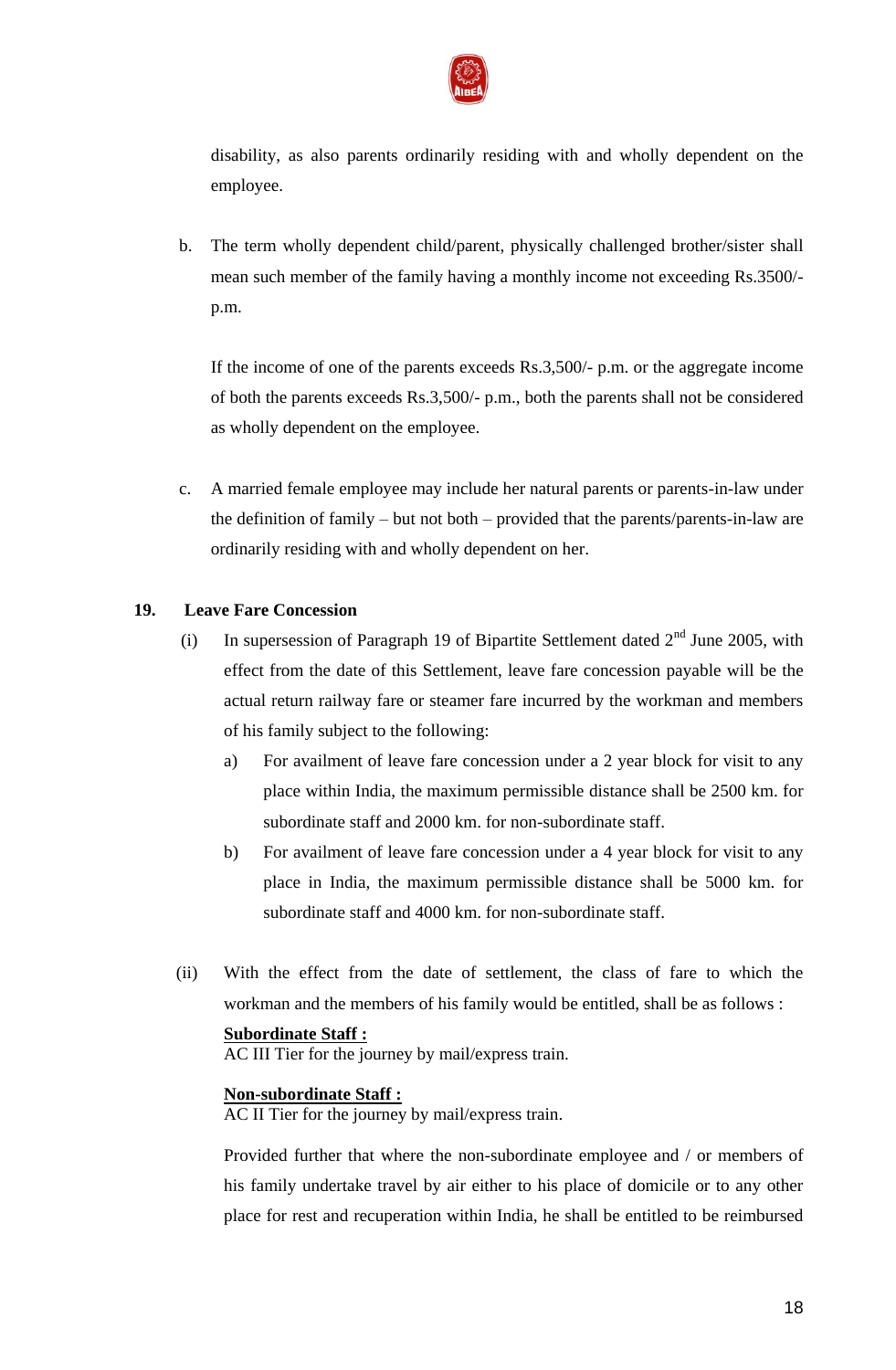

the actual air fare so incurred or the AC II Tier class fare by train by a direct route in case of travel to place of domicile to the extent of the maximum admissible distance in case of travel to any other place for rest and recuperation, during the two year/four year block respectively, whichever is less.

(iii) An employee and/or members of his family, when availing leave fare concession may undertake travel by any mode of surface transport between places and the employee will be eligible to claim in respect of such journey his actual expenditure or the notional train fare by the entitled class for the distance so travelled, whichever is less, within his overall entitlement.

For the purpose of this sub-clause, travel by any approved mode of surface transport would mean such travel undertaken through any public transport or transport (including taxi) operated by agencies / tour operators approved by appropriate Government authorities or motorcar owned by the employee with permission of the Bank.

(iv) By exercising an option anytime during a block of 2 years or 4 years, as the case may be, an employee can either undertake travel availing of leave fare concession and claim reimbursement upto his entitlement or to encash the facility for the concerned block. The option so exercised shall be irrevocable for the block concerned. On opting to encash the facility, he will be entitled to receive a lump sum equivalent to 75% of notional train fare for the admissible distance (depending on a 2 year or 4 year block) by the entitled class, subject to deduction of admissible tax at source. Leave Fare Concession for travel to place of domicile is not encashable. An employee opting to encash his LFC shall prefer the claim for himself and his family members only once during the block / term in which such encashment is availed of. The facility of encashment of privilege leave while availing of Leave Fare Concession is also available while encashing the facility of LFC.

Provided, however that an employee so encashing the facility of leave fare concession shall proceed on leave for a minimum period of one day.

(v) All employees will be given an opportunity to exercise an option within 90 days from the date of this Settlement to avail LFC under two years/four years block as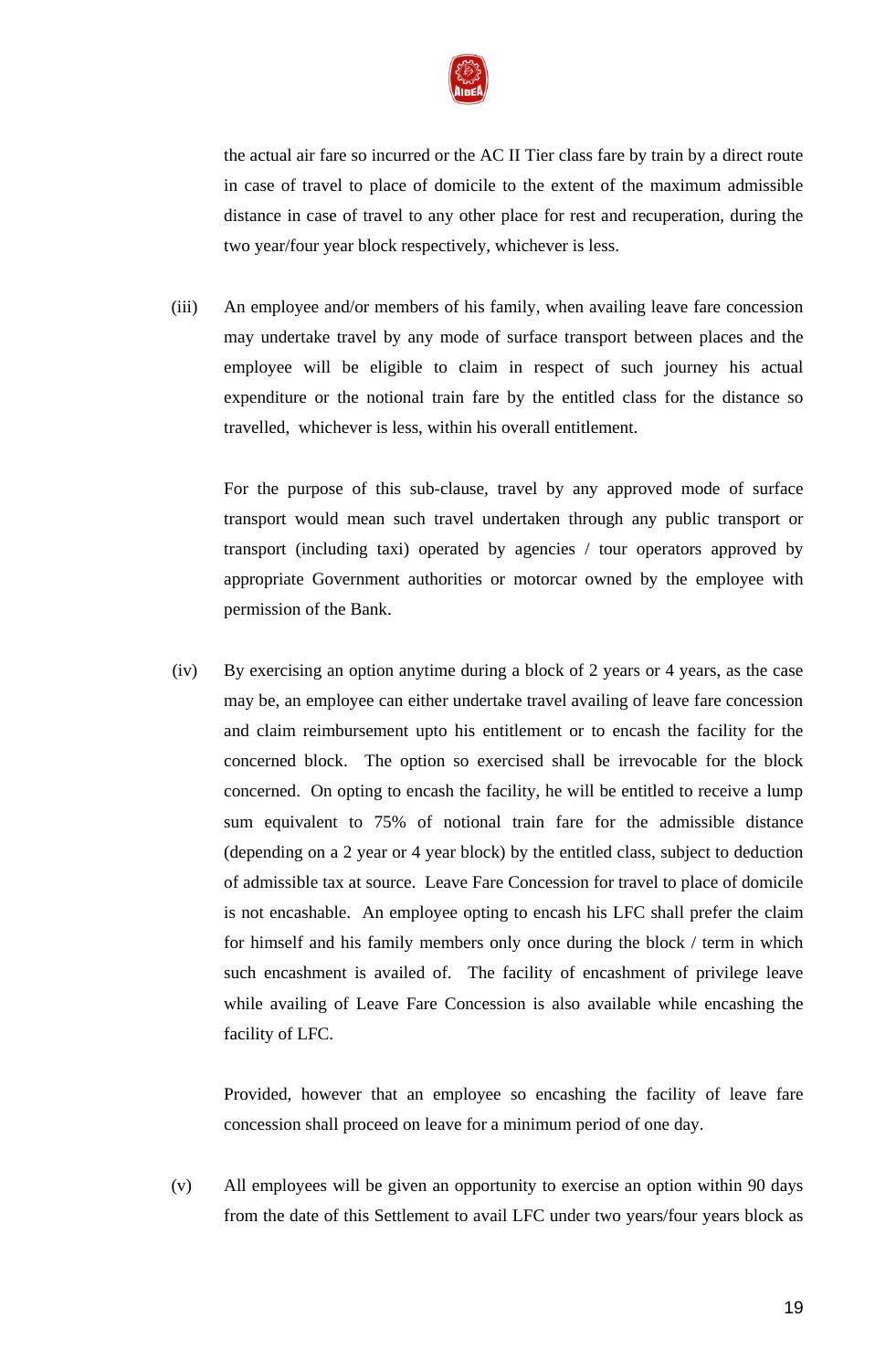

the case may be. If no option is exercised within the stipulated period, the earlier option will continue to be operative.

## **20. Hospitalisation**

In substitution of Clause 20 of the Bipartite Settlement dated  $2<sup>nd</sup>$  June 2005, with effect from the  $1<sup>st</sup>$  May 2010, the reimbursement of hospitalisation expenses shall be as detailed in **Schedule V** to this Settlement.

## **21. Part-Time Employees**

In substitution of Clause 21 of the Bipartite Settlement dated 2nd June 2005, with effect from 1st November 2007, Part-Time employees who are members of the subordinate staff on consolidated wages and whose normal working hours per week are "upto 3 hours" and "more than 3 hours but less than 6 hours" shall be paid one third scale wages w.e.f.  $1^{st}$  May 2010. From  $1^{st}$  November 2007 to 30<sup>th</sup> April 2010, they shall be paid consolidated wages as under:

| a. Upto 3 hours                            | : at bank's discretion with a          |
|--------------------------------------------|----------------------------------------|
|                                            | minimum of $Rs.1030/- p.m.$            |
| b. More than 3 hours but less than 6 hours | $\therefore$ at bank's discretion with |
|                                            | minimum of $Rs.1140/- p.m.$            |

The employees recruited on or after  $1<sup>st</sup>$  May 2010 in part-time scale wages shall be at minimum of one third scale wages.

## **22. Compensation on Transfer**

In supersession of Clause 10 of Bipartite Settlement dated  $5<sup>th</sup>$  January 1987, with effect from  $1<sup>st</sup>$  May 2010, compensation on transfer, shall be as under:-

An employee on transfer shall be paid the cost actually incurred for transporting his personal effects, as under:

## **By Train:**

|                                   | <b>Non Sub-staff</b> | Sub-staff           |
|-----------------------------------|----------------------|---------------------|
| a. For married persons            | $3000 \text{ kg}$ .  | $2000 \text{ kg}$ . |
| b. For unmarried persons 2000 kg. |                      | $1150 \text{ kg}$ . |

**By Road:** If the places are not connected by rail/ out agency, actual expenses will be reimbursed for transporting the personal effects by road upto the stipulated weights by an IBA approved Transport Operator.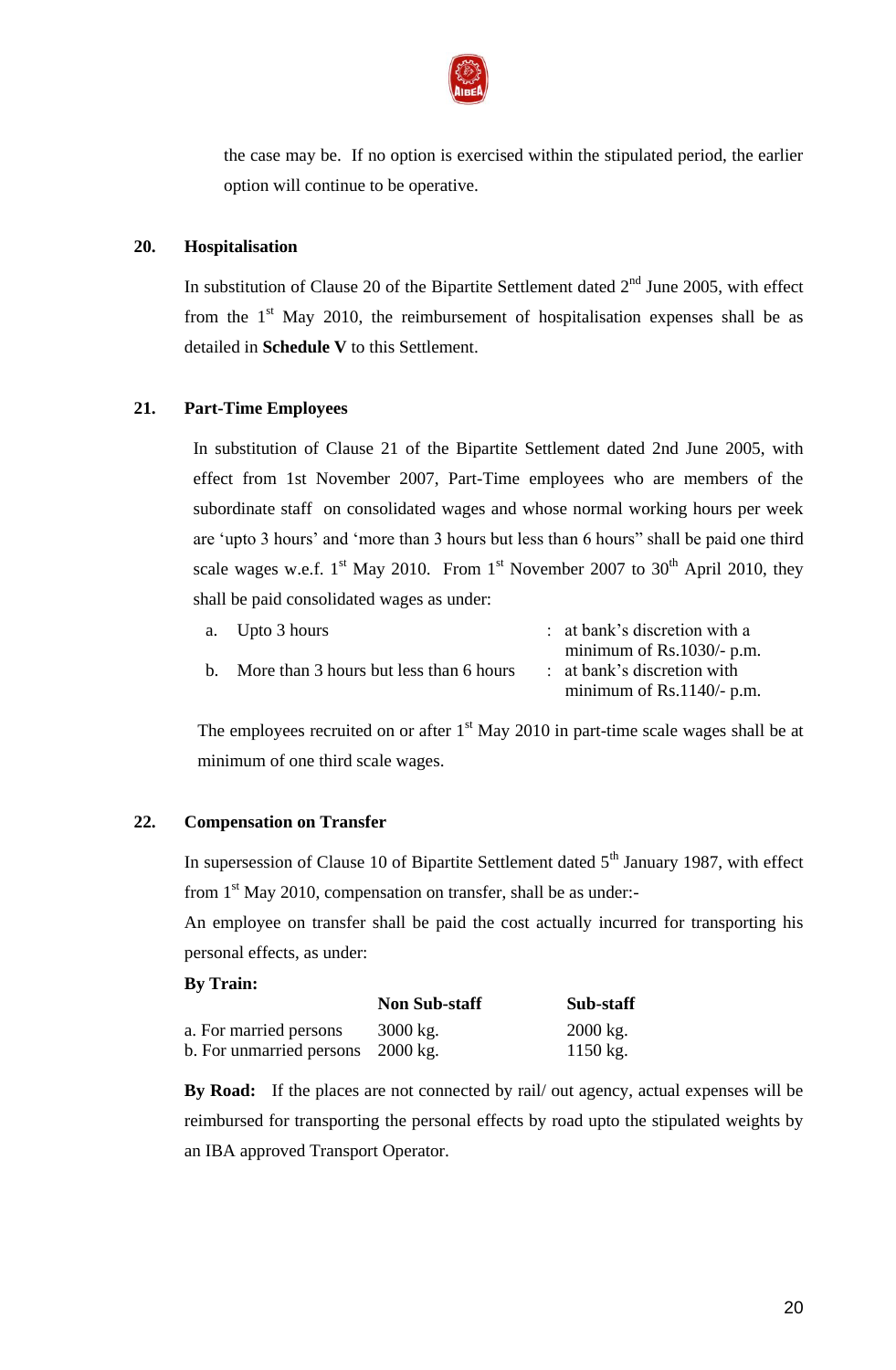

## **23. Compensation for losses due to breakage or damage to goods on Transfer**

In supersession of Clause 22 of Bipartite Settlement dated 2nd June 2005, with effect from  $1<sup>st</sup>$  May 2010, compensation on transfer, shall be as under:-

a. Where an employee produces receipts or a statement of loss in respect of breakages subject to a maximum of:

| <b>Clerical Staff</b> | Rs.1,120/  |
|-----------------------|------------|
| Subordinate Staff     | $Rs.745/-$ |

b. Where no receipts/statement of loss are produced, a lumpsum payment of:

| Clerical Staff    | $Rs.745/-$ |
|-------------------|------------|
| Subordinate Staff | $Rs.560/-$ |

## **24. Halting Allowance**

In modification of clause 23 of the Bipartite Settlement dated 2nd June 2005, with effect from  $1<sup>st</sup>$  May 2010, halting allowance shall be payable at the following rates for the days spent on duty outside the headquarters:

|                       | (A)                                                                            | (B)                                                                                                                                     | (C)                 |
|-----------------------|--------------------------------------------------------------------------------|-----------------------------------------------------------------------------------------------------------------------------------------|---------------------|
|                       | <b>Places with</b><br>population of 12<br>lakhs and above<br>and States of Goa | <b>Places with population</b><br>of 5 lakhs and above,<br><b>State Capitals/ Capitals</b><br>of Union Territories not<br>covered in (A) | <b>Other Places</b> |
| <b>Clerical Staff</b> | $Rs.500/-$ per diem                                                            | $Rs.375/-$ per diem                                                                                                                     | $Rs.300/-$ per diem |
| Subordinate Staff     | $Rs.375/-$ per diem                                                            | $Rs.250/-$ per diem                                                                                                                     | $Rs.185/-$ per diem |

## **25. Washing Allowance**

In supersession of Clause 24 of Bipartite Settlement dated  $2<sup>nd</sup>$  June 2005, with effect from  $1<sup>st</sup>$  May 2010, washing allowance shall be payable at Rs.100/- p.m., where the washing of livery is not arranged by the bank.

## **26. Cycle Allowance**

In supersession of clause 25 of Bipartite Settlement dated  $2<sup>nd</sup>$  June 2005, w.e.f. 1st November 2007, cycle allowance is payable to the members of the subordinate staff who are required to use a cycle on regular assignment for outdoor duties at Rs.75/- p.m. at all centers.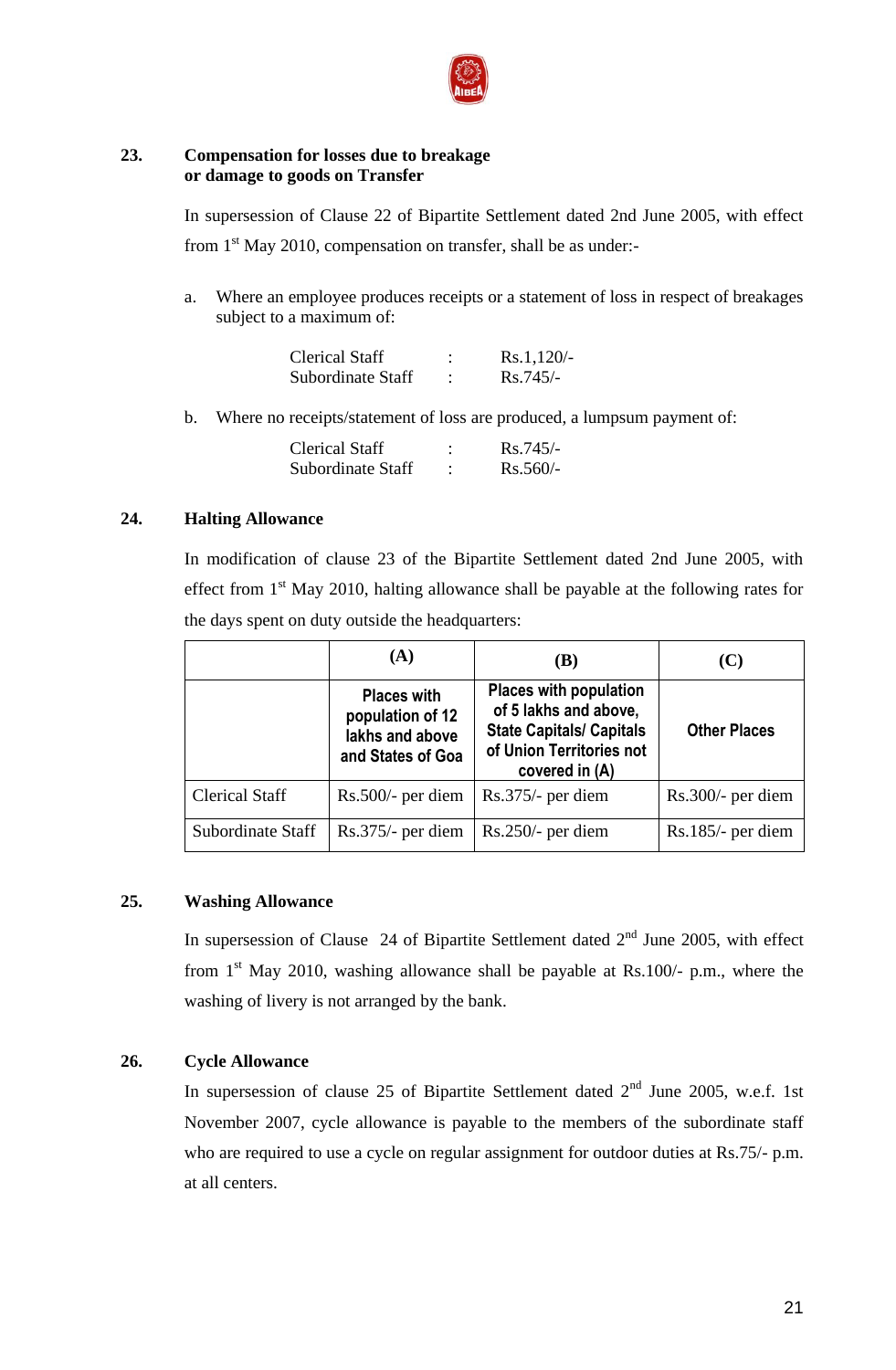

Cycle allowance would not be paid to a workmen member of the subordinate staff entitled to the allowance for the period of leave where such leave exceeds 30 days.

## **27. Split Duty Allowance**

In partial modification of Clause 26 of the Bipartite Settlement dated  $2<sup>nd</sup>$  June 2005, w.e.f. 1st November 2007, Split Duty Allowance shall be payable at all centers at Rs.125/- p.m.

## **28. Project Area Compensatory Allowance**

In partial modification of Clause 27 of the Bipartite Settlement dated  $2<sup>nd</sup>$  June 2005, w.e.f. 1st November 2007, workmen in project areas shall be paid a project area compensatory allowance as under :

| (i) | Project Area Group 'A' |                 |
|-----|------------------------|-----------------|
|     | Clerical Staff $-$     | $Rs.205/-p.m.$  |
|     | Sub-Staff              | $Rs.180/- p.m.$ |

| (ii) | Project Area Group 'B' |                 |  |
|------|------------------------|-----------------|--|
|      | Clerical Staff $-$     | $Rs.180/- p.m.$ |  |
|      | Sub-Staff              | $Rs.150/- p.m.$ |  |

## **29. Special Area Allowance**

In supersession of all earlier provisions relating to Special Area Allowance, w.e.f. 1st November 2007, Special Area Allowance shall be payable at places specified in column 2 of the **Schedule VI** hereto, as per the quantum indicated in column 3 thereof against each such place, subject to the condition that if at any of the places mentioned in column 2 of Schedule VI hereto, Hill and Fuel Allowance is payable in terms of this Settlement, then at such places only higher of the two allowances shall be payable.

## **30. Maternity Leave**

Clause 26 of Bipartite Settlement dated  $27<sup>th</sup>$  March 2000 shall be substituted by the following :

- (a) Maternity leave, which shall be on substantive pay, shall be granted to a female employee for a period not exceeding 6 months on any one occasion and 12 months during the entire period of her service.
- (b) Within the overall period of 12 months, leave may also be granted in case of miscarriage/abortion/MTP.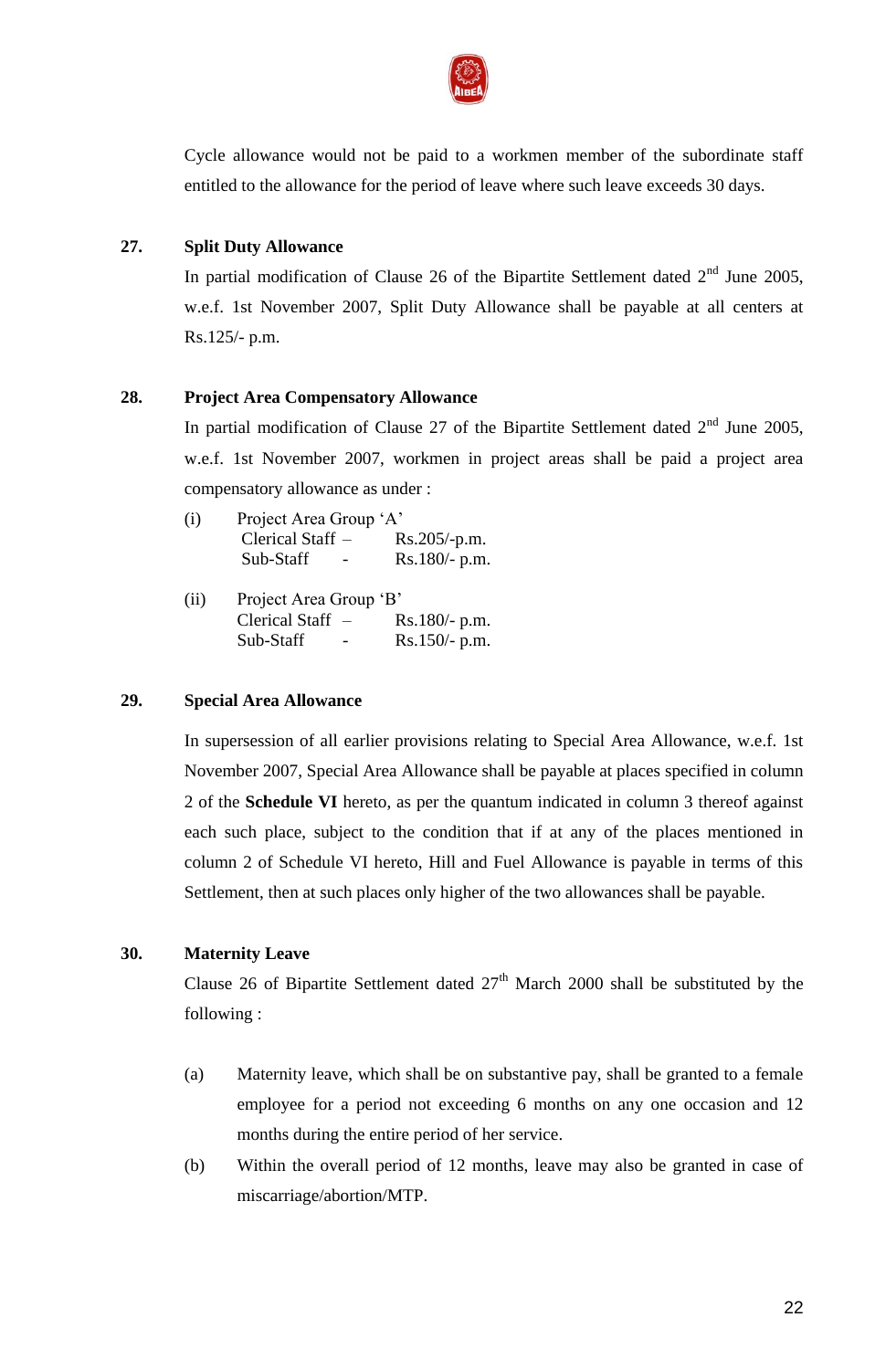

- (c) Within the overall period of 12 months, leave may also be granted in case of hysterectomy upto a maximum of 45 days.
- (d) Leave may also be granted once during service to a childless female employee for legally adopting a child who is below one year of age for a maximum period of two months or till the child reaches the age of one year, whichever is earlier subject to the following terms and conditions: -
	- (i) Leave will be granted for adoption of only one child.
	- (ii) The adoption of a child should be through a proper legal process and the employee should produce the adoption-deed to the Bank for sanctioning such leave.
	- (iii) The temporary and part-time employees are not eligible for grant of leave for adoption of a child.

## **31. Reimbursement of expenses on Road Travel**

In substitution of Clause 30 of Bipartite Settlement dated  $2<sup>nd</sup>$  June 2005 w.e.f. 1<sup>st</sup> May 2010, where an employee has to travel on duty / LFC between two places he shall be reimbursed actual road mileage cost or at Rs.3/- per k.m., whichever is less.

# **32. Another Option for Pension (in Banks other than State Bank of India)**

Workmen employees in the service of the bank as on  $27<sup>th</sup>$  April 2010 and who exercise their option to join the Pension Scheme in terms of the Settlement dated  $27<sup>th</sup>$  April 2010 will contribute from their arrears on account of wage revision in terms of this Settlement an amount of Rs.878 crores towards their share in the amount of Rs.1800 crores offered by UFBU towards 30% of the estimated funding gap of Rs.6000 crores. The said amount is worked out @2.8 times of the revised pay payable for the month of November 2007.

## **33. Provision for State Bank of India**

i) The provisions of Settlements dated  $30<sup>th</sup>$  January 1995 and  $22<sup>nd</sup>$  July 2003 relating to Special Compensatory Allowance (SCA) as prevailing in the Bank shall be continued unchanged.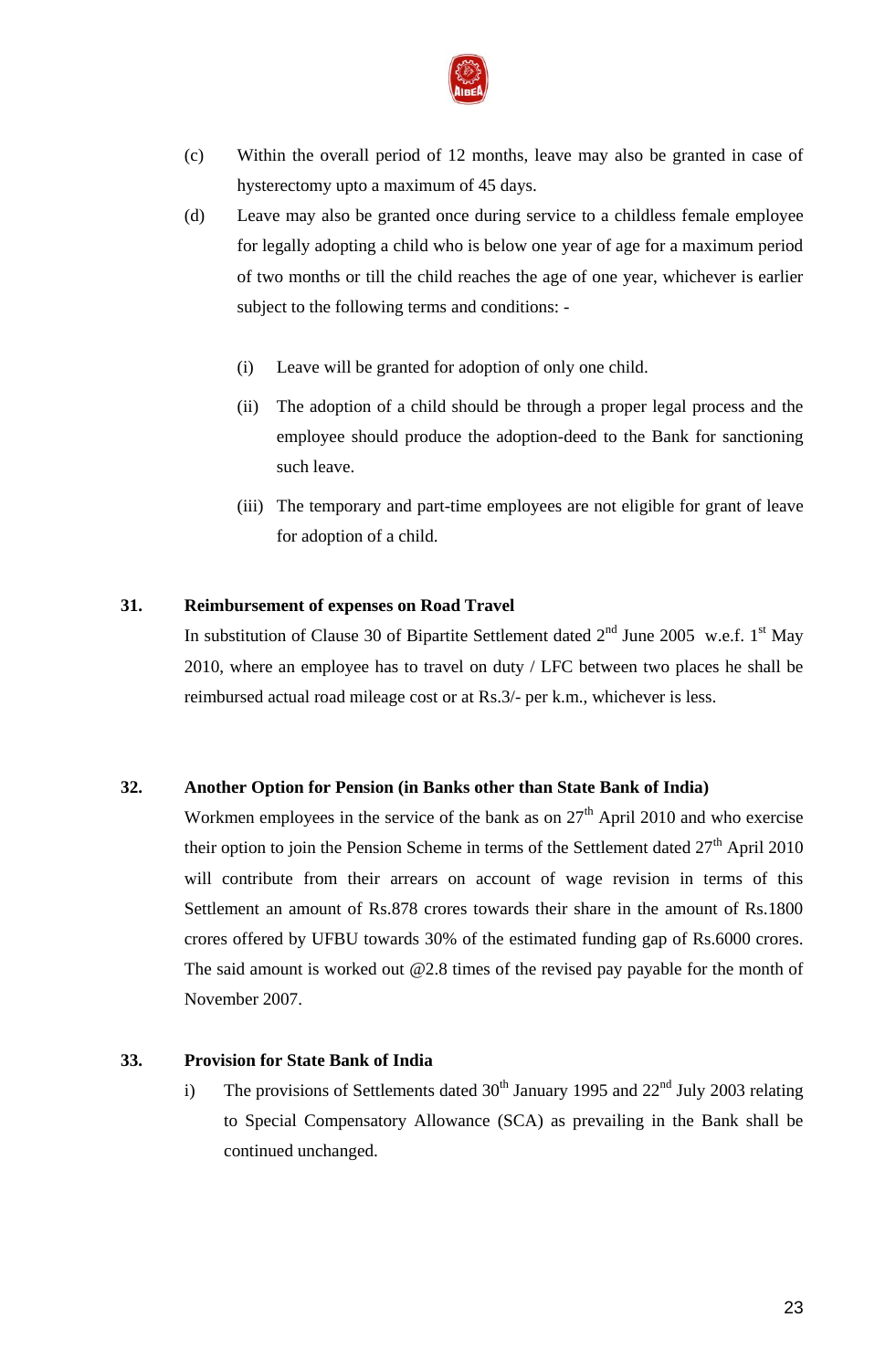

ii) The disposal of the balancing cost of pension in respect of State Bank of India arising out of this Settlement shall be decided by the bank with the concurrence of Government of India.

## **34. Implementation**

The various provisions of this Settlement shall take effect from the dates specified hereunder, unless provided to the contrary and the financial benefits emanating therefrom shall be given effect to within a period of 90 days from the date of this Settlement.

|    |                                                                                                                                                                                                                                                                                                                                                                                                  | With effect from                          |
|----|--------------------------------------------------------------------------------------------------------------------------------------------------------------------------------------------------------------------------------------------------------------------------------------------------------------------------------------------------------------------------------------------------|-------------------------------------------|
| 1. | Scales of Pay:                                                                                                                                                                                                                                                                                                                                                                                   |                                           |
|    | As per Clause 4 (a)                                                                                                                                                                                                                                                                                                                                                                              | $1st$ November 2007                       |
|    | As per Clause 4(b)                                                                                                                                                                                                                                                                                                                                                                               | $1st$ May 2010                            |
| 2. | Stagnation Increment including $7th$ stagnation<br>increment, Dearness Allowance, Professional<br>Qualification Pay/ Graduation Pay, House Rent<br>Allowance, Provident Fund, Gratuity, Fixed Personal<br>Pay, Transport Allowance, Annual Medical Aid,<br>Special Area Allowance, Hill & Fuel Allowance,<br>Washing Allowance, Split Duty Allowance, Cycle<br>Allowance, Project Area Allowance | $1st$ November 2007                       |
| 3. | Part-time employees:<br>a) Increase in lumpsum wage:                                                                                                                                                                                                                                                                                                                                             | $1st$ November 2007                       |
|    | b) Elevation to one third scale wages                                                                                                                                                                                                                                                                                                                                                            | $1st$ May 2010                            |
| 4. | Special Pay:                                                                                                                                                                                                                                                                                                                                                                                     |                                           |
|    | a) Clause $11(i)$ and Clause $11(x)$                                                                                                                                                                                                                                                                                                                                                             | 1 <sup>st</sup> November 2007             |
|    | b) Clause $11$ (ii) to Clause (xii)                                                                                                                                                                                                                                                                                                                                                              | $1st$ May 2010                            |
|    | c) Clause 11 (xvi)                                                                                                                                                                                                                                                                                                                                                                               | Date of Settlement<br>$(27th$ April 2010) |
| 5. | <b>Halting Allowance</b>                                                                                                                                                                                                                                                                                                                                                                         | $1st$ May 2010                            |
| 6. | LFC, Hospitalisation, Definition of Family, Special<br>Leave for Hysterectomy, road mileage                                                                                                                                                                                                                                                                                                      | Date of Settlement                        |

## **35. Date of Effect and Operation**

- i. This Settlement shall be binding on the parties for five years from  $1<sup>st</sup>$  November 2007.
- ii. The terms and conditions hereof shall continue to govern and bind the parties even thereafter until the Settlement is terminated by either party giving to the other a statutory notice as prescribed in law for the time being in force.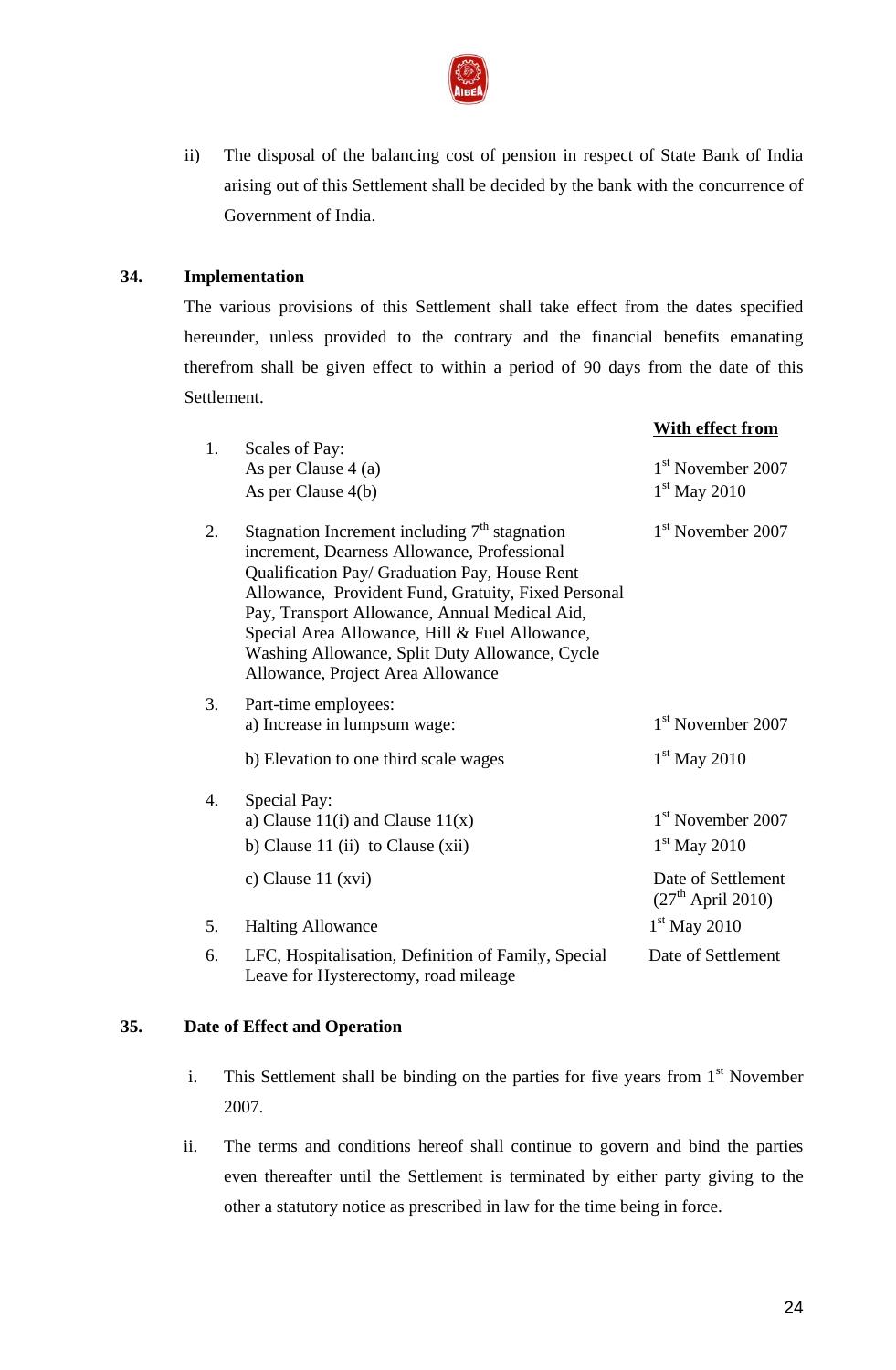

- iii. The All India Bank Employees' Association, the National Confederation of Bank Employees, the Bank Employees" Federation of India, the Indian National Bank Employees Federation and the National Organisation of Bank Workers on behalf of the workmen agree that during the operation of this Settlement, the workmen will not for any reason whatsoever, raise any demand of any nature whatsoever on any of the banks in respect of matters, monetary or otherwise, covered by this Memorandum of Settlement.
- iv. Copies of the Memorandum of Settlement will be jointly forwarded by the parties to the authorities listed in Rule 58 of the Industrial Disputes (Central) Rules, 1957 so that terms and conditions thereof are binding on the parties as provided in law.

## **36. Interpretation**

If there is any difference of opinion regarding interpretation of any of the provision of this Settlement the matter will be taken up only at the level of the Indian Banks" Association, the All India Bank Employees" Association, the National Confederation of Bank Employees, the Bank Employees" Federation of India, the Indian National Bank Employees Federation and the National Organisation of Bank Workers for discussion and settlement.

Dated:  $27^{\text{th}}$  April 2010

| <b>Indian Banks' Association</b><br>(S/Shri) | <b>All India Bank Employees' Association</b><br>(S/Shri) |
|----------------------------------------------|----------------------------------------------------------|
| M V Nair                                     | Rajen Nagar                                              |
| R Sridharan                                  | C H Venkatachalam                                        |
| Narayanan Raja                               | N K Gaur                                                 |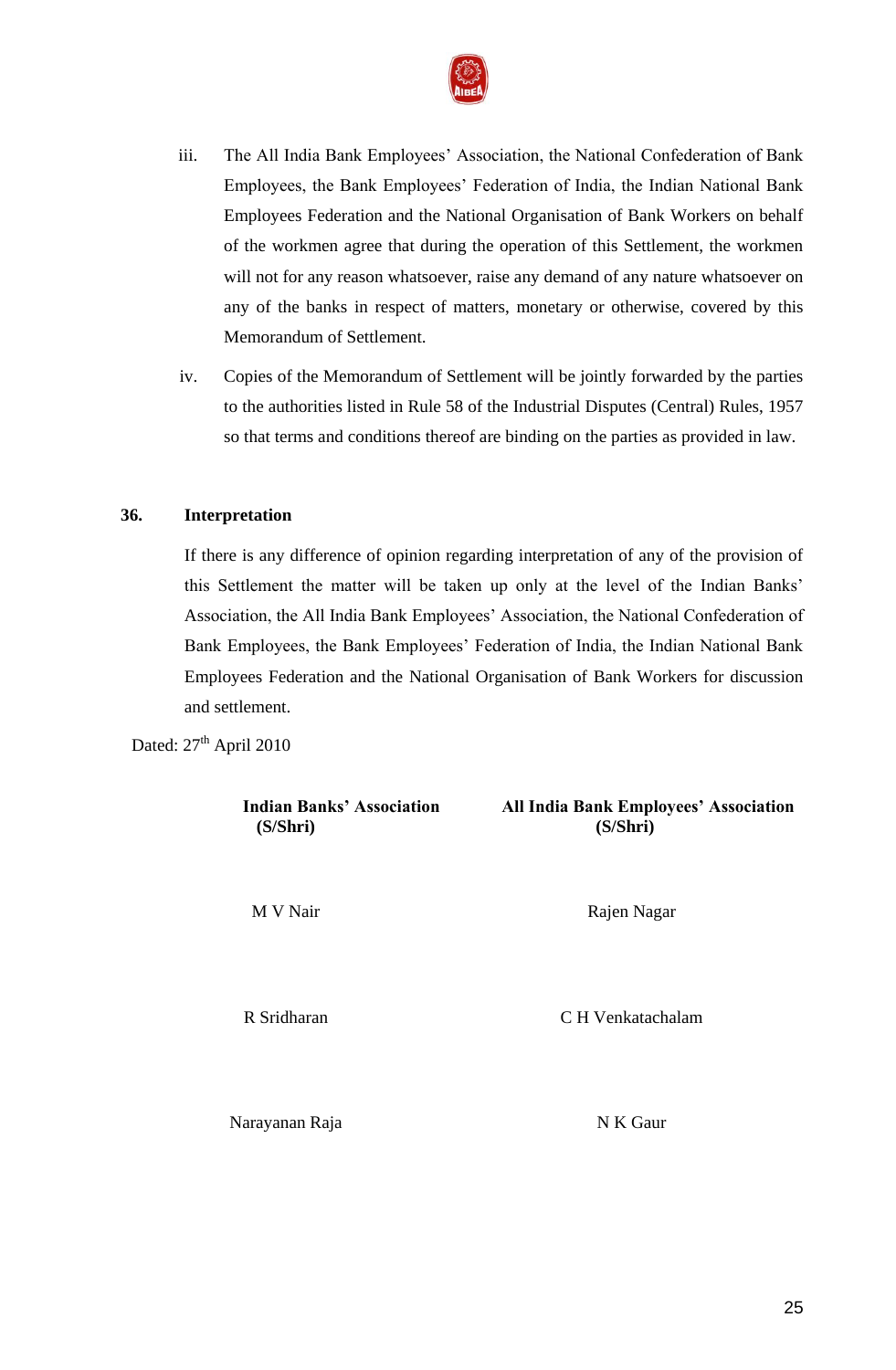

| K Ramakrishnan | P N Tewari    |
|----------------|---------------|
| <b>B Das</b>   | Mahesh Mishra |
| Rajeev Rishi   | J P Sharma    |
|                |               |

K Unnikrishnan V R Utagi

M Venugopalan B S Rambabu

Smt. Lalita Joshi

E Arunachalam

**National Confederation of Bank Employees (S/Shri)**

**Bank Employees' Federation of India (S/Shri)**

L Balasubramanian P S Pillai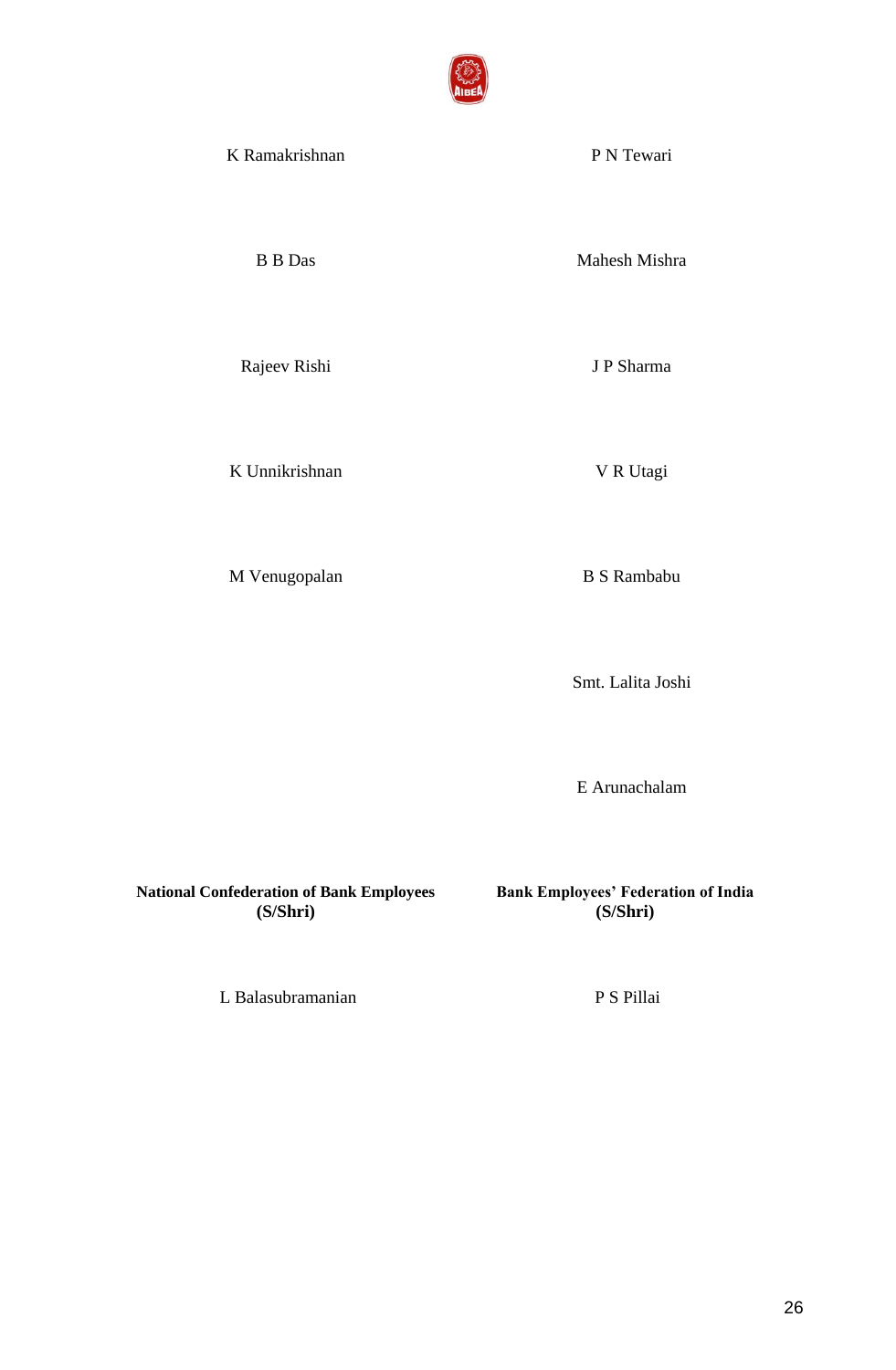

S A Kadri Pradip Biswas

Milind Nadkarni G M V Nayak

Prakash Gangal K Krishnan

R K Sharma **Indian National Bank Employees' Federation**

K K Khosla Subhash S Sawant

**(S/Shri)**

B C Kalita R Kunjithapatham

S Srinivasan S George Timothy

M V Murali Dharanidhar Swain

Peter Anto Nellissery **National Organisation of Bank Workers (S/Shri)**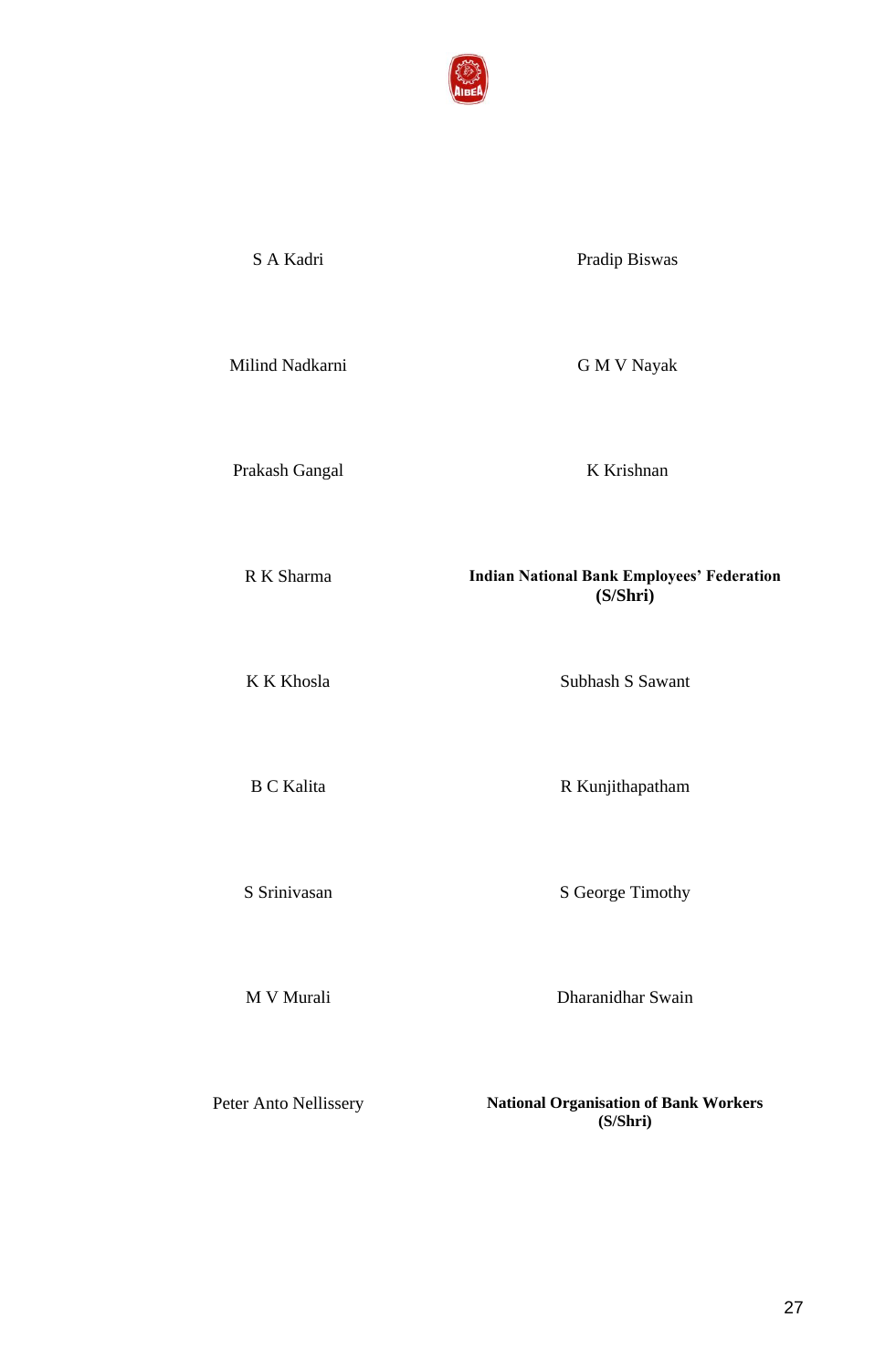

Dinesh Kulkarni

Ashwani Kumar Rana

K R Poonja

Mohan Kumtakar

**WITNESSES** (S/Shri)

K Ganesan

W Ferreira

D D Rustagi

P R Karanth

Gour Das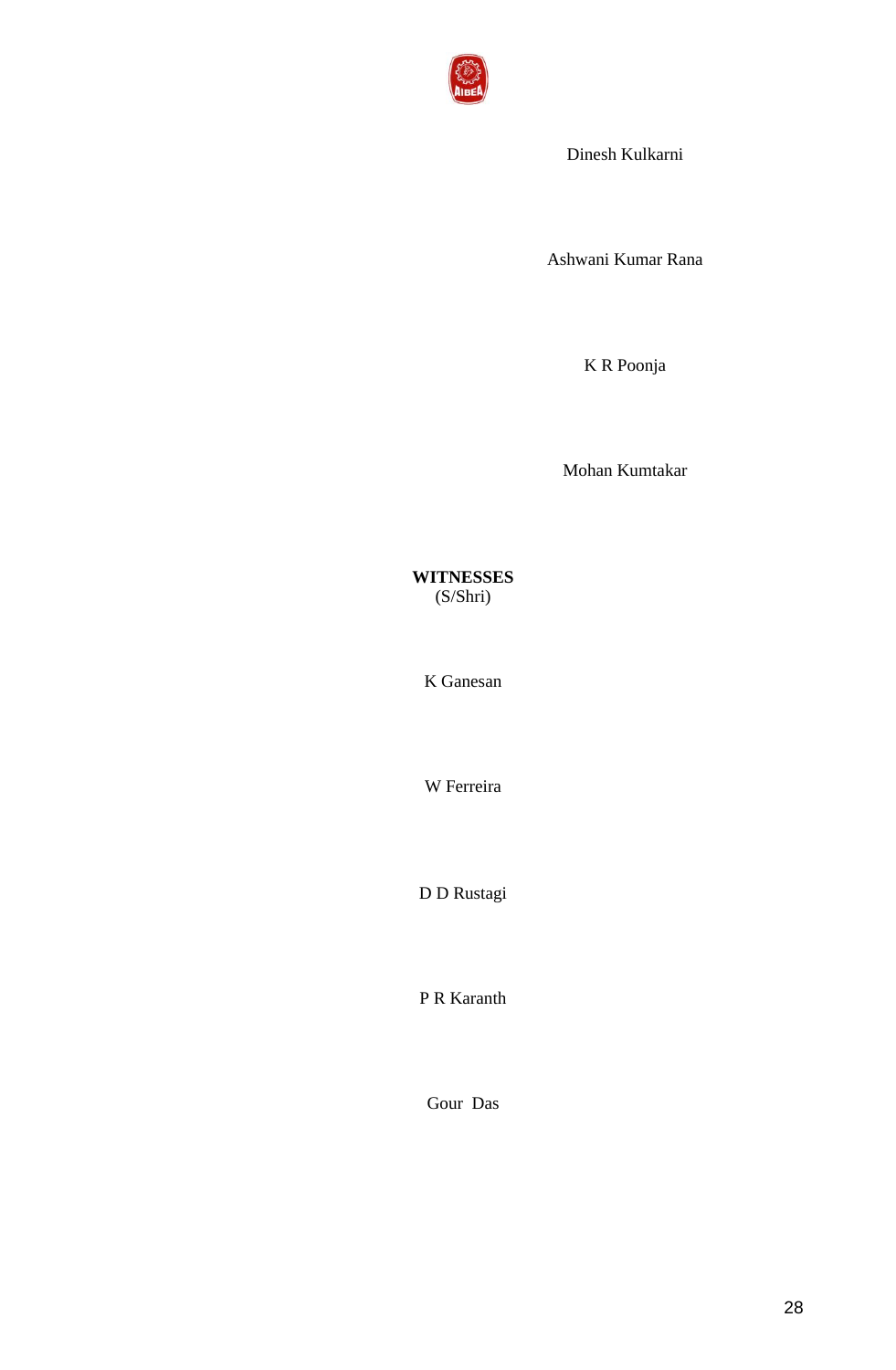

## P A Manjunatha

K Raja Kurup

Shyamal Karmakar

B Prasad

P K Sarangi

Siddharath Menon

Barun Sarbadhikari

Ramanath Kini

M B Harinarayanan

CC TO: 1. Assistant Labour Commissioner (Central)

- 2. Regional Labour Commissioner (Central)
- 3. Chief Labour Commissioner (Central), New Delhi
- 4. The Secretary to the Government of India, Ministry of Labour, New Delhi.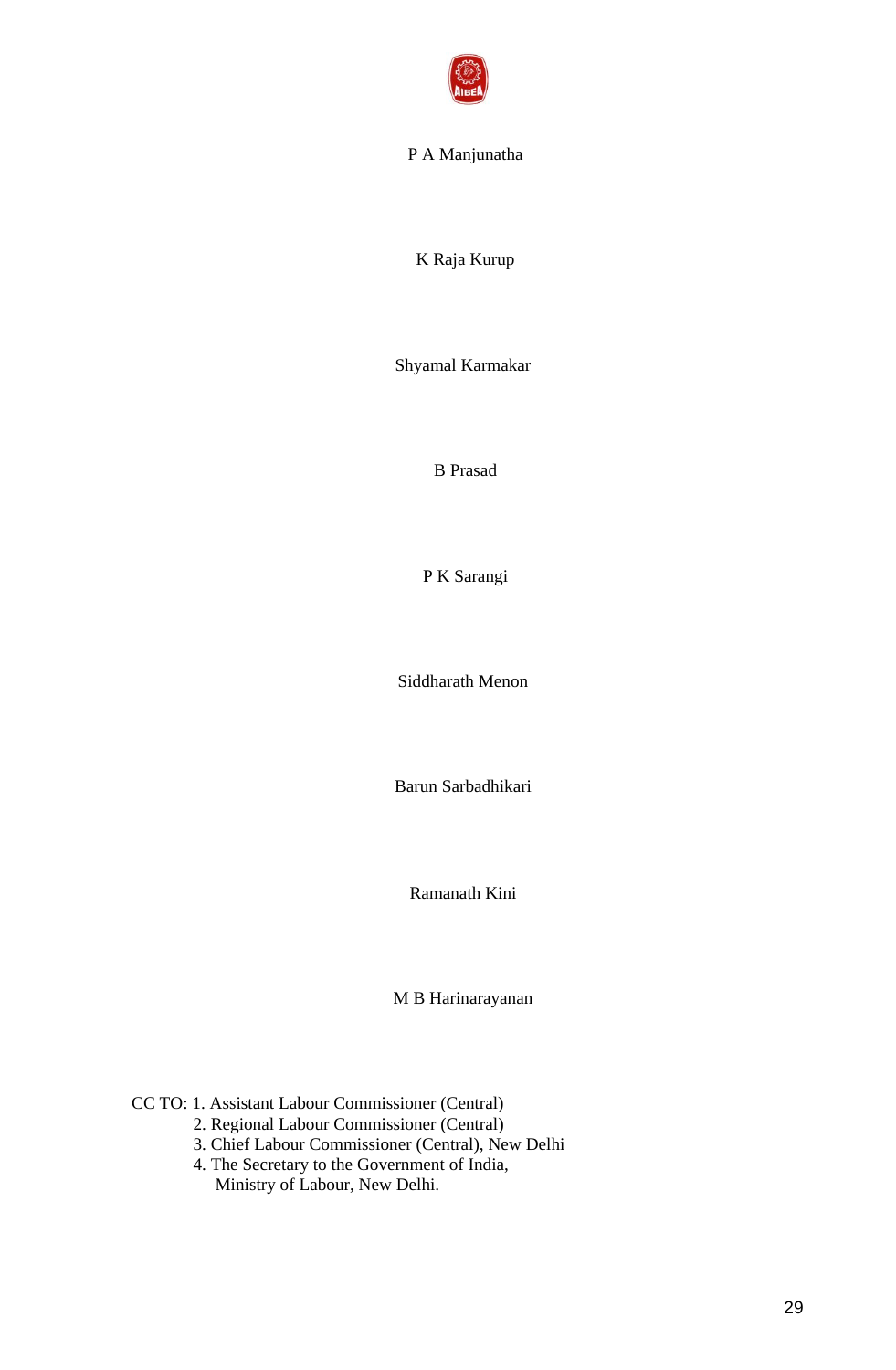

## **SCHEDULE - I**

## **LIST OF BANKS TO BIPARTITE SETTLEMENT**

- 1. Allahabad Bank
- 2. Andhra Bank
- 3. Bank of Baroda
- 4. Bank of India
- 5. Bank of Maharashtra
- 6. Canara Bank
- 7. Central Bank of India
- 8. Corporation Bank
- 9. Dena Bank
- 10. Indian Bank
- 11. Indian Overseas Bank
- 12. Oriental Bank of Commerce
- 13. Punjab & Sind Bank
- 14. Punjab National Bank
- 15. Syndicate Bank
- 16. UCO Bank
- 17. Union Bank of India
- 18. United Bank of India
- 19. Vijaya Bank
- 20. State Bank of India
- 21. State Bank of Bikaner & Jaipur
- 22. State Bank of Hyderabad
- 23. State Bank of Indore
- 24. State Bank of Mysore
- 25. State Bank of Patiala
- 26. State Bank of Travancore
- 27. Bank of Rajasthan Ltd.
- 28. The Catholic Syrian Bank Ltd.
- 29. The Dhanalakshmi Bank Ltd.
- 30. The Federal Bank Ltd.
- 31. ING Vysya Bank Ltd
- 32. The Jammu & Kashmir Bank Ltd.
- 33. The Karnataka Bank Ltd.
- 34. The Karur Vysya Bank Ltd.
- 35. The Lakshmi Vilas Bank Ltd.
- 36. The Nainital Bank Ltd.
- 37. The Ratnakar Bank Ltd.
- 38. The South Indian Bank Ltd.
- 39. The Royal Bank of Scotland N.V.
- 40. Bank of America N.A.
- 41. The Bank of Tokyo-Mitsubishi UFJ, Ltd.
- 42. BNP Paribas
- 43. Citibank, N.A.
- 44. The Hongkong & Shanghai Banking Corporation Ltd.
- 45. Sonali Bank
- 46. Standard Chartered Bank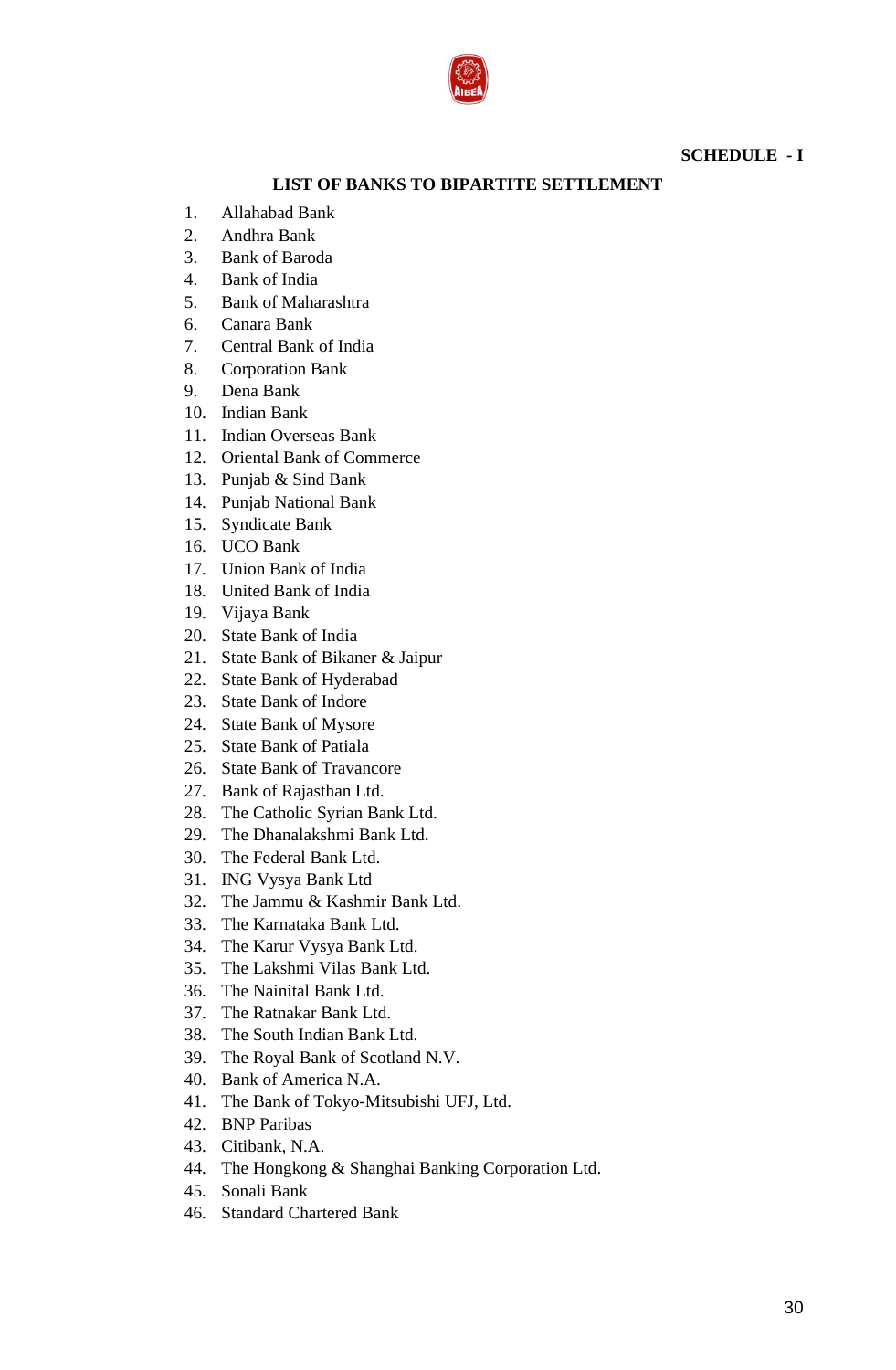

## **SCHEDULE - II**

#### **SPECIAL PAY PART A(a) For Clerical Staff (from 1.11.2007 upto 30.4.2010)**

| Sr. No | <b>Post</b>                                       | <b>Special Pay</b><br>(Rs.) |
|--------|---------------------------------------------------|-----------------------------|
| 1.     | <b>Relieving Telephone Operator</b>               | 110                         |
| 2.     | <b>Telephone Operator</b>                         | 210                         |
| 3.     | Audit Clerk - Category "A"                        | 360                         |
| 4.     | Audit Clerk - Category "B"                        | 670                         |
| 5.     | Comptist                                          | 420                         |
| 6.     | <b>Agricultural Assistant</b>                     | 510                         |
| 7.     | <b>Telex Operator</b>                             | 530                         |
| 8.     | <b>Punch Card Operator</b>                        | 580                         |
| 9.     | Assistant Head Cashier Units of 4 clerks & below  | 450                         |
| 10.    | Assistant Head Cashier Unit of 5 Clerk & above    | 650                         |
| 11.    | Teller - Category A                               | 690                         |
| 12.    | Cashier in Charge of Cash in Pay Officers         | 690                         |
| 13.    | Head Cashier - Cat. A - Units of 4 clerks & below | 690                         |
| 14.    | Head Cashier - Cat. A - Units of 5 clerks & above | 910                         |
| 15.    | Head Cashier - Cat. B - Units of 4 clerks & below | 820                         |
| 16.    | Head Cashier - Cat. B - Units of 5 clerks & above | 1020                        |
| 17.    | <b>Encoder Operator</b>                           | 740                         |
| 18.    | Data Entry Operator                               | 860                         |
| 19.    | <b>Accounting Machine Operator</b>                | 910                         |
| 20.    | <b>IBM/ICT Machine Operator</b>                   | 1020                        |
| 21.    | Stenographer                                      | 1020                        |
| 22.    | <b>Head Clerk</b>                                 | 1020                        |
| 23.    | <b>ALPM</b> Operator                              | 1060                        |
| 24.    | Teller                                            | 1150                        |
| 25.    | Head Cashier Category C                           | 1150                        |
| 26.    | Computer Operator - A                             | 1250                        |
| 27.    | Head Cashier Category I                           | 1270                        |

*Note:*

W.e.f. 1<sup>st</sup> May, 2010, all the above posts attracting Special Pay stand modified and re-designated as Single Window Operator "B".

| Sr. No. | <b>Post</b>                                 | <b>Special Pay</b><br>(Rs.) |
|---------|---------------------------------------------|-----------------------------|
|         | Computer Operator - B (with passing powers) | 1500                        |
| 2.      | <b>Head Cashier Category II</b>             | 1780                        |
| 3.      | Special Assistant                           | 2180                        |

**PART A(b)**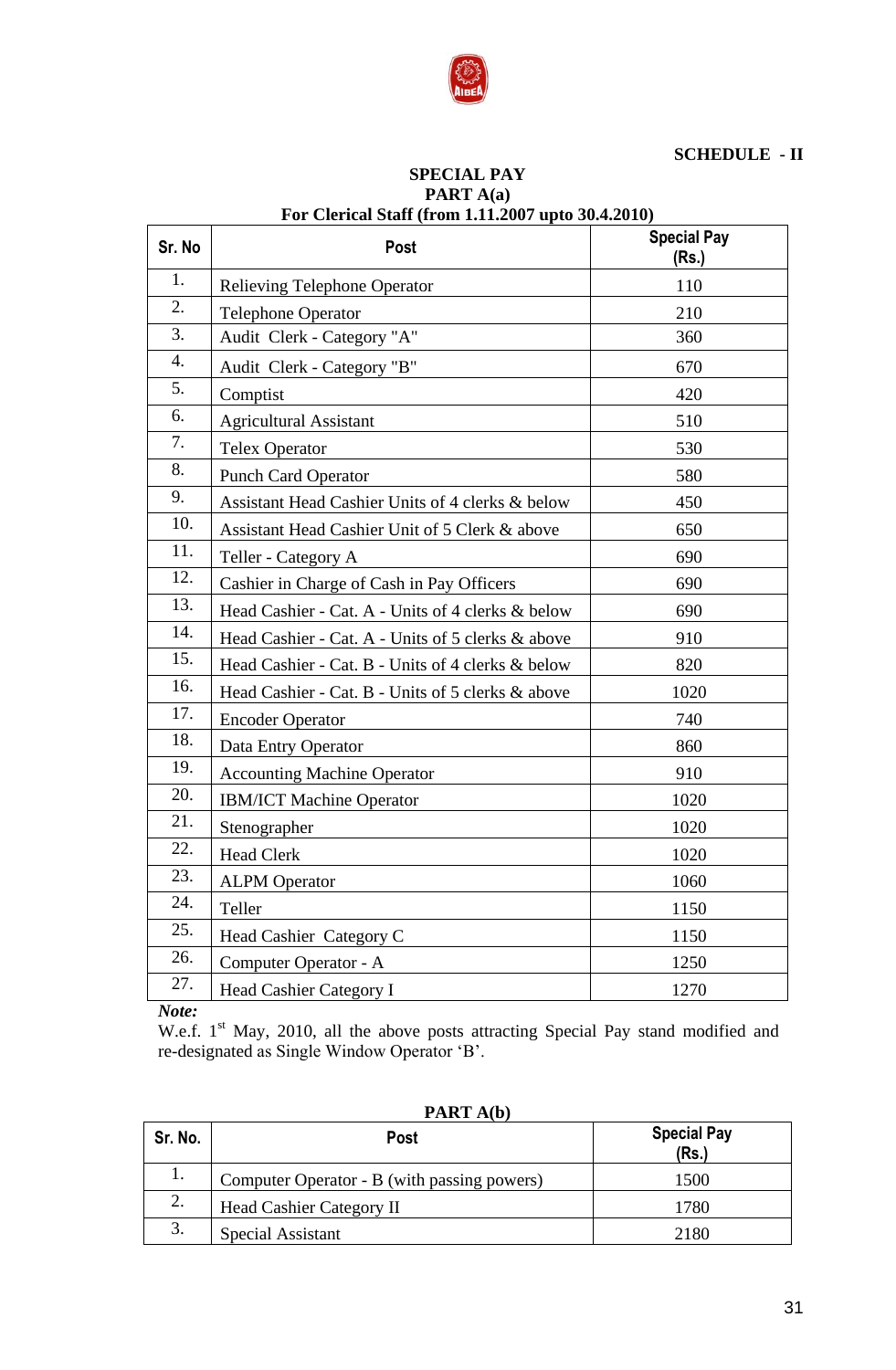

## **PART A(c)**

## **For Subordinate Staff (from 1.11.2007 upto 30.4.2010)**

| Sr. No. | <b>Post</b>                | <b>Special Pay</b><br>(Rs.) |
|---------|----------------------------|-----------------------------|
| . .     | Relieving Liftman          | 210                         |
| ـ _     | <b>Cyclostyle Operator</b> | 280                         |

# *Note:*

W.e.f.  $1<sup>st</sup>$  May, 2010, the above posts shall stand modified and re-designated as Cash Peoncum Liftman and Cash peon-cum-Cyclostyle Machine operator.

## **PART A(d)**

| Sr. No. | <b>Post</b>           | <b>Special Pay</b><br>(Rs.) |
|---------|-----------------------|-----------------------------|
| 1.      | Cash Peon             | 350                         |
| 2.      | Watchman              | 350                         |
| 3.      | Liftman               | 350                         |
| 4.      | <b>Armed Guard</b>    | 590                         |
| 5.      | <b>Bill Collector</b> | 590                         |
| 6.      | Daftary               | 690                         |
| 7.      | Head Peon             | 800                         |
| 8.      | Head Messenger in IOB | 1350                        |
| 9.      | Electrician           | 1600                        |
| 10.     | A/C Plant Operator    | 1600                        |
| 11.     | Driver                | 1800                        |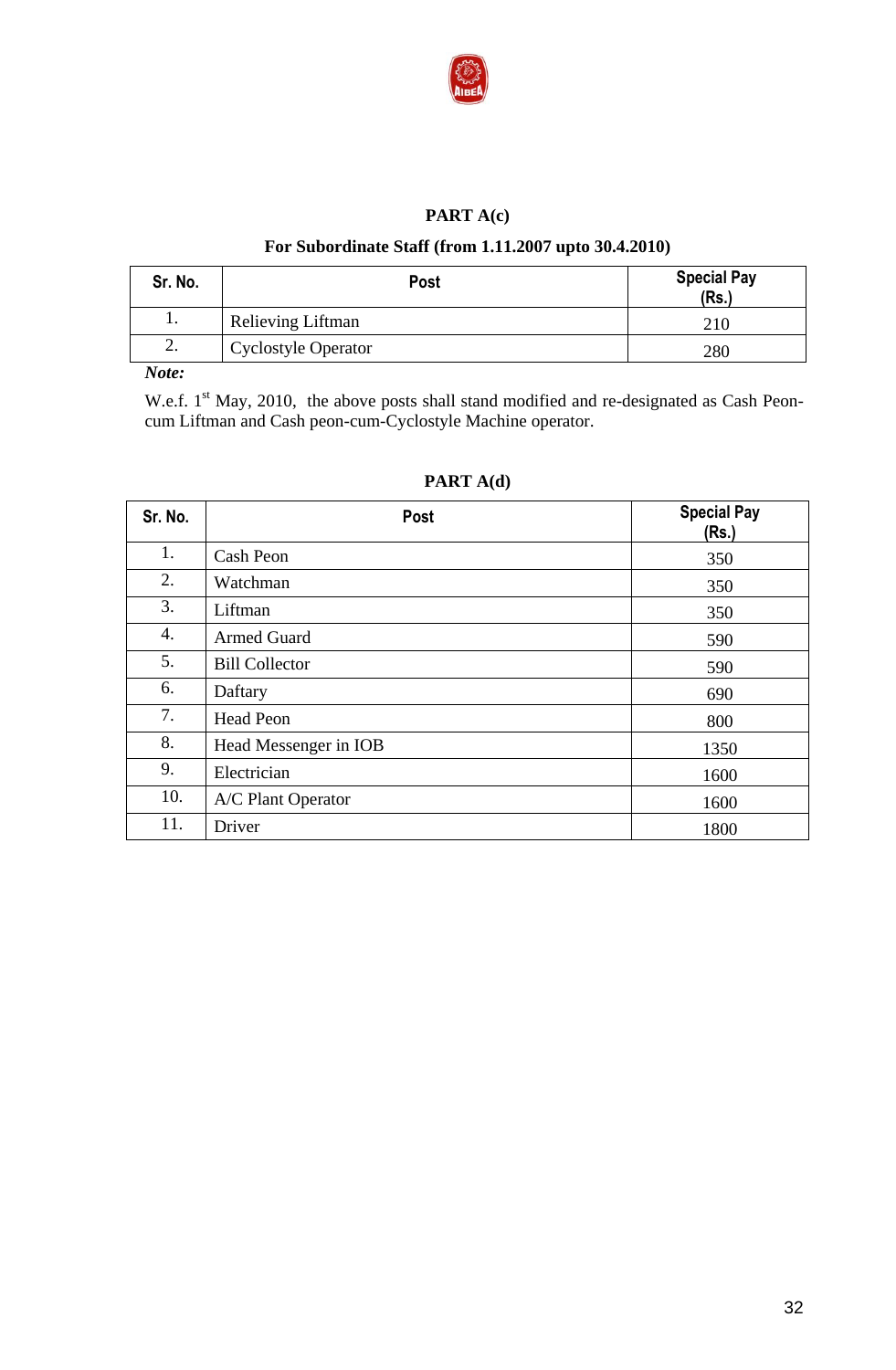

# **SPECIAL PAY**

# **PART B**

# **For Clerical Staff (w.e.f. 1.5.2010)**

| Sr. No. | <b>Post</b>                | <b>Special Pay</b><br>(Rs.) | To be merged<br>with Basic Pay<br>on and from<br>1-5-2010 (Rs.) | <b>Special Pay</b><br>payable from<br>1-5-2010 (Rs.) |
|---------|----------------------------|-----------------------------|-----------------------------------------------------------------|------------------------------------------------------|
| 1.      | Single Window Operator 'B' | 1500                        | 1000                                                            | 500                                                  |
| 2.      | Head Cashier - II          | 1780                        | 1000                                                            | 780                                                  |
| 3.      | Special Assistant          | 2180                        | 1000                                                            | 1180                                                 |

# **For Subordinate Staff (w.e.f. 1.5.2010)**

| Sr. No.          | Post                     | <b>Special Pay</b><br>(Rs.) | To be merged<br>with Basic Pay<br>on and from<br>1-5-2010 (Rs.) | <b>Special Pay</b><br>payable from<br>1-5-2010 (Rs.) |
|------------------|--------------------------|-----------------------------|-----------------------------------------------------------------|------------------------------------------------------|
| 1.               | Cash Peon                | 350                         | 350                                                             | $\overline{0}$                                       |
| 2.               | Watchman                 | 350                         | 350                                                             | $\boldsymbol{0}$                                     |
| 3.               | Liftman                  | 350                         | 350                                                             | $\boldsymbol{0}$                                     |
| $\overline{4}$ . | <b>Armed Guard</b>       | 590                         | 350                                                             | 240                                                  |
| 5.               | <b>Bill Collector</b>    | 590                         | 350                                                             | 240                                                  |
| 6.               | Daftary                  | 690                         | 350                                                             | 340                                                  |
| 7.               | <b>Head Peon</b>         | 800                         | 350                                                             | 450                                                  |
| 8.               | Electrician              | 1600                        | 350                                                             | 1250                                                 |
| 9.               | <b>AC Plant Operator</b> | 1600                        | 350                                                             | 1250                                                 |
| 10.              | Driver                   | 1800                        | 350                                                             | 1450                                                 |
| 11.              | Head Messenger in IOB    | 1350                        | 350                                                             | 1000                                                 |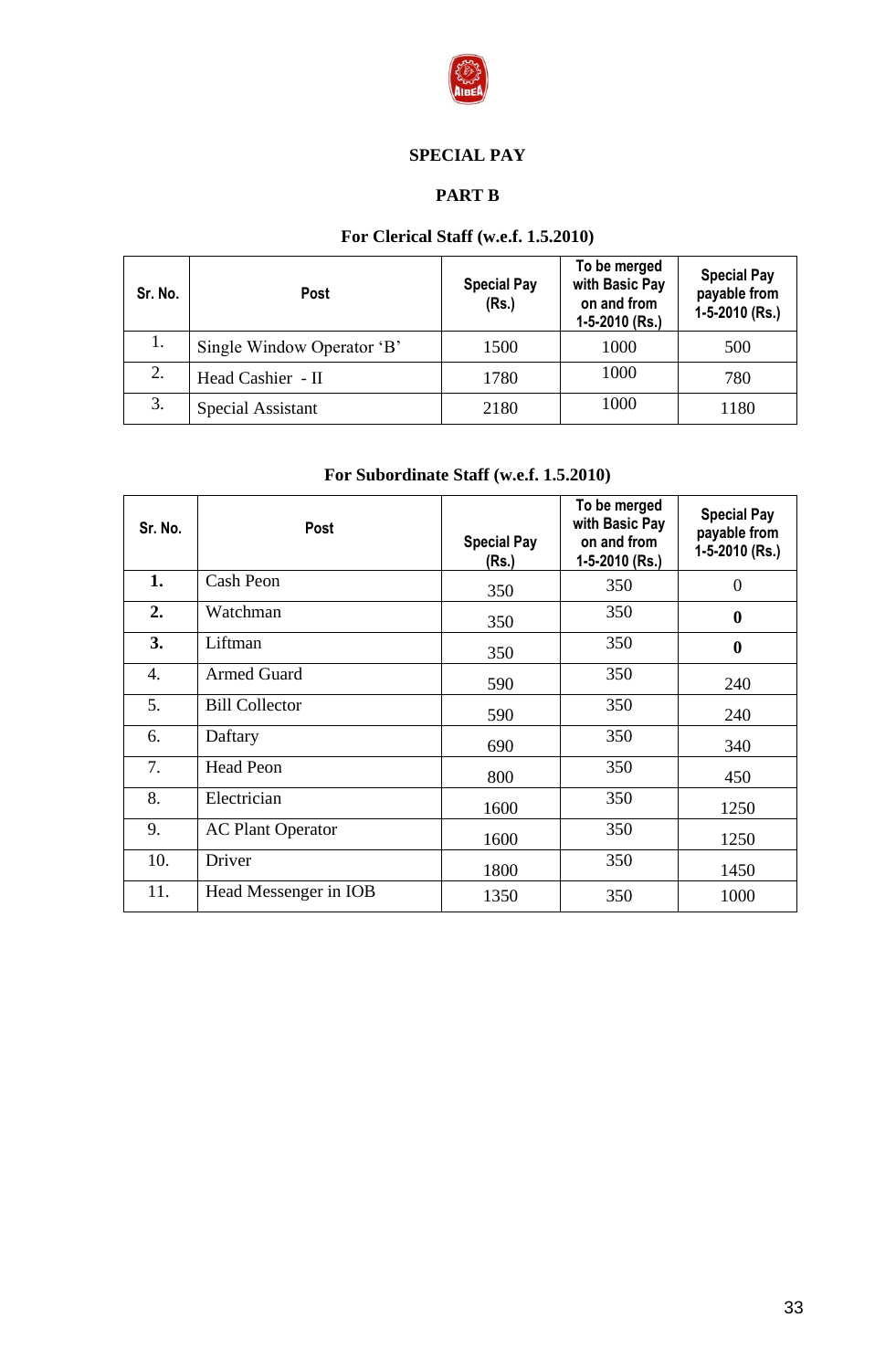

## **PART C**

*[Refer to Clause 11 (v) (a) and (b) and 11 (vi) of this Settlement]*

## **(a) Duties of Clerical Staff w.e.f. 1st May, 2010**

All members of the clerical staff who do not get any special pay as on  $30<sup>th</sup>$  April 2010 on regular basis shall be designated as Single Window Operator "A". The following duties shall inter alia form part of their normal duties:

- (i) Acknowledgements of inward mail received.
- (ii) Receipt of cheques, drafts, dividend warrants, pay orders and other like instruments other than bills and giving acknowledgements in the counterfoil.
- (iii) Delivery of cheque books subject to authorisation by competent authority.
- (iv) Issue of cash receipts.
- (v) Issue of E.S.I. stamps wherever applicable or may become applicable.
- (vi) Recounting of currency notes by cash department staff.
- (vii) Ensuring the proper contents in covers and envelopes including registered ones before dispatch.

All clerks shall also perform all duties and functions of their cadre, either online or manually, which does not involve any passing or supervisory function of an officer of the bank. He will, wherever and whenever required, function as a single window operator where he will also receive and pay cash.

In addition, his duties will include –

- a. Passing and cash payment of all cheques/withdrawal forms/bankers' cheques/gift cheques, etc. upto and including Rs.10,000/-
- b. Passing independently clearing and transfer cheques, vouchers, etc. (whether credits or debits) upto and including Rs.15,000/-
- c. Receipts of cash and issuance of pre-signed drafts / gift cheques / travellers" cheques / pay orders / bank orders, etc. upto and including Rs.15,000/-

## **(b) Duties of Subordinate Staff w.e.f. 1st May, 2010**

All the normal and routine duties of the subordinate staff cadre and for performance of which no special pay shall be payable. In addition they shall also be required to perform the following duties.

- 1) To take money orders, to buy stamps etc., which involves carrying of cash not exceeding Rs.5,000/- and to carry insured letters., etc. to post office
- 2) To stitch currency note bundles
- 3) To stitch and seal parcels and packets containing currency notes;
- 4) To transit cash from the bank to an office outside or vice versa, if unaccompanied by a watchman / Armed Guard.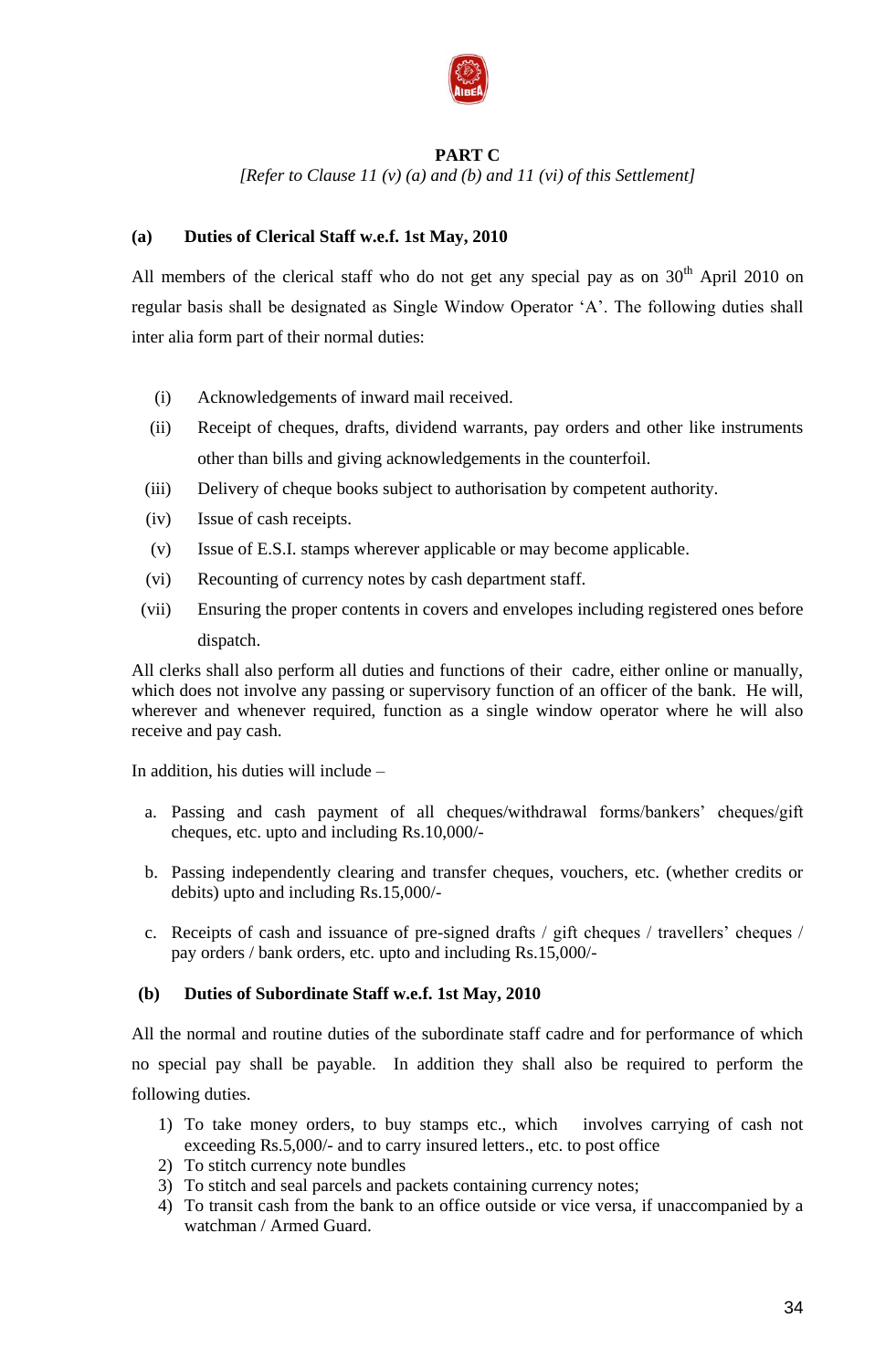

## **PART D**

# **GRADUATION PAY/ PROFESSIONAL QUALIFICATION PAY**

For those workmen who hereafter reach or have already reached  $20<sup>th</sup>$  stage of the scale and have got increments in consideration of educational qualification(s), Graduation Pay/ Professional Qualification Pay shall be payable as under:

- 1. Those who are graduates and/or NDC Rs.250/- p.m. after they complete 1 year Rs.490/- p.m. after they complete 2 years
- 2. Those who have passed JAIIB or Part I of CAIB/CAIIB-Rs.250/- p.m. after they complete 1 year
- 3. Those who have passed JAIIB and CAIIB or Both Parts of CAIB/CAIIB Rs.250/- p.m. after they complete 1 year Rs.490/- p.m. after they complete 2 years Rs.740/- p.m. after they complete 3 years
- 4. Those who are graduates/NDC and have passed JAIIB or Part I of CAIB/CAIIB Rs.250/- p.m. after they complete 1 year Rs.490/- p.m. after they complete 2 years Rs.740/- p.m. after they complete 3 years
	- 4. Those who are graduates/NDC and have passed JAIIB or Both Parts of CAIB/CAIIB –

Rs.250/- p.m. after they complete 1 year Rs.490/- p.m. after they complete 2 years Rs.740/- p.m. after they complete 3 years Rs.990/- p.m. after they complete 4 years Rs.1230/- p.m. after they complete 5 years.

*Note: Refer to Clause 11(xii) of this Settlement.*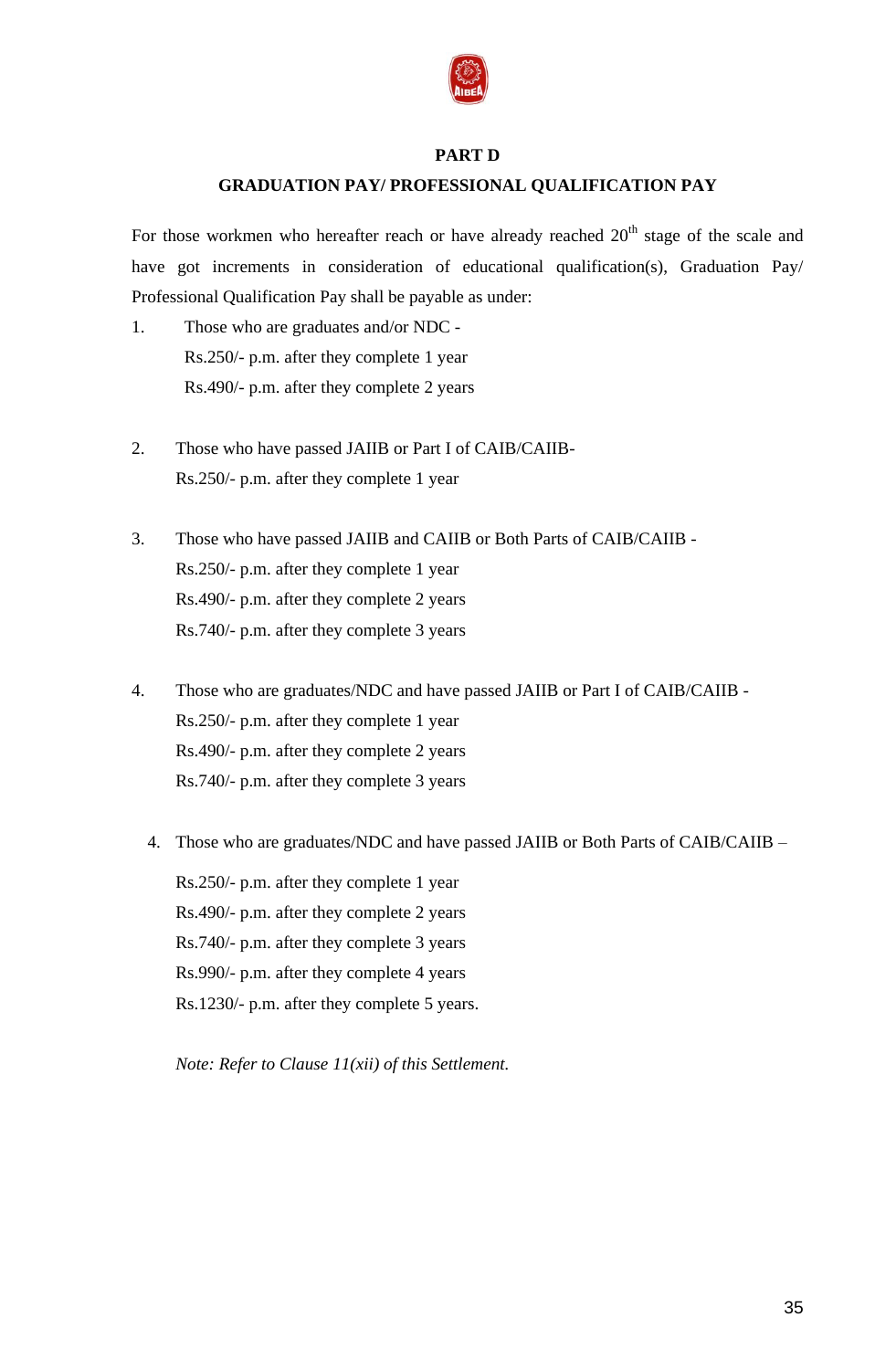

## **SCHEDULE - III**

#### **SPECIAL PAY DUTIES**

The Special pay duties do not include the routine duties of the cadre (clerical / subordinate) which a workman has to normally perform; but merely refer to those special allowance duties which if performed in addition to the routine duties will entitle a workman to a special pay on the terms and conditions provided in Chapter V of the First Bipartite Settlement as modified. For removal of doubts it is clarified that the workman entrusted with duties attracting special pay can be required to perform routine duties of his cadre and that the following duties shall inter alia form part of the normal duties of the clerical cadre and for performance of those duties no special pay shall be payable :

- (i) Acknowledgements of inward mail received.
- (ii) Receipt of cheques, drafts, dividend warrants, pay orders and other like instruments other than bills and giving acknowledgements in the counterfoil.
- (iii) Delivery of cheque books subject to authorisation by competent authority.
- (iv) Issue of cash receipts.
- (v) Issue of E.S.I. stamps wherever applicable or may become applicable.
- (vi) Recounting of currency notes by cash department staff.
- (vii) Ensuring the proper contents in covers and envelopes including registered ones before dispatch.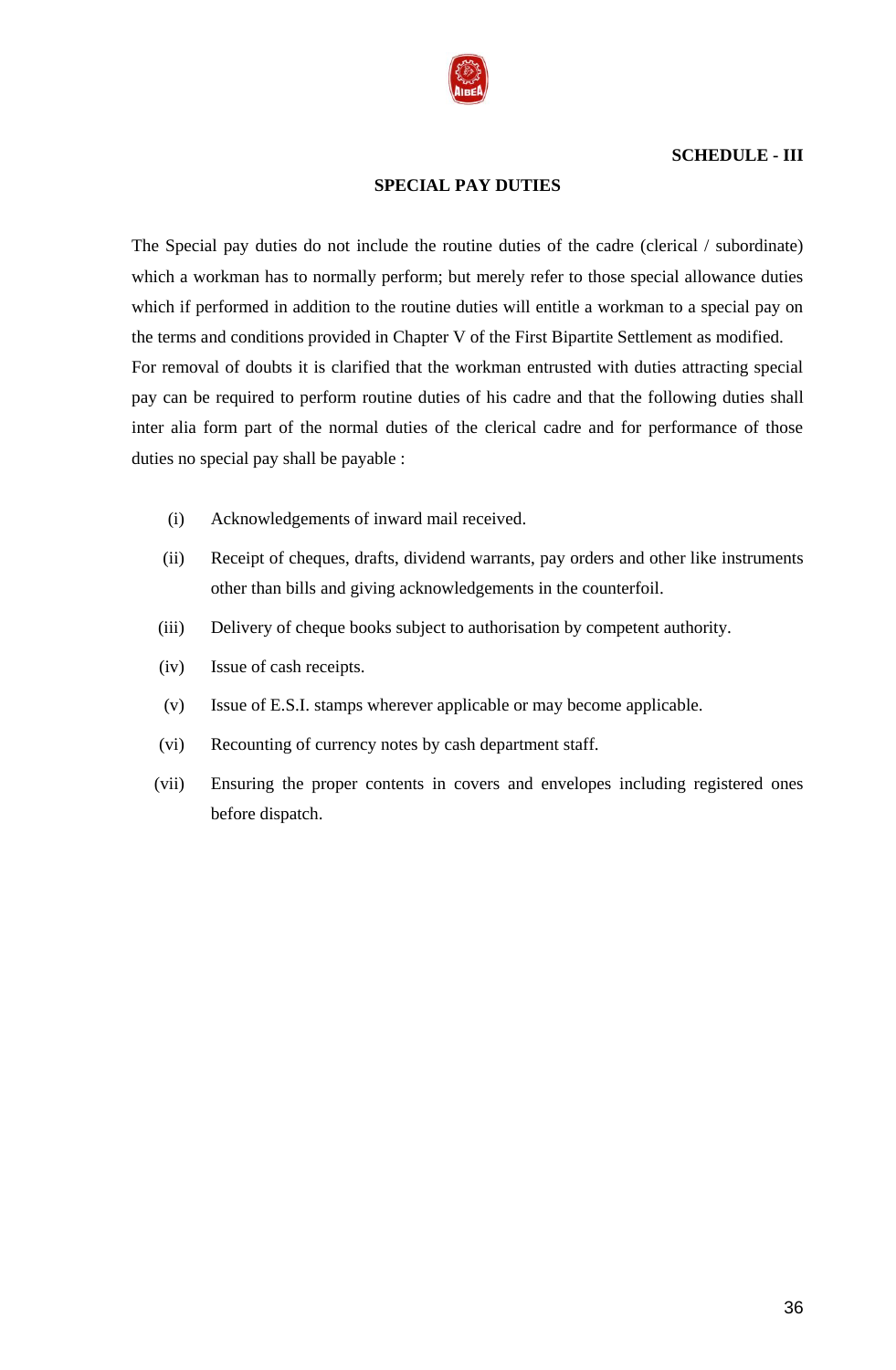

## **DUTIES OF SPECIAL PAY CARRYING POSTS IN CLERICAL CADRE**

#### **Single Window Operator 'B'**

In addition to the duties of Single Window Operator "A", their duties will include –

- (a) Passing and cash payment of all cheques/withdrawal forms/bankers' cheques/gift cheques, etc. upto and including Rs.20,000/-
- (b) Passing independently clearing and transfer cheques, vouchers, etc. (whether credits or debits) upto and including Rs.25,000/-
- (c) Receipts of cash and issuance of pre-signed drafts / gift cheques / travellers" cheques / pay orders / bank orders, etc. upto and including Rs.25,000/-

#### **Head Cashier II**

Their duties involve :

Holding the bank"s cash, key and/or other valuables in safe custody jointly with an officer and being accountable for them and being responsible for the running of the cash department;

- 1. Opinion compilation;
- 2. Verification of vernacular signatures/ endorsements;
- 3. Countersigning cheques and/or drafts (on selves or correspondents), payment orders, deposit receipts, etc.
- 4. Attending to Government Treasury work;
- 5. Discharging/endorsing bills, cheques, etc.;
- 6. Being in charge of clearing and godown departments, etc.;
- 7. Passing independently clearing and transfer cheques, vouchers, etc. (whether credits or debits) upto and including Rs.50,000/- and cash vouchers upto Rs.50,000/- jointly with an authorized person.

#### **Special Assistants**

Special Assistants will be accountable and responsible for running of the department/section under them and their duties will involve looking after and checking the work of other clerk or clerks and substaff and will include :

1) Passing independently, manually or online, cash instruments upto Rs.35,000/- and clearing and transfer cheques vouchers etc., (whether credits or debits) upto and including Rs.1,50,000/-. Passing will include verification of signatures and scrutiny as to the correctness of endorsements on and other particulars of such instruments. There shall be no limits for verification of signatures, passing of authenticated credit vouchers/entries and for verifying authenticated vouchers in the ledgers, books, computer print-outs etc.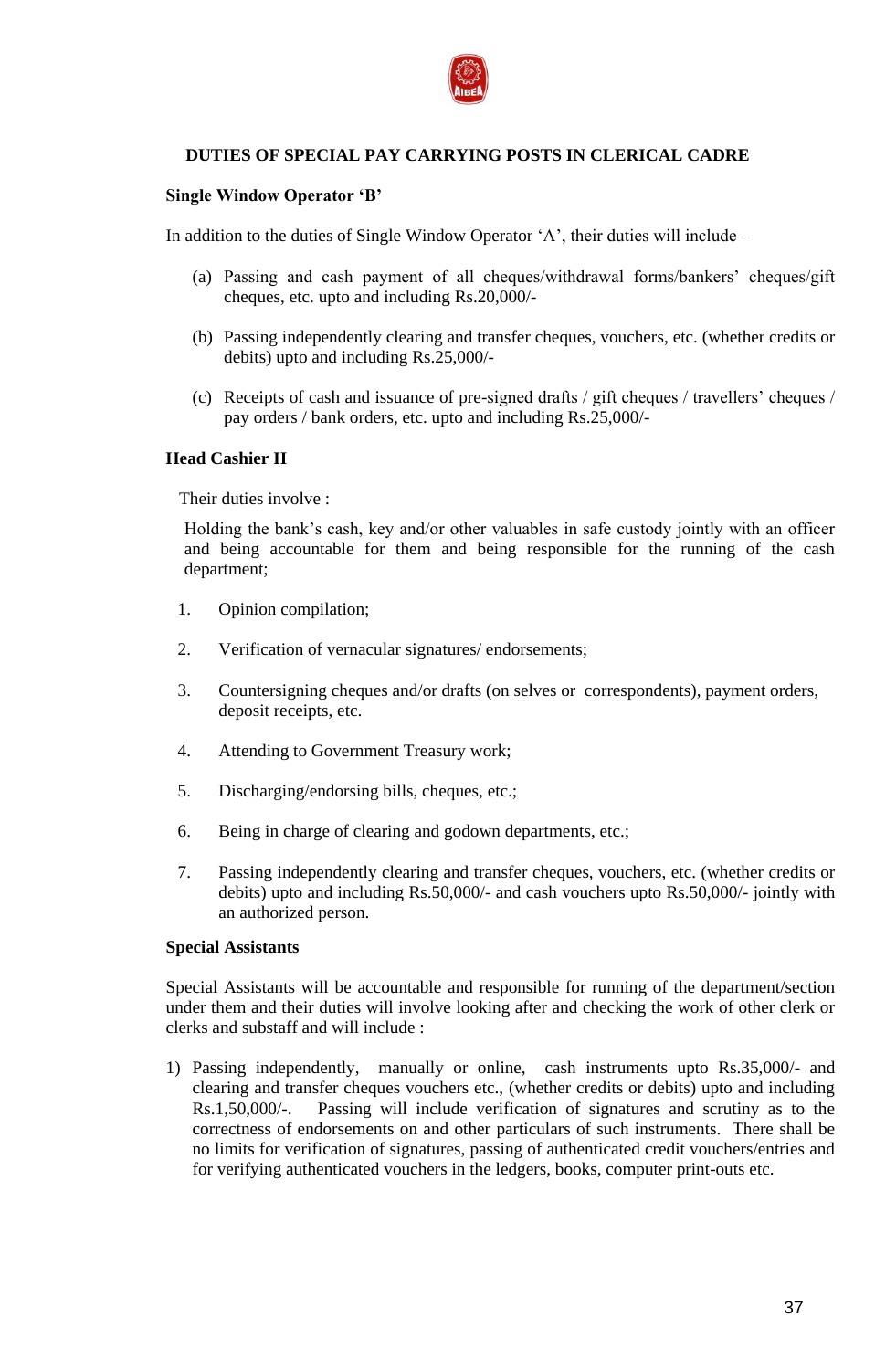

- 2) Accept, verify and post cash / transfer / clearing cheques and other instruments, as the case may be, in appropriate books of accounts / ledgers, either manually or online, and give due acknowledgements.
- 3) Signing vouchers, cheques, drafts, mail transfers, pay orders, advices such as non payment advices, inter branch fate calling advices, bill schedules, demand notices, statements certificates etc.,
- 4) Checking all vouchers, advices, statements, cheques, drafts etc., bills and books of accounts including current savings and other ledgers, cash, postal and revenue stamps, franking machine balances, exchange, discount, brokerage calculations and initialing by way of authenticating them for accuracy/correctness;
- 5) Checking, manually or online, current, savings and other accounts,
- 6) Checking the coding and decoding of telegrams(excluding check symbols or cyphers).
- 7) Discharging, endorsing cheques, bills, etc.,
- 8) Perform, when required in a computerised set up, system control functions, either jointly with an officer or independently, upon specific authorisation in this regard;
- 9) Briefly explain, the features of Bank"s various products and services to customers, to reply their queries and to refer interested customers to appropriate personnel;
- 10) Inspecting godown (only in banks where such work is already being done by workmen).

For the purpose of efficient and effective functioning of the section or department the special assistant shall ensure that all acts, things and steps necessary therefore are taken by himself of by the clerks placed under him and shall ensure that, wherever necessary :

- a) Reminders are sent on time and followed up
- b) Pass sheets/books are filled up and issued promptly
- c) Deposits are renewed on due dates or reminders sent to the parties
- d) Standing instructions are complied with
- e) Bills are accepted and due dates diarised/advised and followed up
- f) Interest, commissions and service charges are collected
- g) Proceeds of bills are received or remitted promptly;
- h) Confirmation of balance of accounts of the customers and its follow up.
- i) All securities relating to the department/section of which the special assistant is in charge are secured and/or kept in proper custody and properly handed to the authorized person at the close of the day.
- j) Balances promptly taken, tallied and reported and followed up and also returns submitted;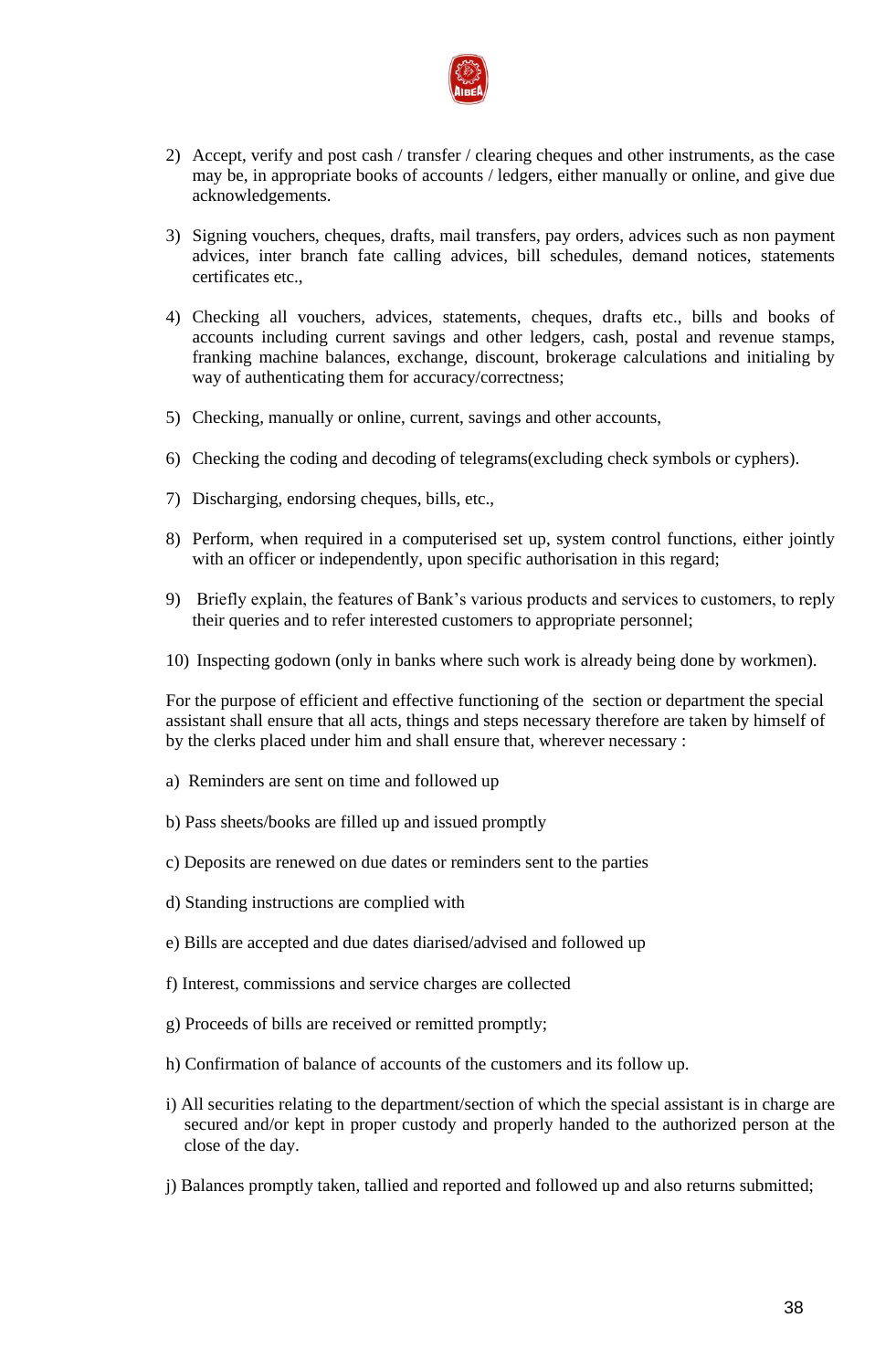

- k) Advices and/or duplicate advices /summaries are issued /responded promptly, whenever called for;
- l) Checking the proper recording of entries and all relevant particulars in regard to accounts opened under due authorisation.

## **Notes:-**

- (i) In respect of the above special pay carrying posts in clerical cadre
	- Countersigning would mean signing in a manner whereby the primary responsibility for ensuring that all the formalities are complete rests with the other signatory.
	- Checking/verifying would mean verifying that the instrument / material checked is in order in all respects and also includes verification of signature irrespective of the amount of the instrument and authenticating the same on the instrument / material, initialing the relative entries in the respective books of accounts, manually and/or on line.
	- **Passing includes verification of signatures and scrutiny as to the correctness of** endorsement on and other particulars of such instruments. It will also include checking and authenticating the relative entries in the respective books of accounts / ledgers / computer sheets and/or on line.
- (ii) Henceforth, selection of staff for being entrusted with special pay carrying posts shall be on the basis of their suitability for the specialised function, norms for which shall be decided at the bank level.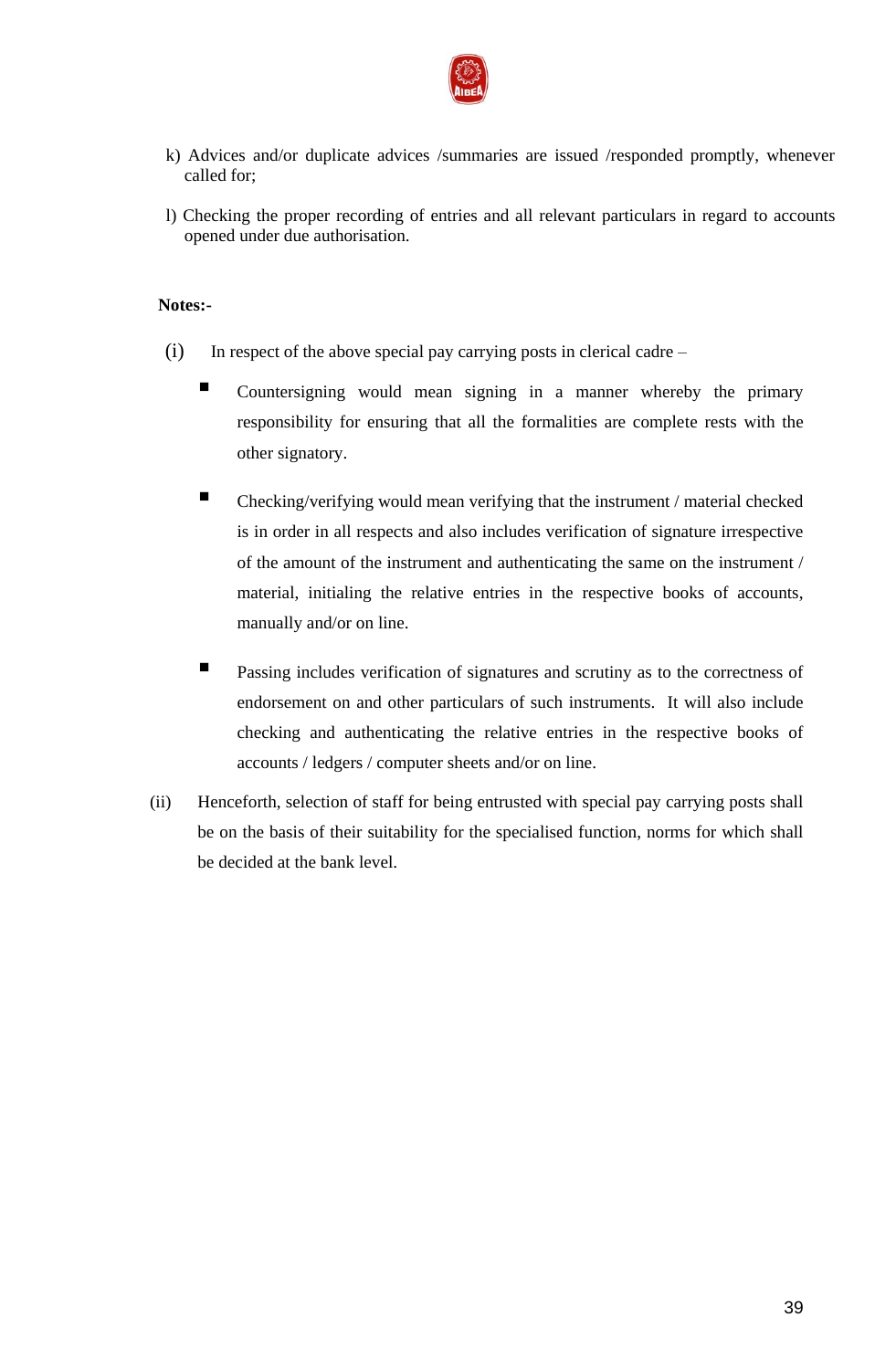

# **DUTIES OF SPECIAL PAY CARRYING POSITIONS IN SUBORDINATE CADRE**

| <b>POST</b>           | <b>DUTIES</b>                                                                                                                                                                                                                                                                                                                                                                                                                                                                                               |  |  |
|-----------------------|-------------------------------------------------------------------------------------------------------------------------------------------------------------------------------------------------------------------------------------------------------------------------------------------------------------------------------------------------------------------------------------------------------------------------------------------------------------------------------------------------------------|--|--|
| Cash Peon             | Persons required                                                                                                                                                                                                                                                                                                                                                                                                                                                                                            |  |  |
|                       | 1) To take money orders, to buy stamps etc., which involves carrying<br>of cash not exceeding Rs.5,000/- and to carry insured letters., etc.<br>to post office                                                                                                                                                                                                                                                                                                                                              |  |  |
|                       | To stitch currency note bundles<br>2)                                                                                                                                                                                                                                                                                                                                                                                                                                                                       |  |  |
|                       | 3) To stitch and seal parcels and packets containing currency notes;                                                                                                                                                                                                                                                                                                                                                                                                                                        |  |  |
|                       | 4) To transit cash from the bank to an office outside or vice versa, if<br>unaccompanied by a watchman / Armed Guard.                                                                                                                                                                                                                                                                                                                                                                                       |  |  |
| Liftman               | Persons required to operate the lifts on regular assignment.                                                                                                                                                                                                                                                                                                                                                                                                                                                |  |  |
| Watchman              | Persons other than "Armed Guards" who are required to perform watch<br>and ward duties i.e. to watch or look after the premises or a<br>department, for the purposes of its safety, security and guard against<br>infiltration and against removal of the bank's property by any<br>unauthorised person AND/OR to watch and guard as above, the<br>movement of cash from one place to another inside the bank premises<br>or outside where an Armed Guard is not employed at the Branch /<br>Office.        |  |  |
| <b>Armed Guard</b>    | Persons required to perform watch and ward duties i.e. to watch or look<br>after the premises or department for the purposes of its safety, security<br>and guard against attack or assault or infiltration and against removal<br>of the bank's property by any unauthorized persons AND/OR to watch<br>and guard as above the movement of cash from one place to another<br>whether inside or outside the Bank, for which purpose they are<br>required by the bank to carry any of the following weapons: |  |  |
|                       | i) Gun, Pistol or any other fire arm; or                                                                                                                                                                                                                                                                                                                                                                                                                                                                    |  |  |
|                       | ii) Dagger, sword, khukri or spear; or                                                                                                                                                                                                                                                                                                                                                                                                                                                                      |  |  |
|                       | iii) any other licensed weapon                                                                                                                                                                                                                                                                                                                                                                                                                                                                              |  |  |
|                       | Note: 'Retainers' Peons (other than watchmen) whose names are<br>registered in the Bank's licence as Retainers will, when they perform<br>"Armed Guard" duties, be entitled to special pay for "Armed Guards"<br>pro rata.                                                                                                                                                                                                                                                                                  |  |  |
| <b>Bill Collector</b> | Their work involves:                                                                                                                                                                                                                                                                                                                                                                                                                                                                                        |  |  |
|                       | Obtaining acceptance of bills of exchange, hundies etc., drawn on<br>1)<br>local parties or banks and / or collecting payments thereof.                                                                                                                                                                                                                                                                                                                                                                     |  |  |
|                       | Collecting payments for cheques of postal order etc. from banks or<br>2)<br>post office counters                                                                                                                                                                                                                                                                                                                                                                                                            |  |  |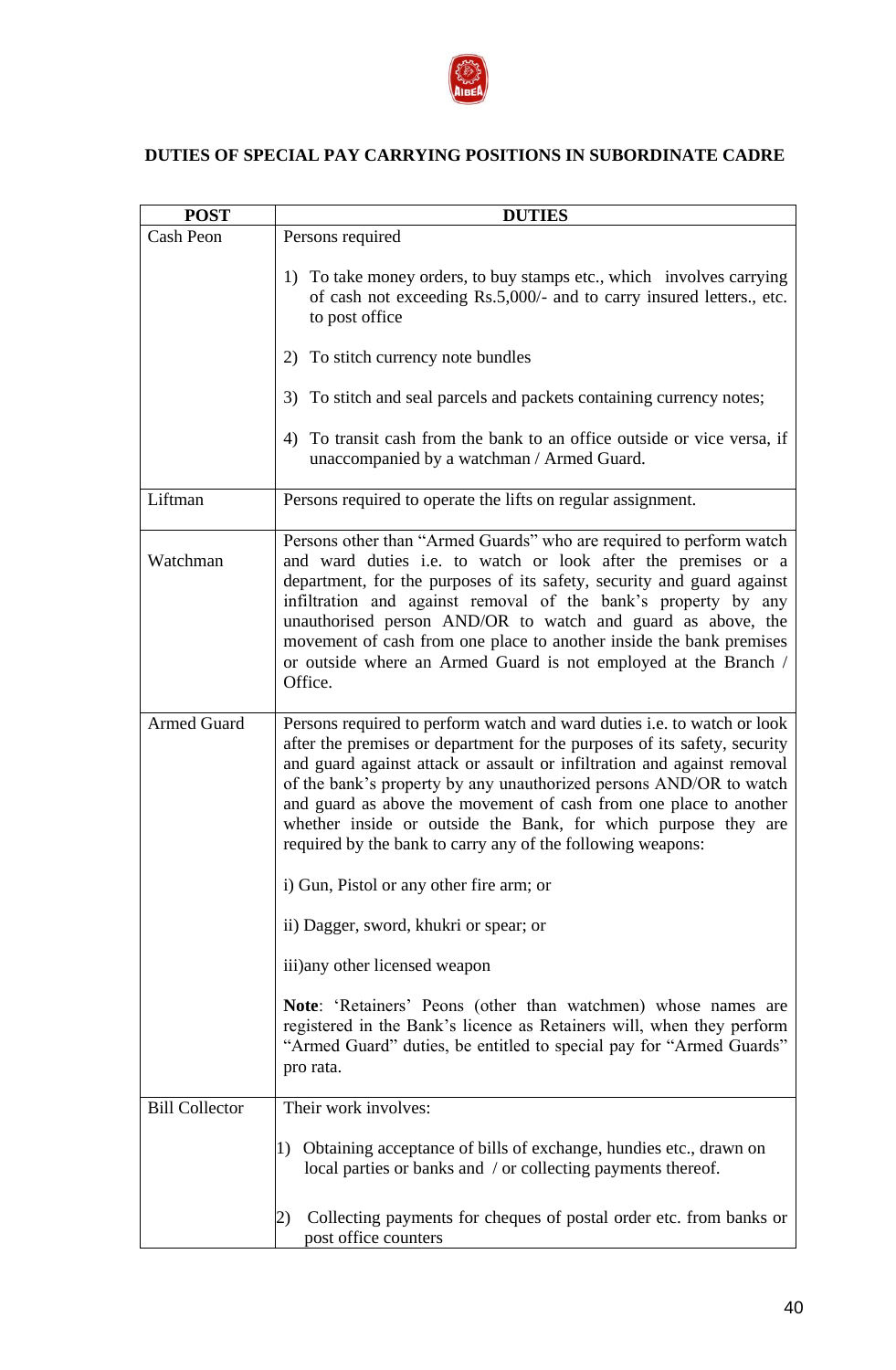

|                                      | They may also be required to collect cash not exceeding Rs.4000/- at a<br>time against various instruments.                                                                                        |  |  |
|--------------------------------------|----------------------------------------------------------------------------------------------------------------------------------------------------------------------------------------------------|--|--|
| Daftary                              | Their work involves :                                                                                                                                                                              |  |  |
|                                      | 1) Obtaining acceptance of bills of exchange, hundies etc., drawn on<br>local parties or banks and / or collecting payments thereof.                                                               |  |  |
|                                      | 2) Collecting payments for cheques or postal order etc., from banks or<br>post office counters.                                                                                                    |  |  |
|                                      | They may also be required to collect cash not exceeding $\text{Rs.}5,000/4$ at a<br>time against various instruments.                                                                              |  |  |
|                                      | 3) Simple binding of books and registers;                                                                                                                                                          |  |  |
|                                      | 4) Press copying;                                                                                                                                                                                  |  |  |
|                                      | 5) Filing independently letters and other papers in respect files as per<br>indications marked thereon;                                                                                            |  |  |
|                                      | 6) Assisting in issuing stationery;                                                                                                                                                                |  |  |
|                                      | 7) Stacking under guidance old records in orderly manner and assisting<br>in giving them out when required; and                                                                                    |  |  |
|                                      | 8) Undertaking the whole process of sorting, arranging, numbering,<br>tallying the total number or stitching the vouchers                                                                          |  |  |
| <b>Head Peon</b>                     | Persons required to assist in supervision of various matters pertaining<br>to subordinate staff like:                                                                                              |  |  |
|                                      | i) Cleanliness of the office premises;                                                                                                                                                             |  |  |
|                                      | ii) Cleanliness of uniforms;<br>iii) Leave arrangements;                                                                                                                                           |  |  |
|                                      | iv) Arrangements for safekeeping of keys; and<br>v) Distribution of duties amongst the subordinate staff                                                                                           |  |  |
| Air-<br>Conditioning<br>Plant Helper | Semi skilled persons who under the supervision of the technician<br>attend to routine maintenance of and minor repairs to air conditioning<br>plants.                                              |  |  |
| Electrician                          | Their work involves carrying out semi-skilled electrical work like<br>routine maintenance of electrical equipments, effecting minor repairs to<br>electrical fixtures and appliances.              |  |  |
| Drivers                              | Persons required to drive, maintain and effect minor repairs (not<br>requiring a technician's skill) to motor cars, motor vans, station<br>wagons, scooters, motor cycles or other motor vehicles. |  |  |
| <b>Head Messenger</b><br>in IOB      | As per bank level agreements.                                                                                                                                                                      |  |  |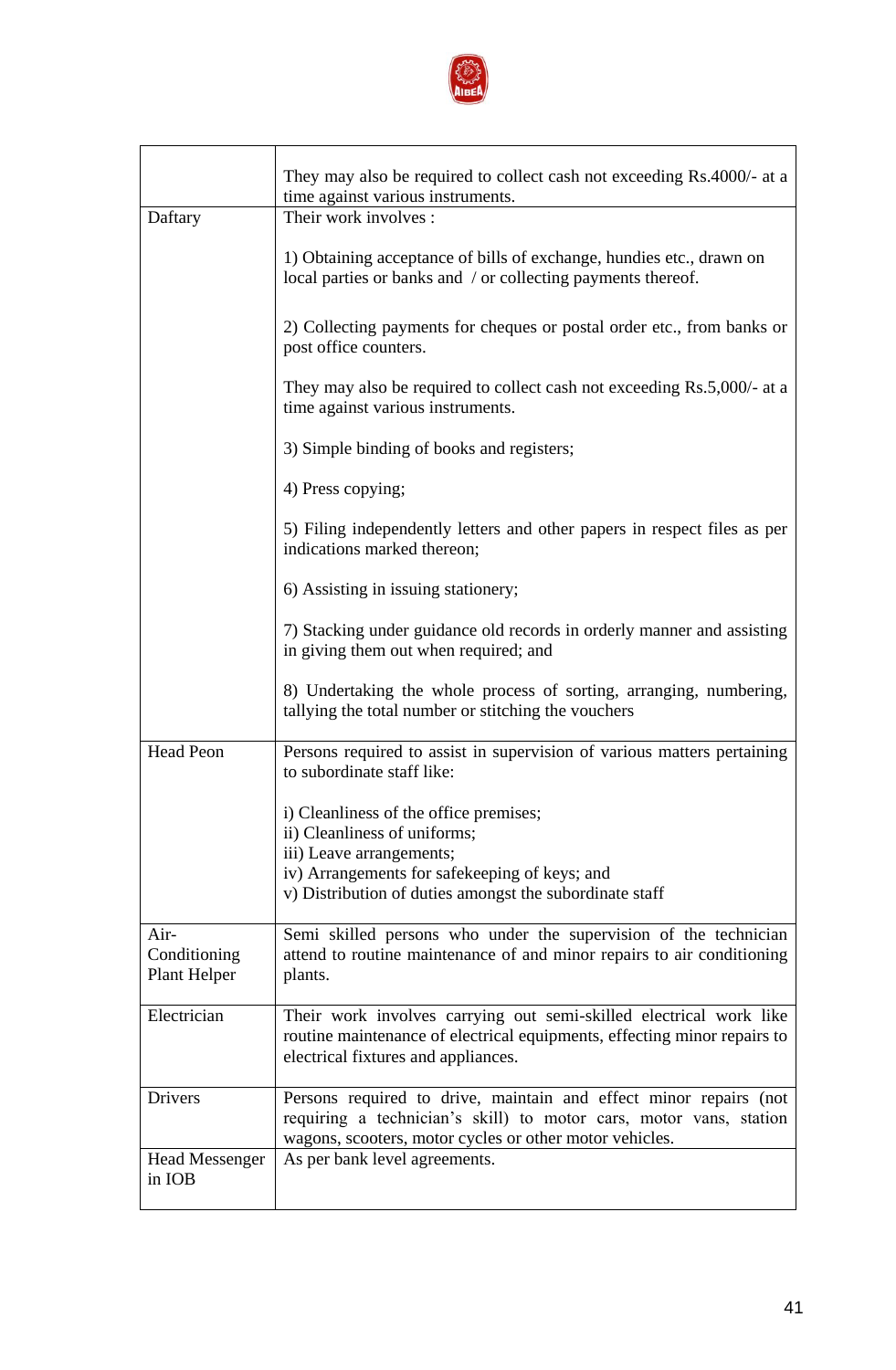

## **SCHEDULE - IV**

## **FIXED PERSONAL PAY**

| <b>Area of Posting</b>                                                                                                                                                   | <b>Total FPP payable</b><br>where bank's<br>accommodation<br>is not provided | <b>Total FPP payable</b><br>where bank's<br>accommodation<br>is provided | <b>Increment</b><br>Component<br>of FPP |
|--------------------------------------------------------------------------------------------------------------------------------------------------------------------------|------------------------------------------------------------------------------|--------------------------------------------------------------------------|-----------------------------------------|
| (1)                                                                                                                                                                      | (2)                                                                          | (3)                                                                      | (4)                                     |
| <b>CLERICAL STAFF</b>                                                                                                                                                    |                                                                              |                                                                          |                                         |
| (i) Places with population of more<br>than 45 lakhs                                                                                                                      | 940                                                                          | 860                                                                      | 800                                     |
| (ii) Places with population of 12<br>lakhs and above including<br><b>State of Goa</b>                                                                                    | 930                                                                          | 860                                                                      | 800                                     |
| (iii) Places with population of 5<br>lakhs and above, State<br>Capitals and Capitals of<br>Union Territories and other<br>than places mentioned in (i)<br>and (ii) above | 920                                                                          | 860                                                                      | 800                                     |
| (iv) Places with population below<br>5 lakhs not covered in (i), (ii)<br>and (iii) above.                                                                                | 915                                                                          | 860                                                                      | 800                                     |
| <b>SUBORDINATE STAFF</b>                                                                                                                                                 |                                                                              |                                                                          |                                         |
| (i) Places with population of more<br>than 45 lakhs                                                                                                                      | 470                                                                          | 430                                                                      | 400                                     |
| (ii) Places with population of 12<br>lakhs and above including<br><b>State of Goa</b>                                                                                    | 465                                                                          | 430                                                                      | 400                                     |
| (iii) Places with population of 5<br>lakhs and above, State<br>Capitals and Capitals of<br>Union Territories and other<br>than places mentioned in (i)<br>and (ii) above | 460                                                                          | 430                                                                      | 400                                     |
| (iv) Places with population below<br>5 lakhs not covered in (i), (ii)<br>and (iii) above.                                                                                | 460                                                                          | 430                                                                      | 400                                     |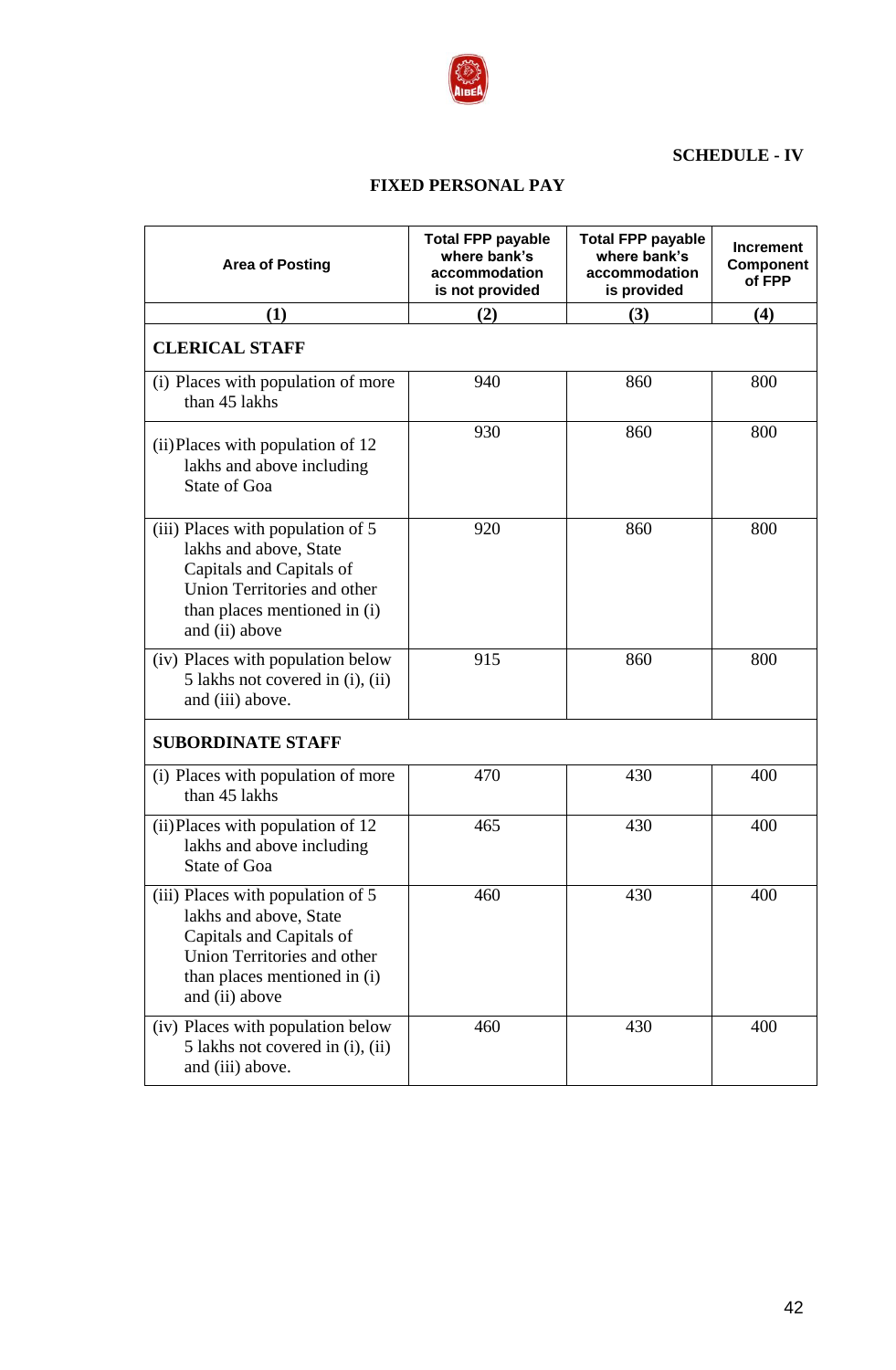

#### **SCHEDULE FOR REIMBURSEMENT OF HOSPITALISATION EXPENSES**

- 1. Hospitalisation expenses will be reimbursed to workmen staff in the bank to the extent of 100 per cent in case of self and 75 per cent in case of dependent members of family subject to the procedure for reimbursement of hospitalisation expenses as enumerated hereunder:
	- (a) Hospitalisation charges to the extent stated above will be reimbursed in case of all ailments and major accidents which require hospitalisation.
	- (b) A workman or his dependent family member(s) will be considered to have been hospitalised only if they are admitted as indoor patient(s) in the hospital in respect of diseases/accidents as mentioned above in sub-para (a). However, cases where the patient is admitted as an out-patient and discharged the same day after surgical procedures involving advanced techniques may also be considered for reimbursement of hospitalisation expenses.
	- (c) Medical expenses incurred for the hospitalisation will be reimbursed on the strength of bills/vouchers to the extent of 100% in case of self and 75% in case of family members subject to limits prescribed hereunder.
- 2. For the purpose of medical facilities :

The expression 'family' of an employee shall mean the employee's spouse, wholly dependent unmarried children (including step children and legally adopted children), wholly dependent physically challenged brother/sister with 40% or more disability, as also parents ordinarily residing with and wholly dependent on the employee.

- (a) The term wholly dependent child/parent, wholly dependent brother/sister shall mean such member of the family having a monthly income not exceeding Rs.3500/ p.m. If the income of one of the parents exceeds Rs.3,500/- p.m. or the aggregate income of both the parents exceeds Rs.3,500/- p.m., both the parents shall not be considered as wholly dependent on the employee.
- (b) A married female employee may include her natural parents or parents-in-law under the definition of family – but not both – provided that the parents/parents-in-law are ordinarily residing with and wholly dependent on her.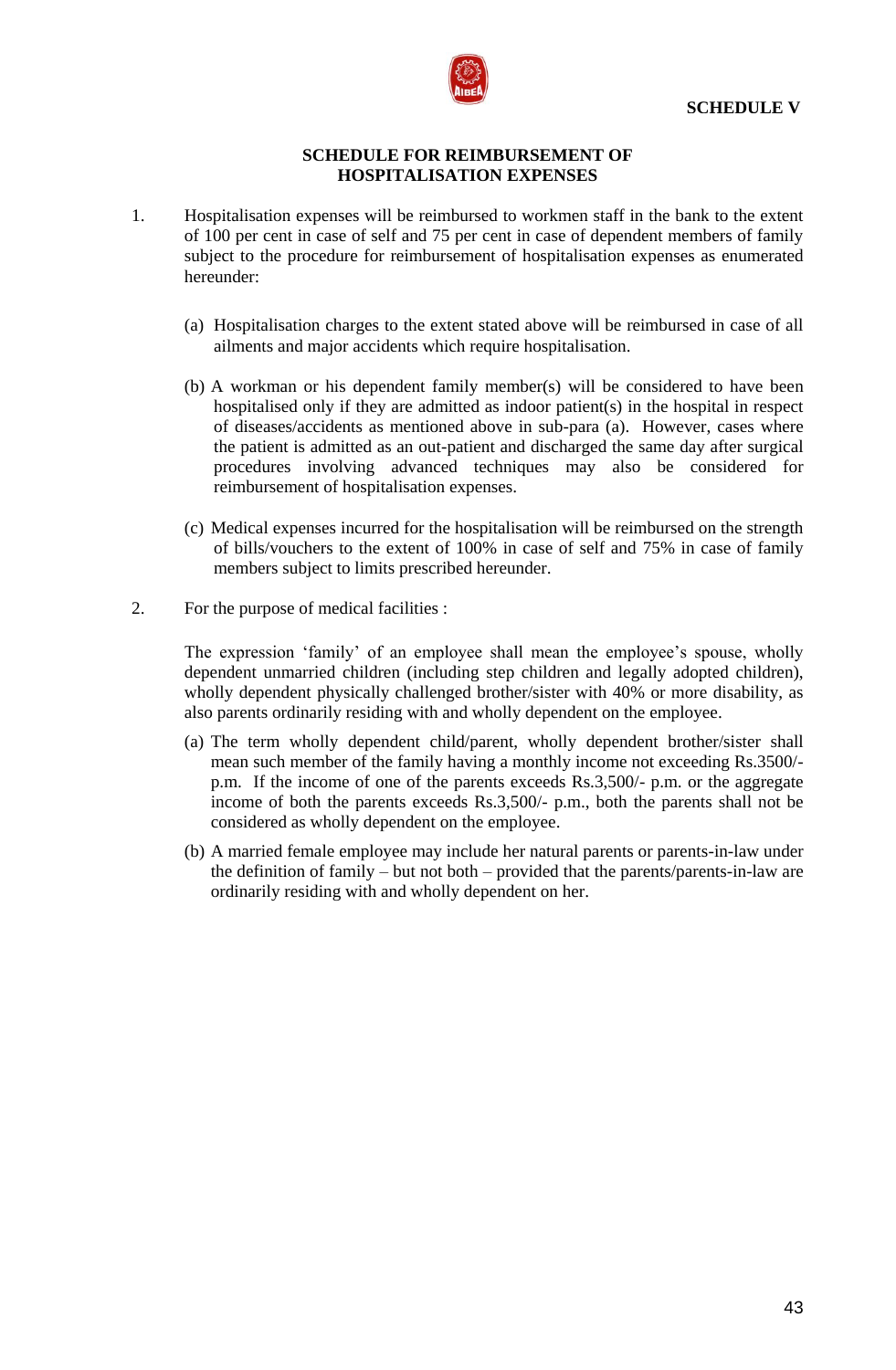

**3.** The reimbursement of hospitalisation expenses will be restricted to the following charges:

| Sr.<br>No. | <b>Details</b>                                                                                                                                                                                                                                                                                                             | <b>Extent of reimbursement</b>                                                                                                                                                 |
|------------|----------------------------------------------------------------------------------------------------------------------------------------------------------------------------------------------------------------------------------------------------------------------------------------------------------------------------|--------------------------------------------------------------------------------------------------------------------------------------------------------------------------------|
| 3.1        | (a) Hospital Registration Fees                                                                                                                                                                                                                                                                                             | 100% for self and 75% for<br>dependent family members of the<br>amount actually incurred or<br>Rs.220/- whichever is lower.                                                    |
|            | (b) Surcharge/tax on hospital bills                                                                                                                                                                                                                                                                                        | Proportionate to the extent of the<br>bill passed by the bank                                                                                                                  |
| 3.2        | Charges for bed per day (excluding<br>boarding charges)                                                                                                                                                                                                                                                                    | 100% for self and 75% for<br>dependent family members of the<br>amount actually incurred or<br>Rs.450/- whichever is lower.                                                    |
| 3.3        | ICU/CCU/Neo-natal Nursery                                                                                                                                                                                                                                                                                                  | 100% for self and 75% for<br>dependent family members of the<br>amount actually incurred or<br>Rs.550/- per day, whichever is<br>lower. This is in addition to bed<br>charges. |
| 3.4        | Diagnostic material charges, X-rays,<br>Pathological tests, ECGs, etc.                                                                                                                                                                                                                                                     | As per Annexure I hereto                                                                                                                                                       |
| 3.5        | Medicines, drugs, injections (including<br>disposable syringes), bandage and<br>dressing materials, etc. except<br>tonics/vitamins. (However,<br>tonics/vitamins which are prescribed by<br>the attending doctor and certified as<br>essential for the period of hospitalisation,<br>may be considered for reimbursement.) | 100% or 75% as the case may be of<br>actual expenses.                                                                                                                          |
| 3.6        | Operation charges, etc.                                                                                                                                                                                                                                                                                                    | As per Annexure-II hereto                                                                                                                                                      |

# **3.7 Physician's and Consultant's fees per visit:**

|                                                           | 100% for self and 75% for dependent family<br>members of the amount actually incurred or<br>the amount as mentioned below against each<br>item, whichever is lower |                     |  |  |
|-----------------------------------------------------------|--------------------------------------------------------------------------------------------------------------------------------------------------------------------|---------------------|--|--|
|                                                           | Major 'A' Class cities viz.<br>Mumbai, Chennai, Delhi,<br>Kolkata, Ahmedabad,<br>Bangalore & Hyderabad                                                             | <b>Other Places</b> |  |  |
|                                                           | Rs. per visit                                                                                                                                                      | Rs. per visit       |  |  |
| <b>VISIT AT THE CHAMBER</b>                               |                                                                                                                                                                    |                     |  |  |
| <b>First Consultation</b>                                 | $220/-$                                                                                                                                                            | $130/-$             |  |  |
| <b>Subsequent Consultations</b>                           | $85/-$                                                                                                                                                             | $70/-$              |  |  |
| VISIT AT RESIDENCE                                        |                                                                                                                                                                    |                     |  |  |
| In case of emergency leading to Hospitalisation           | $330/-$                                                                                                                                                            | $210/-$             |  |  |
| <b>Second Consultation</b>                                | $250/-$                                                                                                                                                            | $165/-$             |  |  |
| <b>Subsequent Consultations</b>                           | $165/-$                                                                                                                                                            | $110/-$             |  |  |
| VISIT MADE BY SPECIALISTS AT THE HOSPITAL:- SPECIAL VISIT |                                                                                                                                                                    |                     |  |  |
| During the day time                                       | $140/-$                                                                                                                                                            | $95/-$              |  |  |
| During the night time                                     | $330/-$                                                                                                                                                            | $165/-$             |  |  |
| Routine visits                                            | $140/-$                                                                                                                                                            | $95/-$              |  |  |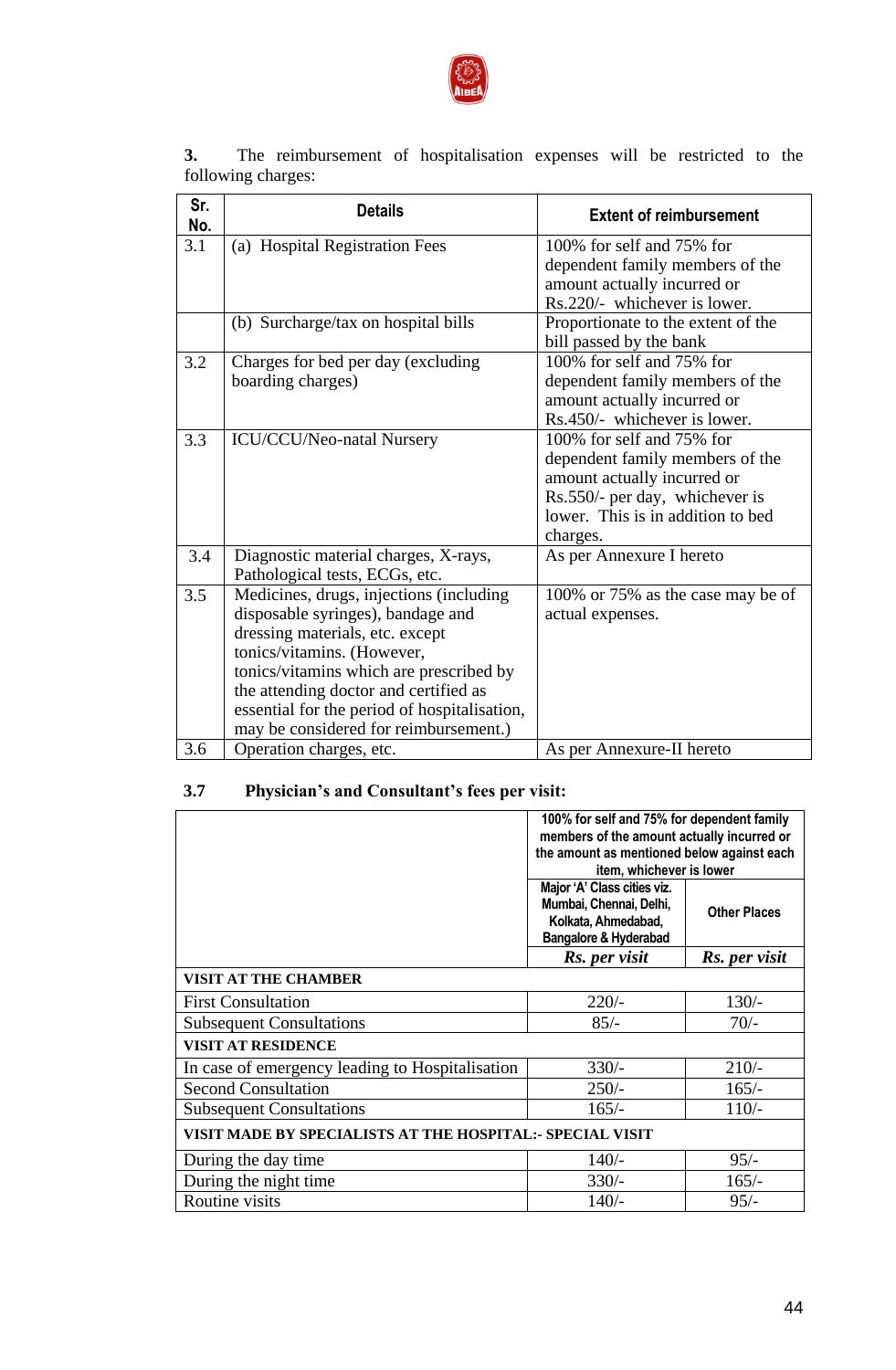

- 4. The workmen or members of their families (as the case may be) are expected to secure admission in a Government/Municipal Hospital or any "private" hospital (i.e., hospitals under the management of a Trust, Charitable Institution or a religious mission). The reimbursement will be restricted to the percentage applicable to the workman / dependent family member, i.e. 100% or 75% of the charges applicable to the lowest paying bed in such hospitals according to hospital rules or the maximum amounts mentioned above, whichever is lower.
- 5. Normally, the workman and members of family should avail of services of hospital as mentioned in paragraph 4 above. However, if he feels, that it is unavoidable to seek services of a private nursing home/hospital, he can do so in one of the hospitals/nursing homes, approved by the bank. Reimbursement in such cases will, however, be restricted to the extent of the amount which would have been reimbursable in case of admission to a public or private hospital as mentioned in paragraph 4 above.
- 6. Medical expenses incurred within 30 days of "pre" and post-hospitalisation period on medical advice, on account of the ailment/disease for which the person was hospitalised, will be considered as hospitalisation expenses for reimbursement purpose. However, in cases of hospitalisation involving special or major operations, medical expenses incurred for a period not exceeding 45 days of post-hospitalisation will be considered for reimbursement, subject to medical advice.
- 7. Charges for engaging a nurse/attendant will not be reimbursed. However, nursing charges, if any, charged by hospital authorities in respect of days spent in ICU / CCU/ neo-natal nursery may be considered for reimbursement on the basis of certificate issued by the hospital authorities and in consultation with bank"s Medical Officer. Reimbursement in such cases shall be 100% for workmen and 75% for family members of the actual charges.
- 8. Hospitalisation charges in connection with maternity will not be reimbursable. However, the expenditure incurred by an employee in cases involving operative interference because of complicated labour and caesarean operation and subsequent hospitalisation thereto will be reimbursed under the hospitalisation scheme to the extent of expenditure incurred in excess of normal maternity charges and consequent hospitalisation thereto subject to the condition that such reimbursement shall be 70% of the amount actually incurred or the limits as per Annexure II hereto, whichever is less.
- 9. The purchase of drugs/medicines will be restricted to approved chemists and arrangements will be made by banks wherever possible to make direct payments to the chemists.
- 10. Banks will have discretion to refuse payment of bills in cases where they are not satisfied about the genuineness of the bills.

## 11. **Ambulance Charges**

Ambulance charges for removing the workman or his dependent family member from residence to the hospital/nursing home or from hospital/nursing home to residence on discharge or from one hospital/nursing home to another hospital/nursing home, within the urban agglomeration or municipal limits may be reimbursed in full.

Actual expenses incurred on conveyance by mode other than ambulance shall be reimbursed subject to the maximum as under: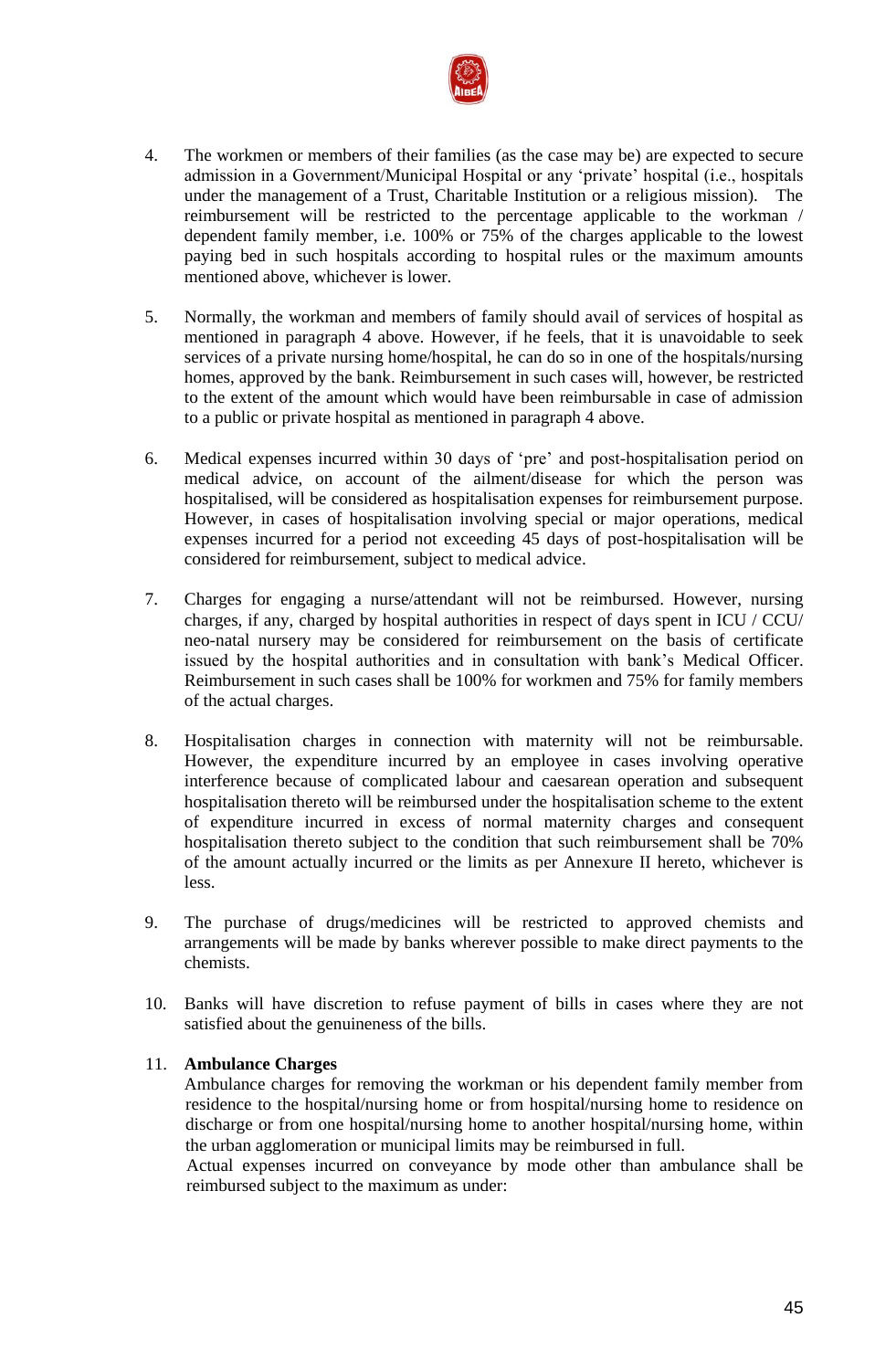

| $(i)$ By public taxi | Actuals subject to maximum of Rs.165/- per trip |
|----------------------|-------------------------------------------------|
| (ii) By autorickshaw | Actuals subject to maximum of Rs.85/- per trip  |

In case the patient is to be moved to a hospital/nursing home outside the urban agglomeration/municipal limits, then the expenses incurred on conveyance may be reimbursed at the rate of Rs.6.00 per kilometer, with a maximum of Rs.1100/- per trip or the amount actually incurred, whichever is the least.

Normally, services of an ambulance should be availed of. Where ambulance is not available or the facility of ambulance is not established, public mode of transport i.e. taxi/ auto rickshaw could be used. The bank shall consider such claims on merits and facts.

Abuse of the facility will be dealt with treating such claims as acts of gross misconduct.

## 12. **Domiciliary Treatment**

Medical Expenses incurred in respect of the following diseases which need domiciliary treatment as may be certified by the recognised hospital authorities and bank"s medical officer shall be deemed as hospitalisation expenses and reimbursed to the extent of 100% in case of a workman and 75% in the case of his family.

Cancer, Leukaemia, Thalassemia, Tuberculosis, Paralysis, Cardiac Ailment, Pleuresy, Leprosy, Kidney ailment, Epilepsy, Parkinson"s Disease, Psychiatric disorder, Diabetes, Hepatitis-B, Hepatitis-C, Haemophilia, Myastheniagravis, Wilson"s disease, Ulcerative Colitis, Epidermolysis bullosa, Venous Thrombosis (not caused by smoking), Aplastic Anaemia, Psoriasis, Third Degree Burns, Rheumatoid Arthritis, Hypothyroidism and Hyperthyroidism.

#### *Note:-*

- (i) The cost of medicines etc. in respect of domiciliary treatment shall be reimbursed for the period stated in the Specialist's prescription. If no period is stated, the prescription for the purpose of reimbursement shall be valid for a period not exceeding 90 days.
- (ii) Expenses incurred on radiotherapy and chemotherapy in the treatment of cancer and leukaemia shall be considered for reimbursement under domiciliary treatment to the extent of 100% in case of a workman and 75% in the case of his family.
- 13. The medical aid and reimbursement of expenses under the hospitalisation scheme under this Settlement will also be available for medical treatment under the recognised systems of medicines, viz., Ayurvedic, Unani, Sidha, Homeopathy and Naturopathy if such treatment is taken in a clinic/hospital recognised by the Central/State Government. Further, reimbursement shall be limited to such expenses within the prescribed ceilings as would have been reimbursable in case the treatment was taken in a Government/Municipal hospital, subject to the overall limits under the scheme, i.e., 100% of approved expenses for self and 75% in case of family.

## 14. **Package Charges**

Some hospitals are charging on the basis of "package" for specialised treatment for diseases pertaining to heart, kidney, coronary, etc. These package charges generally include all charges pertaining to a particular treatment/procedure including admission charges, accommodation charges, ICU/ICCU charges, monitoring charges, operation charges, anesthesia charges, operation theater charges, procedural charges/ Surgeon"s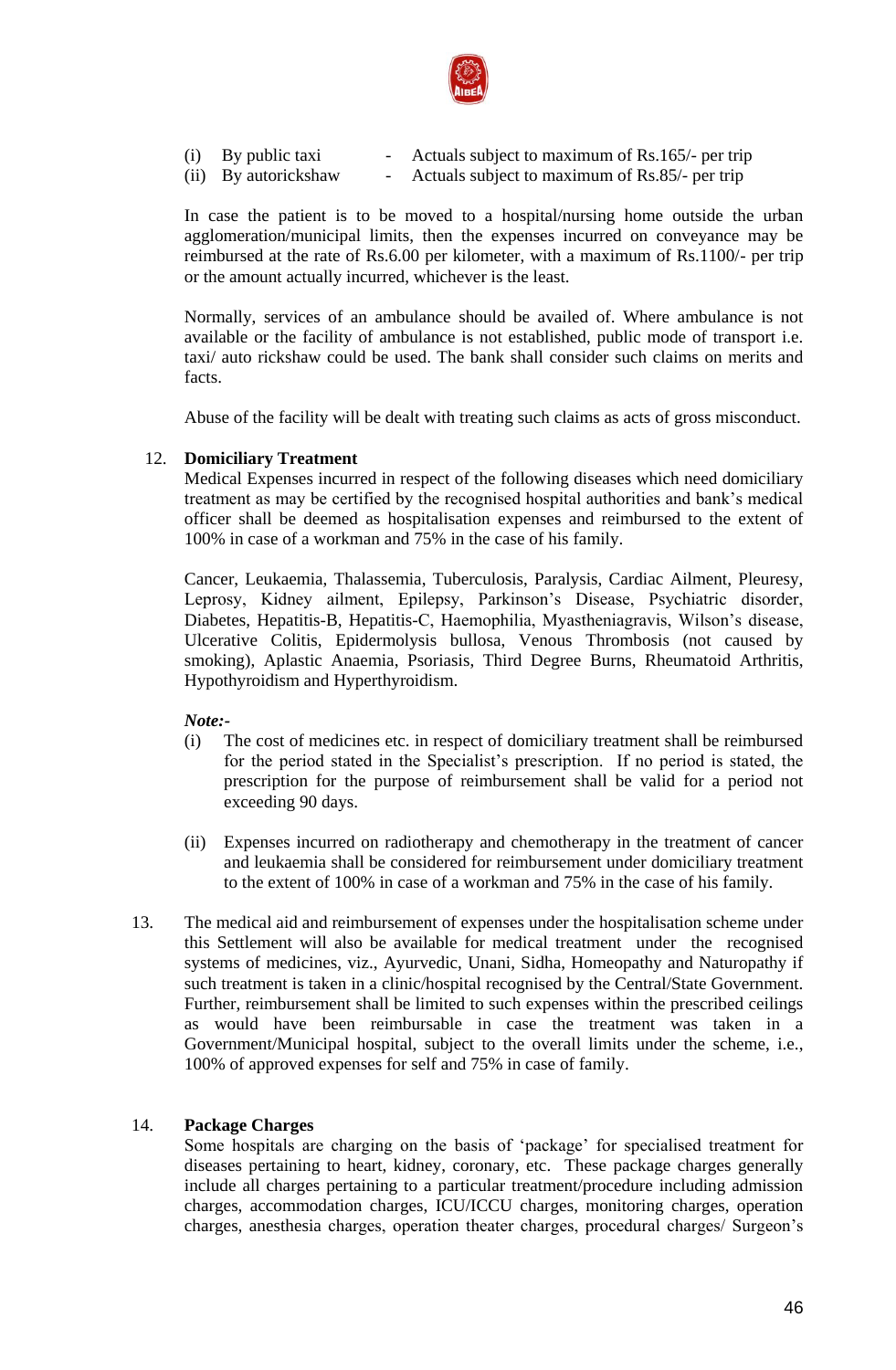

fee, cost of disposables, cost of consumables like catheters, guide wires, etc., surgical charges and cost of medicine used during hospitalisation, related routine investigations, physiotheraphy charges etc.

In the following cases, package charges will be reimbursed to the extent of 100% in the case of self and 75% in the case of dependent members of family, subject to the limits specified below:-

| (a) Coronary Bypass Surgery  | $Rs.1,60,000/$ - |
|------------------------------|------------------|
| (b) Coronary Angiography     | $Rs.16,500/-$    |
| (c) Angioplasty/Stentoplasty | Rs.80,000/-      |
| (d) Kidney Transplant        | $Rs.1,80,000/$ - |
| (e) Liver Transplant         | $Rs.2,20,000/$ - |

#### *Note:-*

- (i) For the above ailments, workmen employees can claim either as per schedule of expenses prescribed or package charges whenever the treatment is taken under package charges scheme.
- (ii) In the case of stentoplasty, cost of medicated stent(s), wires/balloon, implanted during surgery may be reimbursed at the rate of 75% for family members and 100% for workman himself at rates not exceeding the rates applicable to lowest paying bed of AIIMS, New Delhi, in addition to the package charges indicated above.
- (iii)Liver transplant charges are not reimbursable in cases where damage to the liver has been caused by alcoholism.

\_\_\_\_\_\_\_\_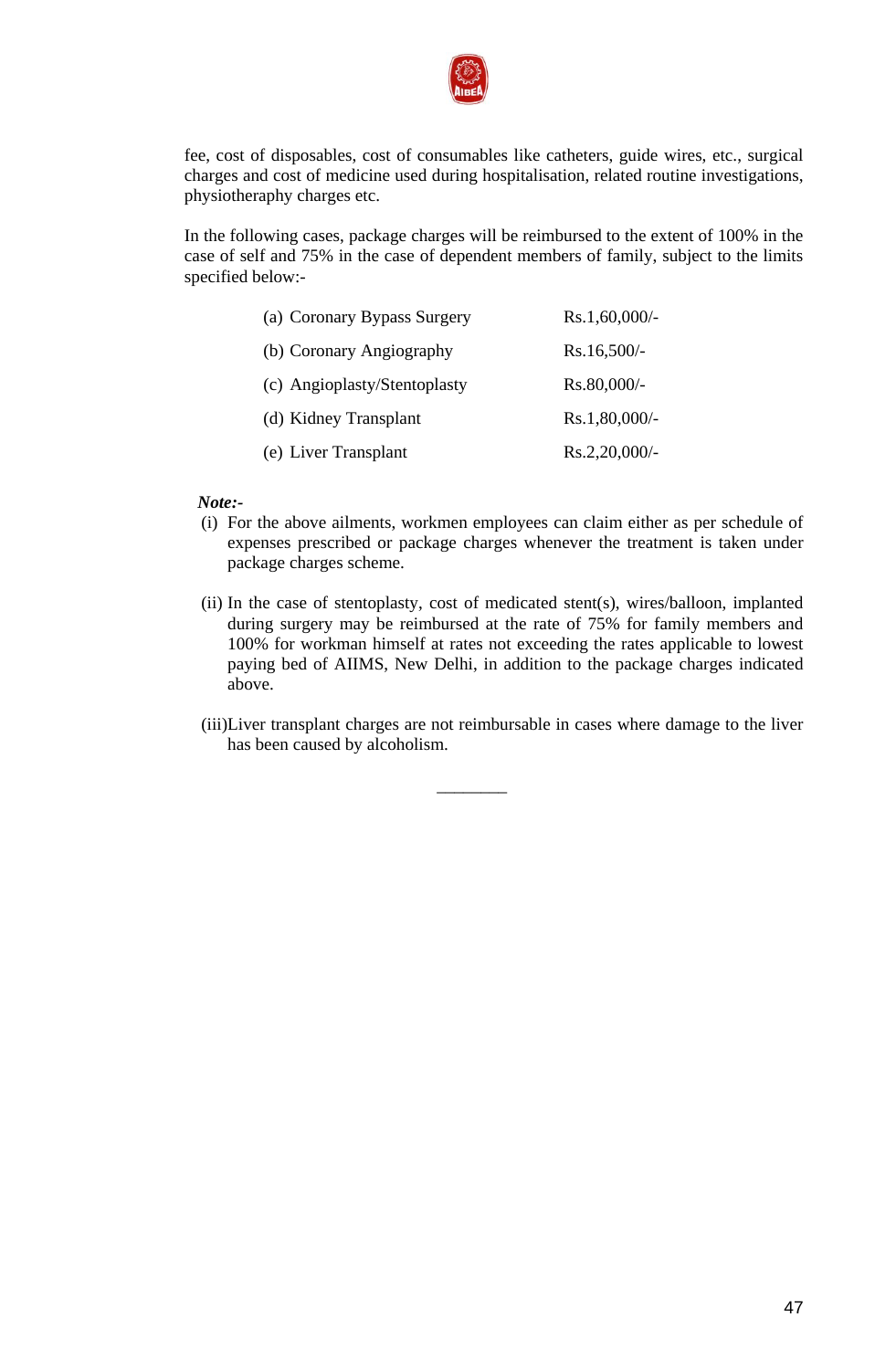**Annexure I**



# **SCHEDULE FOR REIMBURSEMENT OF CHARGES INCURRED BY WORKMEN FOR PATHOLOGICAL ETC. INVESTIGATIONS**

| <b>NAME OF PROCEDURE</b>                                               | 100% for self and 75% for dependent<br>family members of the amount<br>actually incurred or the amount as<br>mentioned below against each item,<br>whichever is lower (Rupees) |
|------------------------------------------------------------------------|--------------------------------------------------------------------------------------------------------------------------------------------------------------------------------|
| <b>CLINICAL PATHOLOGY</b>                                              |                                                                                                                                                                                |
| <b>Urine Routine</b>                                                   | 45                                                                                                                                                                             |
| Urine for Albumin                                                      | 45                                                                                                                                                                             |
| Urine for 17 Ketosteroids                                              | 400                                                                                                                                                                            |
| <b>Urine Culture</b>                                                   | 125                                                                                                                                                                            |
| <b>Urine for Column Count Test</b>                                     | 125                                                                                                                                                                            |
| <b>Sensitivity Test</b>                                                | 165                                                                                                                                                                            |
| Urine for Acid Fast Bacilli (T B Culture)                              | 115                                                                                                                                                                            |
| Urine Bile Pigment and Salt                                            | 45                                                                                                                                                                             |
| Urine Urobilinogen                                                     | 45                                                                                                                                                                             |
| <b>Urine Occult Blood</b>                                              | 45                                                                                                                                                                             |
| <b>Urine Total Proteins</b>                                            | 90                                                                                                                                                                             |
| <b>Urine Sodium</b>                                                    | 90                                                                                                                                                                             |
| <b>Urine Chloride</b>                                                  | 90                                                                                                                                                                             |
| <b>Bence Jones Protein</b>                                             | 55                                                                                                                                                                             |
| <b>Stool Routine</b>                                                   | 45                                                                                                                                                                             |
| <b>Stool Occult Blood</b>                                              | 45                                                                                                                                                                             |
| <b>Smear Analysis</b>                                                  | 65                                                                                                                                                                             |
| Body Fluids-C.S.F./Plural/Ascitic, etc. Chemistry, Sugar, Protein, etc | 185                                                                                                                                                                            |
| <b>Malignant Cells</b>                                                 | 150                                                                                                                                                                            |
| <b>HAEMATOLOGY</b>                                                     |                                                                                                                                                                                |
| Blood Count with Indices (Hb, TLC, DLC)                                | 80                                                                                                                                                                             |
| Blood Count without Indices (Hb, TLC, DLC)                             | 75                                                                                                                                                                             |
| RBC and Hb with Indices                                                | 80                                                                                                                                                                             |
| RBC and Hb without Indices                                             | 60                                                                                                                                                                             |
| Total WBC and Differential Count (TC/DC)                               | 60                                                                                                                                                                             |
| Blood Smears for parasites (MP, etc.)                                  | 45                                                                                                                                                                             |
| Peripheral smear examination                                           | 50                                                                                                                                                                             |
| <b>Blood for Microfilaria</b>                                          | 110                                                                                                                                                                            |
| <b>Platelet Count</b>                                                  | 80                                                                                                                                                                             |
| Bleeding and Coagulation time (BT CT)                                  | 75                                                                                                                                                                             |
| <b>Clot Retraction Time</b>                                            | 75                                                                                                                                                                             |
| Prothrombin Time                                                       | 85                                                                                                                                                                             |
| Erythrocytes Sedimentation Rate (Westergren's method)                  | 35                                                                                                                                                                             |
| <b>Sedimentation Rate (Both Methods) ESR</b>                           | 35                                                                                                                                                                             |
| Hb, TLC, DLC, ESR                                                      | 95                                                                                                                                                                             |
| <b>Blood Culture</b>                                                   | 175                                                                                                                                                                            |
| Clot Culture                                                           | 175                                                                                                                                                                            |
| Glucose Phosphate Dehydrogenase (G&PD)                                 | 165                                                                                                                                                                            |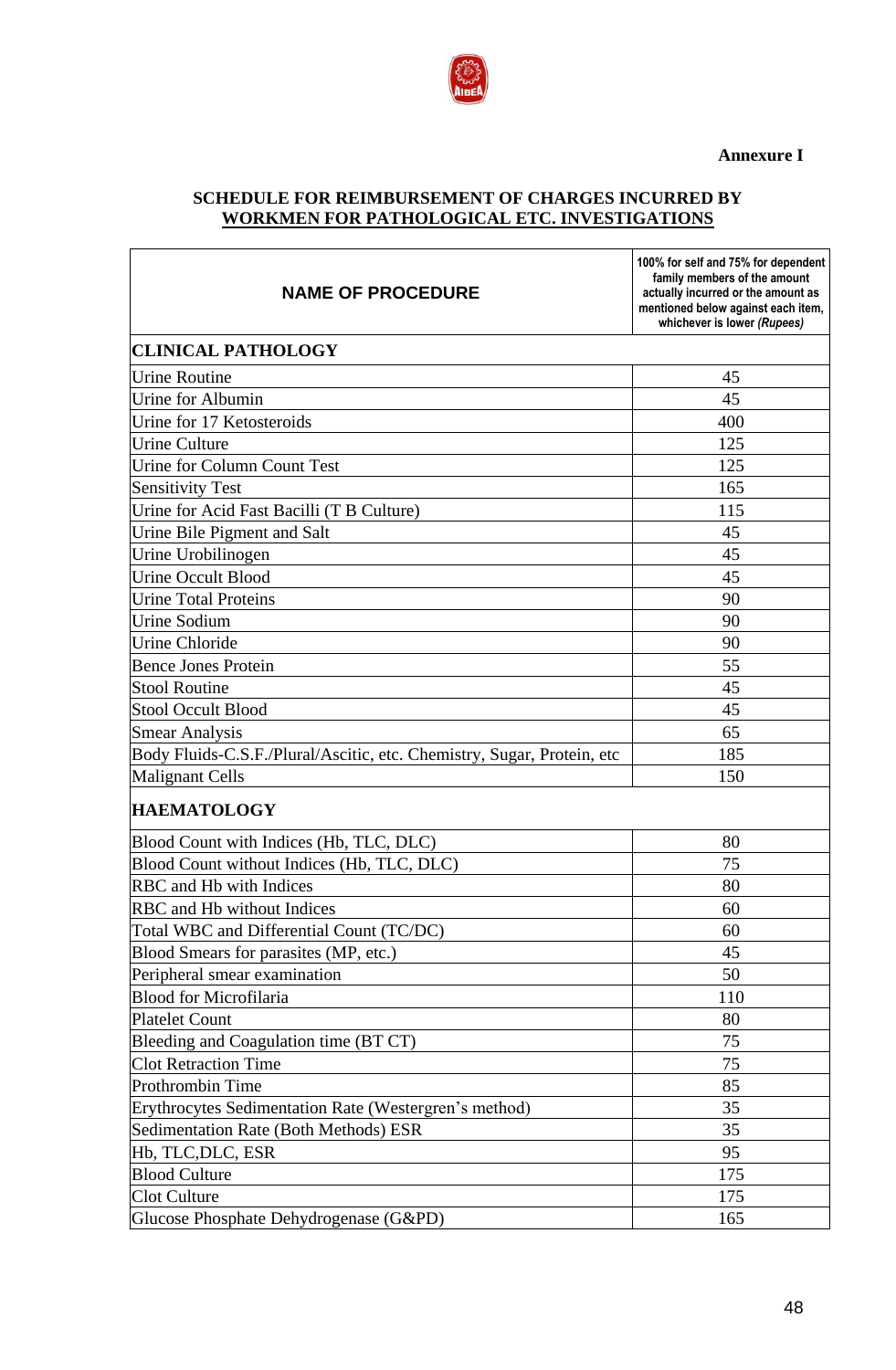

| <b>NAME OF PROCEDURE</b>                                                                                 | 100% for self and 75% for dependent<br>family members of the amount<br>actually incurred or the amount as<br>mentioned below against each item,<br>whichever is lower (Rupees) |
|----------------------------------------------------------------------------------------------------------|--------------------------------------------------------------------------------------------------------------------------------------------------------------------------------|
| <b>Reticulocyte Count</b>                                                                                | 50                                                                                                                                                                             |
| Absolute Eosinophil Count                                                                                | 45                                                                                                                                                                             |
| Packed CellVolume (PCV)                                                                                  | 45                                                                                                                                                                             |
| R.B.C. Fragility Test                                                                                    | 80                                                                                                                                                                             |
| L.E. Cell                                                                                                | 105                                                                                                                                                                            |
| Haemogram                                                                                                | 95                                                                                                                                                                             |
| <b>Bone Marrow Smear Examination</b>                                                                     | 225                                                                                                                                                                            |
| Partial Thromboplastin                                                                                   | 150                                                                                                                                                                            |
| <b>BLOOD BANK</b>                                                                                        |                                                                                                                                                                                |
| Coomb's Test direct (for coating antibodies)                                                             | 165                                                                                                                                                                            |
| Coomb's Test (for complete and incomplete indirect antibodies)                                           | 220                                                                                                                                                                            |
| Blood Grouping and Rh Factor only (not for matching) for Non-<br>maternity Cases                         | 75                                                                                                                                                                             |
| Blood Transfusion per Bottle and Donor's fees (including<br>Pathologist's attendance and cross-matching) | 400                                                                                                                                                                            |
| Packed Cell Preparation                                                                                  | 280                                                                                                                                                                            |
| <b>BIOCHEMISTRY</b>                                                                                      |                                                                                                                                                                                |
| Blood Urea/Calcium/Phosphorus/Phosphatase/ Sodium/Potassium<br>each                                      | 110                                                                                                                                                                            |
| <b>Blood Urea Nitrogen</b>                                                                               | 110                                                                                                                                                                            |
| <b>Urea Clearance Test</b>                                                                               | 190                                                                                                                                                                            |
| <b>Creatinine Clearance Test</b>                                                                         | 190                                                                                                                                                                            |
| <b>Serum Proteins or Plasma Proteins</b>                                                                 | 110                                                                                                                                                                            |
| Serum Proteins Electrophoresis                                                                           | 220                                                                                                                                                                            |
| <b>Blood for Fibrinogen</b>                                                                              | 120                                                                                                                                                                            |
| <b>Blood for Creatinine</b>                                                                              | 85                                                                                                                                                                             |
| <b>Blood Uric Acid</b>                                                                                   | 110                                                                                                                                                                            |
| Blood Sugar Curve (Glucose Tolerance Test) GTC or GTT                                                    | 310                                                                                                                                                                            |
| CO <sub>2</sub> Combining Power of Plasma                                                                | 145                                                                                                                                                                            |
| <b>Blood Cholesterol</b>                                                                                 | 85                                                                                                                                                                             |
| Blood Protein Bound Iodine (PBI)                                                                         | 330                                                                                                                                                                            |
| Blood Chlorides (S Cl)                                                                                   | 110                                                                                                                                                                            |
| Serum Sodium (S Na)                                                                                      | 95                                                                                                                                                                             |
| Serum Potassium (S K)                                                                                    | 95                                                                                                                                                                             |
| Serum Iron (S Fe)                                                                                        | 145                                                                                                                                                                            |
| <b>Serum Iron Studies</b>                                                                                | 240                                                                                                                                                                            |
| Serum Calcium (S Ca)                                                                                     | 95                                                                                                                                                                             |
| Serum Phosphorous (S.P.)                                                                                 | 95                                                                                                                                                                             |
| Serum Alkaline Phosphatase                                                                               | 85                                                                                                                                                                             |
| Serum Acid Phosphatase                                                                                   | 150                                                                                                                                                                            |
| Serum Glutamic Oxalic Transaminase (SG OT)                                                               | 85                                                                                                                                                                             |
| Serum Lipase                                                                                             | 145                                                                                                                                                                            |
| Serum Glutamic Pyruvic Transaminase (SG PT)                                                              | 85                                                                                                                                                                             |
| Serum Anylase                                                                                            | 215                                                                                                                                                                            |
|                                                                                                          |                                                                                                                                                                                |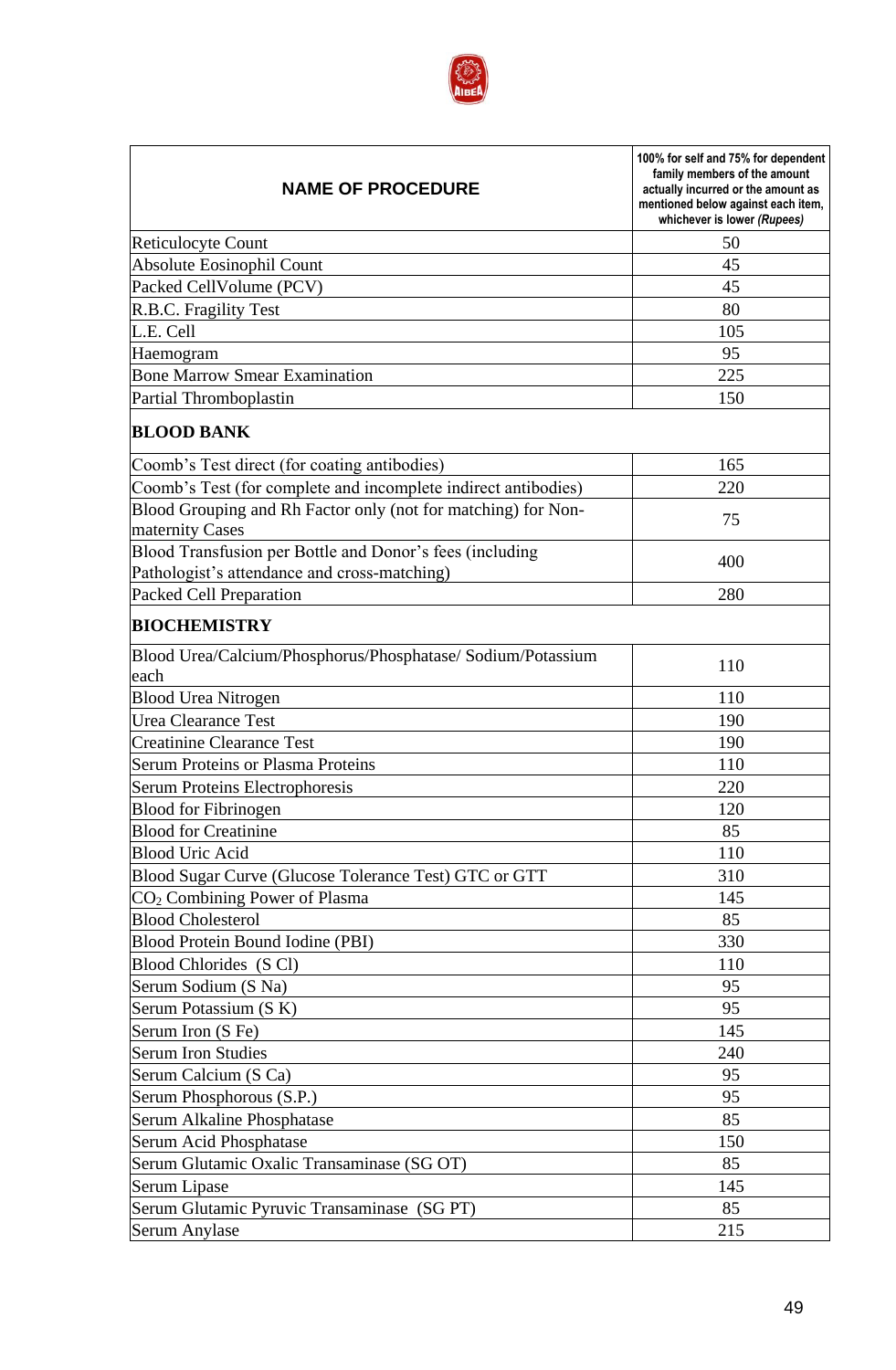

| <b>NAME OF PROCEDURE</b>                                           | 100% for self and 75% for dependent<br>family members of the amount<br>actually incurred or the amount as<br>mentioned below against each item,<br>whichever is lower (Rupees) |
|--------------------------------------------------------------------|--------------------------------------------------------------------------------------------------------------------------------------------------------------------------------|
| CPK                                                                | 345                                                                                                                                                                            |
| Glucose 6 Phosphate Dehydrogenase                                  | 185                                                                                                                                                                            |
| Serum Lactic Dehydrogenase(LDH)                                    | 160                                                                                                                                                                            |
| Serum Lactic Dehydrogenase with Isoenzyme                          | 415                                                                                                                                                                            |
| SMA 12-2 (14 Blood Chemistry)                                      | 690                                                                                                                                                                            |
| <b>BACTERIOLOGY &amp; SEROLOGY</b>                                 |                                                                                                                                                                                |
| Brucella Agglutination Test*                                       | 145                                                                                                                                                                            |
| Cold Agglutination Test for Virus Pneumonia                        | 145                                                                                                                                                                            |
| Paul Bunnel Test                                                   | 165                                                                                                                                                                            |
| C Reactive Proteins**                                              | 150                                                                                                                                                                            |
| <b>Smear Gram-Strain Examination</b>                               | 55                                                                                                                                                                             |
| Sputum Smear A.F.B. Stain                                          | 55                                                                                                                                                                             |
| V.D.R.L.                                                           | 85                                                                                                                                                                             |
| <b>Widal Test</b>                                                  | 85                                                                                                                                                                             |
| R.A.Test                                                           | 110                                                                                                                                                                            |
| Culture & Sensitivity (other specimens)                            | 165                                                                                                                                                                            |
| Vibro Cholera Culture                                              | 145                                                                                                                                                                            |
| Conjunctival Swab for Microscopic and Culture Examination          | 155                                                                                                                                                                            |
| <b>Smear Examination for Micro Organisms</b>                       | 105                                                                                                                                                                            |
| Fluids or Exudates for Malignant Cells                             | 155                                                                                                                                                                            |
| * For hospitalised patients only                                   |                                                                                                                                                                                |
| ** For Rheumatic disease to be reimbursed for hospitalised patient |                                                                                                                                                                                |
| $X-RAY$                                                            |                                                                                                                                                                                |
| <b>Fluroscopy Chest</b>                                            | 135                                                                                                                                                                            |
| Abdomen AP Erect (One Film)                                        | 150                                                                                                                                                                            |
| Abdomen Lateral View (One Film)                                    | 150                                                                                                                                                                            |
| <b>Abdomen for Pregnancy</b>                                       | 150                                                                                                                                                                            |
| Chest PA View (One Film)                                           | 150                                                                                                                                                                            |
| Chest Oblique or Lateral (One Film)                                | 150                                                                                                                                                                            |
| Mastoids                                                           | 150                                                                                                                                                                            |
| Extremities, Bones and Joints (One Film)                           | 150                                                                                                                                                                            |
| Pelvis (One Film)                                                  | 150                                                                                                                                                                            |
| Paranasal Sinuses (One Film)                                       | 150                                                                                                                                                                            |
| T.M. Joints (One Film)                                             | 150                                                                                                                                                                            |
| Abdomen & Pelvis for K.U.B.                                        | 250                                                                                                                                                                            |
| Skull A.P. & Lateral                                               | 250                                                                                                                                                                            |
| Spine AP & Lateral                                                 | 250                                                                                                                                                                            |
| <b>Barium Swallow</b>                                              | 580                                                                                                                                                                            |
| Sinography/Sialography                                             | 660                                                                                                                                                                            |
| Cystography/Urethrography                                          | 990                                                                                                                                                                            |
| Arthrography                                                       | 745                                                                                                                                                                            |
| Retrograde Pyelography                                             | 825                                                                                                                                                                            |
| Oral or I.V. Cholecystography                                      | 825                                                                                                                                                                            |
| <b>Barium Enema</b>                                                | 1075                                                                                                                                                                           |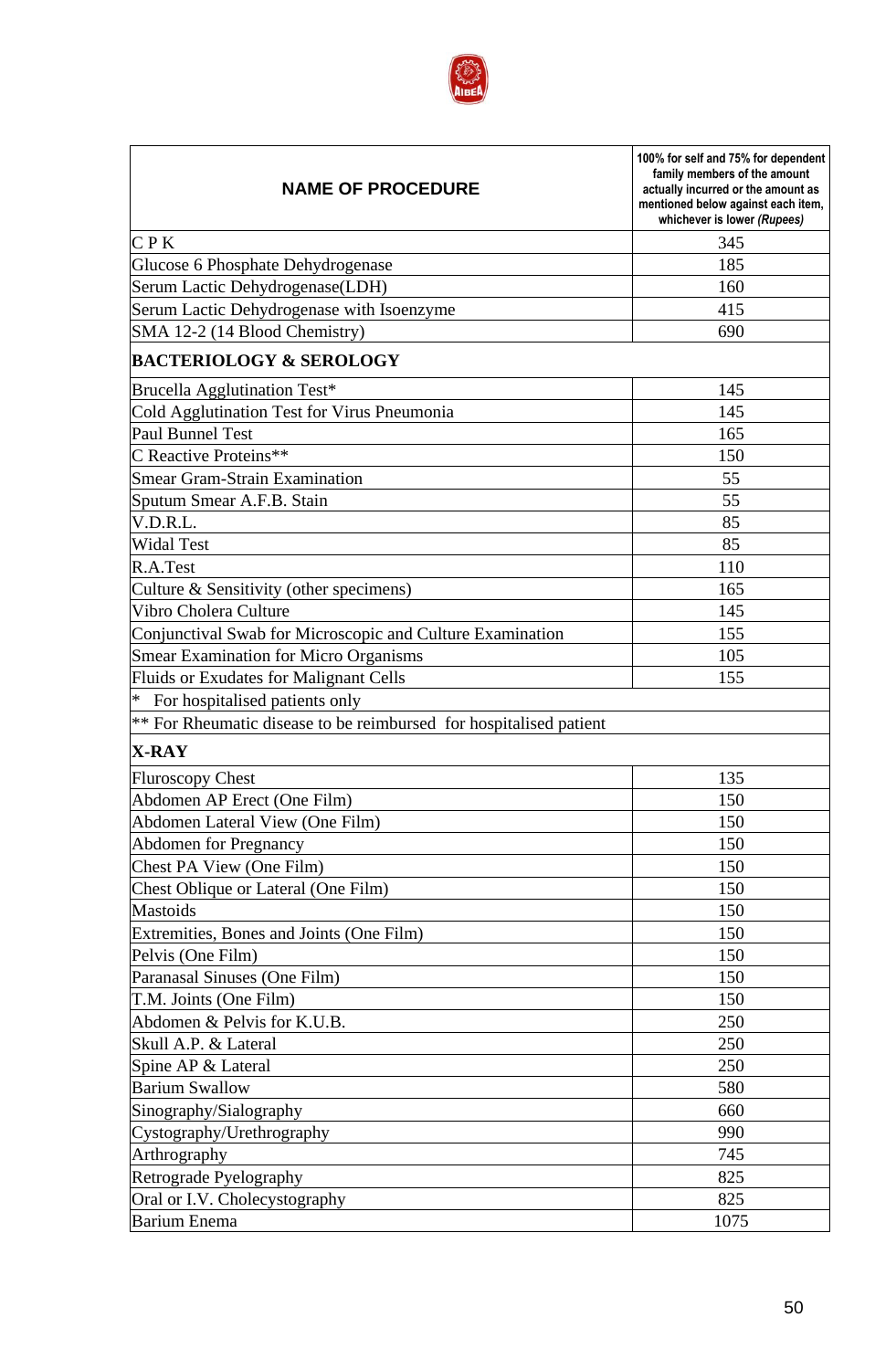

| <b>NAME OF PROCEDURE</b>                                                 | 100% for self and 75% for dependent<br>family members of the amount<br>actually incurred or the amount as<br>mentioned below against each item,<br>whichever is lower (Rupees) |  |
|--------------------------------------------------------------------------|--------------------------------------------------------------------------------------------------------------------------------------------------------------------------------|--|
| Barium Meal Upper or Lower                                               | 1075                                                                                                                                                                           |  |
| Bronchography                                                            | 1155                                                                                                                                                                           |  |
| I.V. Urography                                                           | 1155                                                                                                                                                                           |  |
| Myelography                                                              | 1320                                                                                                                                                                           |  |
| Pneumo Encephalography                                                   | 990                                                                                                                                                                            |  |
| <b>Barium Meal Complete</b>                                              | 1320                                                                                                                                                                           |  |
| Cerebral/Femoral Angiography                                             | 1570                                                                                                                                                                           |  |
| <b>CT SCAN/MRI</b>                                                       |                                                                                                                                                                                |  |
| CT Scan                                                                  | 2750                                                                                                                                                                           |  |
| CT Scan (with contrast)                                                  | 4400                                                                                                                                                                           |  |
| <b>MRI</b>                                                               | 5500                                                                                                                                                                           |  |
| MRI (with contrast)                                                      | 7200                                                                                                                                                                           |  |
| ULTRA SONOGRAPHY AND ECHOCARDIOGRAPHY                                    |                                                                                                                                                                                |  |
| Electro Cardiogram (ECG)                                                 | 150                                                                                                                                                                            |  |
| <b>Indual Test</b>                                                       | 155                                                                                                                                                                            |  |
| U C G (Phono-cardiography, Telemetry C, Cardiac Ex Test, Stress<br>Test) | 760                                                                                                                                                                            |  |
| Echo Cardiography                                                        | 870                                                                                                                                                                            |  |
| <b>Cardio Version</b>                                                    | 560                                                                                                                                                                            |  |
| <b>Ultra Sonography</b>                                                  | 435                                                                                                                                                                            |  |
| <b>US Guided Biopsy</b>                                                  | 580                                                                                                                                                                            |  |
| <b>SKIN</b>                                                              |                                                                                                                                                                                |  |
| Tuberculin Test (Mantaux) TT or MT                                       | 115                                                                                                                                                                            |  |
| <b>Scraping for Fungus</b>                                               | 60                                                                                                                                                                             |  |
| Skin Clipping & smear for Leprosy                                        | 115                                                                                                                                                                            |  |
| Nasal smear for leprosy                                                  | 95                                                                                                                                                                             |  |
| <b>LIVER FUNCTION TESTS</b>                                              |                                                                                                                                                                                |  |
| <b>Thymol Turbidity Test</b>                                             | 100                                                                                                                                                                            |  |
| <b>Cephalin Cholesterol Floculation Test</b>                             | 100                                                                                                                                                                            |  |
| Vanden Berghn Reaction and Icterus Index (Quantitative Bilirubin)        | 165                                                                                                                                                                            |  |
| <b>Takata Ara Reaction</b>                                               | 110                                                                                                                                                                            |  |
| Bromsulphalein Excretion Test (Excluding injection charges)              | 240                                                                                                                                                                            |  |
| PLEURAL AND PERICARDIAL AND ASCITIC FLUIDS                               |                                                                                                                                                                                |  |
| <b>Pleural Fluid for Routine Examination</b>                             | 155                                                                                                                                                                            |  |
| Pleural Fluid for Cultural Pericardial and Ascitic Fluids                | 155                                                                                                                                                                            |  |
| <b>SPUTUM EXAMINATION</b>                                                |                                                                                                                                                                                |  |
| <b>Sputum Routine</b>                                                    | 100                                                                                                                                                                            |  |
| Sputum for Acid Fast Bacilli only (Sputum AF B)                          | 100                                                                                                                                                                            |  |
| Sputum for Culture (Culture for TB)                                      | 155                                                                                                                                                                            |  |
| CSF for Diptheria                                                        | 140                                                                                                                                                                            |  |
| <b>Culture for Diptheria</b>                                             | 115                                                                                                                                                                            |  |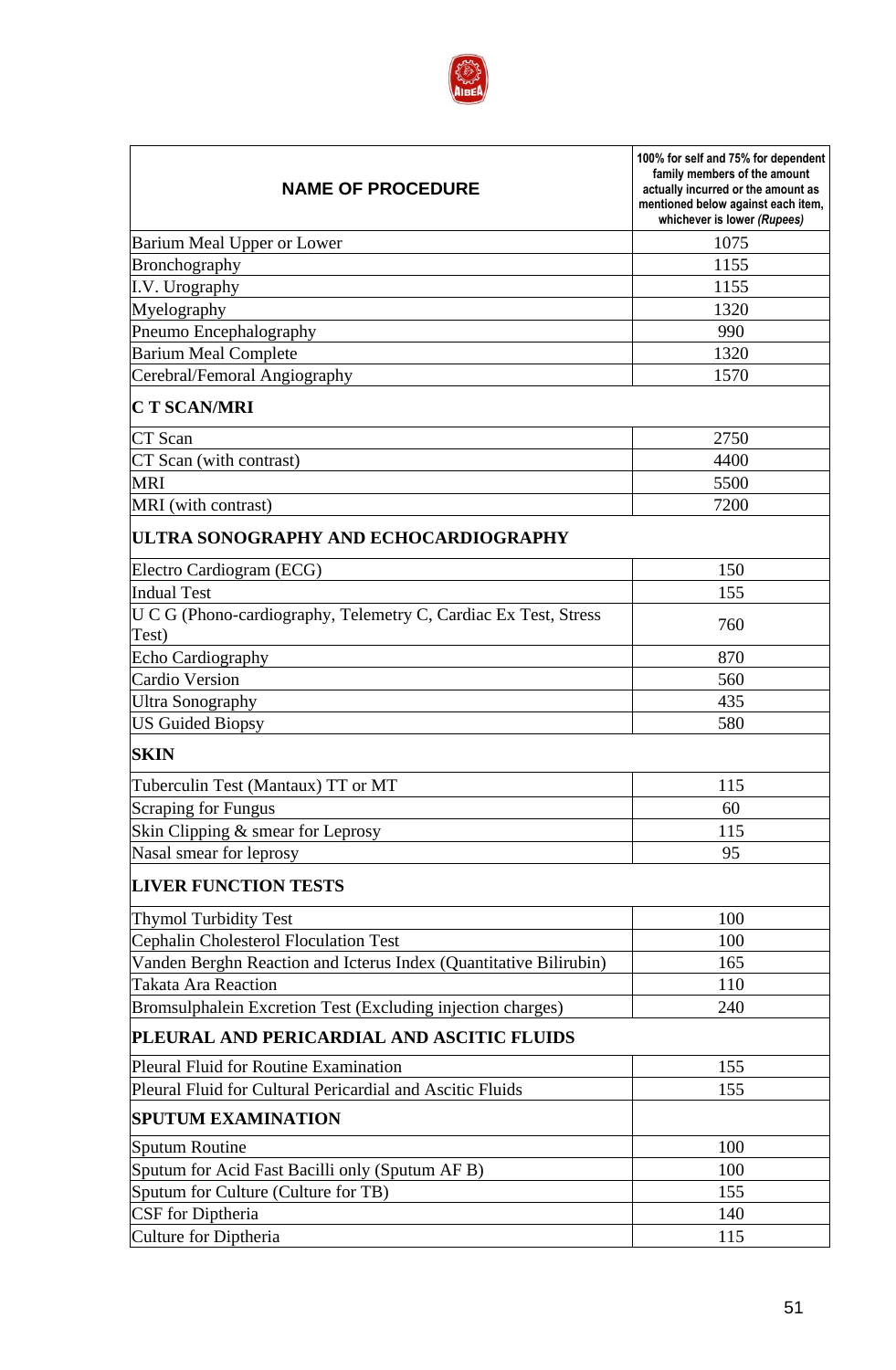

| <b>NAME OF PROCEDURE</b>                                                                                        | 100% for self and 75% for dependent<br>family members of the amount<br>actually incurred or the amount as<br>mentioned below against each item,<br>whichever is lower (Rupees) |  |  |  |
|-----------------------------------------------------------------------------------------------------------------|--------------------------------------------------------------------------------------------------------------------------------------------------------------------------------|--|--|--|
| <b>GASTRIC ANALYSIS</b>                                                                                         |                                                                                                                                                                                |  |  |  |
| Gastric Contents for Routine Analysis (Gastric Analysis or Fractional<br>Test Meal)                             | 240                                                                                                                                                                            |  |  |  |
| <b>Sternal Marrow Routine Cytology (Bone Marrow)</b>                                                            | 310                                                                                                                                                                            |  |  |  |
| <b>Basal Metabolic Rate (BMR)</b>                                                                               | 275                                                                                                                                                                            |  |  |  |
| <b>Lung Function Test</b>                                                                                       | 275                                                                                                                                                                            |  |  |  |
| <b>PSYCHIATRY TEST</b>                                                                                          |                                                                                                                                                                                |  |  |  |
| <b>ECT</b>                                                                                                      | 150                                                                                                                                                                            |  |  |  |
| CO <sub>2</sub>                                                                                                 | 90                                                                                                                                                                             |  |  |  |
| <b>Psychology Testing</b>                                                                                       | 150                                                                                                                                                                            |  |  |  |
| <b>RIA</b>                                                                                                      |                                                                                                                                                                                |  |  |  |
| TSH, LH, FSH, Prolactin (for each test)                                                                         | 180                                                                                                                                                                            |  |  |  |
| Testosterone                                                                                                    | 470                                                                                                                                                                            |  |  |  |
| Parathyroid                                                                                                     | 470                                                                                                                                                                            |  |  |  |
| Estrogen (Total)                                                                                                | 470                                                                                                                                                                            |  |  |  |
| <b>ACTH</b>                                                                                                     | 470                                                                                                                                                                            |  |  |  |
| HBsAg by RIA or EIA                                                                                             | 550                                                                                                                                                                            |  |  |  |
| FOR SURGICAL INVESTIGATION &TREATMENT OF CANCER                                                                 |                                                                                                                                                                                |  |  |  |
| Scopies and Biopsies                                                                                            | 550                                                                                                                                                                            |  |  |  |
| Chemotherapy:                                                                                                   |                                                                                                                                                                                |  |  |  |
| Single Drug Therapy per day                                                                                     | 1100                                                                                                                                                                           |  |  |  |
| Multiple Drug Therapy per day                                                                                   | 2200                                                                                                                                                                           |  |  |  |
| <b>Infusional Chemotheraphy</b>                                                                                 | 3300                                                                                                                                                                           |  |  |  |
| <b>OXYGEN CHARGES</b>                                                                                           |                                                                                                                                                                                |  |  |  |
| Oxygen charges shall be reimbursed at the rate of Rs.40/- per hour subject to a maximum of<br>Rs.400/- per day. |                                                                                                                                                                                |  |  |  |

*Note: Any test/investigation prescribed by the Hospital/Doctor but not included in the Schedule may be reimbursed at 100%/75% of the cost of such tests or the rates of CGHS, whichever is lower.*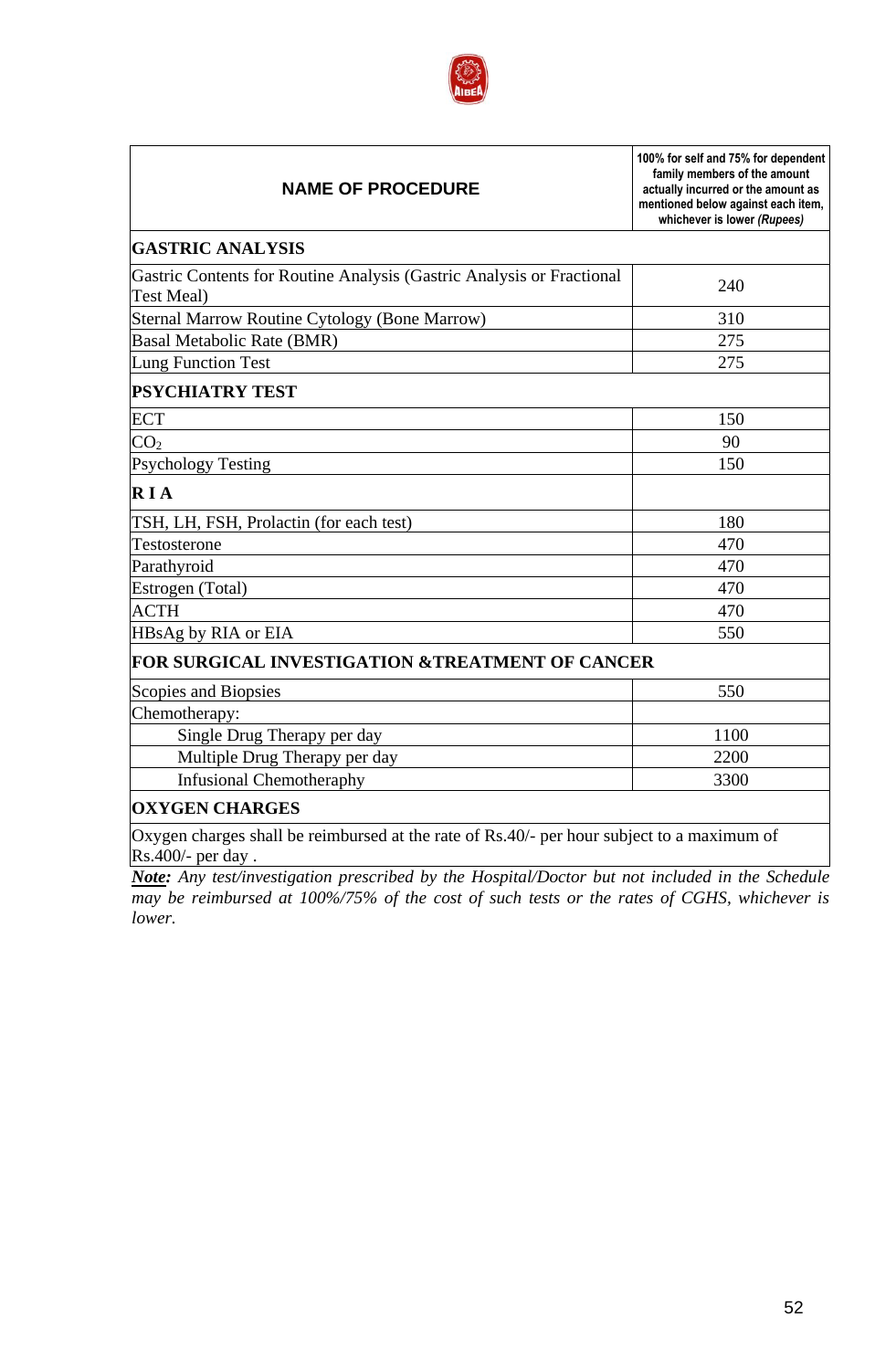

#### **Annexure II**

|                                                                     | 100% for self and 75% for dependent family members of the<br>amount actually incurred or the amount as mentioned below<br>against each item, whichever is lower |                        |                        |  |
|---------------------------------------------------------------------|-----------------------------------------------------------------------------------------------------------------------------------------------------------------|------------------------|------------------------|--|
|                                                                     | Rs.                                                                                                                                                             | Rs.                    | Rs.                    |  |
|                                                                     | <b>Special</b><br><b>Operation</b>                                                                                                                              | <b>Major Operation</b> | <b>Minor Operation</b> |  |
| (a) Operation Theatre Charges                                       | $3,300/-$                                                                                                                                                       | 2,200/                 | $715/-$                |  |
| (b) Anaesthetist's Charges                                          | $3,300/-$                                                                                                                                                       | $2,200/-$              | $715/-$                |  |
| (c) Surgeon's Fees for Operation<br>(including Fees for Assistants) | $11,000/-$                                                                                                                                                      | $7,150/-$              | $2,310/-$              |  |

#### **OPERATION CHARGES**

(d) Expenses for dialysis, blood transfusion, Heart valve replacement, angiography, implanted items during surgery wherever they do not form part of package charges and pace-maker may be reimbursed at the rate of 75% for family members and 100% for workman himself at rates not exceeding the rates applicable to lowest paying bed of AIIMS, New Delhi.

Indicative list of Special, Major and Minor operations is appended below:

# **SPECIAL OPERATIONS :**

Cardiac including By-Pass Surgery, Brain, Lung and Cancer Operations, Kidney/Liver Transplantation Operation, Bone Marrow transplant and Multiple Fractures (time taken is more than 3 hours).

# **MAJOR OPERATIONS :**

Kidney Stone (including lithotripsy), Prostate, Thyroid, Caesarean Delivery, Gastrectomy, Hysterectomy, Fractures, Amputations, S.P.Nailing, Discoidectomy, Retina Detachment, Liver & Gall Bladder, Plastic Surgery (not for beautification), Cataract(wih IOL), Hernia subject to Bank"s discretion (Time taken approximately 1 to 3 hours).

## **MINOR OPERATIONS :**

D & C, Fissure, Circumcision, Small Hydrocele, Dilatation, Vasectomy, Abscess, Bilat, Hydrocele, Appendix, Tubectomy, Piles, Fistula, Minor Operations of the Eye, Nose and Ear (Time taken approximately 60 minutes or less).

# *Note:*-

Operative interference done using state-of-the-art medical techniques taking less than the time indicated as above will not alter the nature of the operations.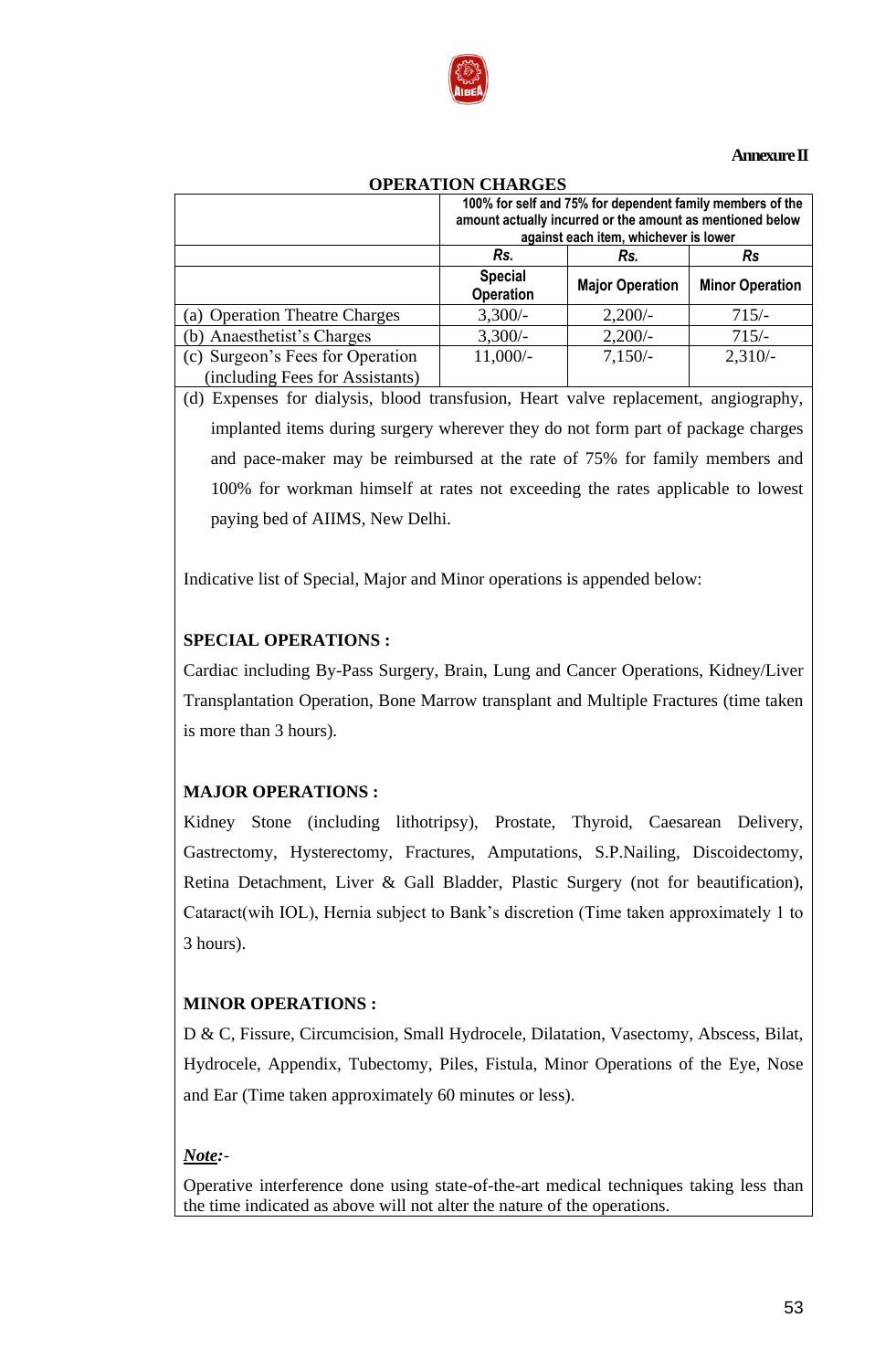

# **SCHEDULE VI**

| Sr.              |                                                                                                   | Allowances (Rs.)         |                          |
|------------------|---------------------------------------------------------------------------------------------------|--------------------------|--------------------------|
| No.              | Area                                                                                              | Pay below<br>Rs.14,700/- | Pay above<br>Rs.14,700/- |
| $\mathbf 1$      | $\mathbf{2}$                                                                                      | 3                        | 4                        |
| 1.               | <b>Mizoram</b>                                                                                    |                          |                          |
|                  | Throughout Lunglei District excluding areas beyond 25 kms.<br>a)<br>from Lunglei town of Mizoram. | 2000                     | 2600                     |
|                  | Throughout Aizawl<br>$\bullet$                                                                    | 1600                     | 2100                     |
|                  | <b>District of Mizoram</b>                                                                        | 1200                     | 1500                     |
| 2.               | <b>Nagaland</b>                                                                                   | 1600                     | 2100                     |
| 3.               | Andaman & Nicobar Islands                                                                         |                          |                          |
|                  | North Andaman, Middle Andamans, Little Andaman,<br>$\bullet$<br>Nicobar & Narcondum Islands       | 2000                     | 2600                     |
|                  | South Andaman (including Port Blair)                                                              | 1600                     | 2100                     |
| $\overline{4}$ . | <b>Sikkim</b>                                                                                     | 2000                     | 2600                     |
| 5.               | <b>Lakshadweep Islands</b>                                                                        | 2000                     | 2600                     |
| 6.               | <b>Assam</b>                                                                                      | 320                      | 400                      |
| 7.               | Meghalaya                                                                                         | 320                      | 400                      |
| 8.               | <b>Tripura</b>                                                                                    |                          |                          |
|                  | Difficult areas of Tripura<br>a)                                                                  | 1600                     | 2100                     |
|                  | Throughout Tripura except difficult areas.<br>b)                                                  | 1200                     | 1500                     |
| 9.               | <b>Manipur</b>                                                                                    | 1200                     | 1500                     |
| 10.              | <b>Arunachal Pradesh</b>                                                                          |                          |                          |
|                  | Difficult areas of Arunachal Pradesh<br>a)                                                        | 2000                     | 2600                     |
|                  | Throughout Arunachal Pradesh other than difficult areas.<br>b)                                    | 1600                     | 2100                     |
|                  |                                                                                                   |                          |                          |
|                  |                                                                                                   |                          |                          |
|                  |                                                                                                   |                          |                          |

# **Special Area Allowance for Workmen**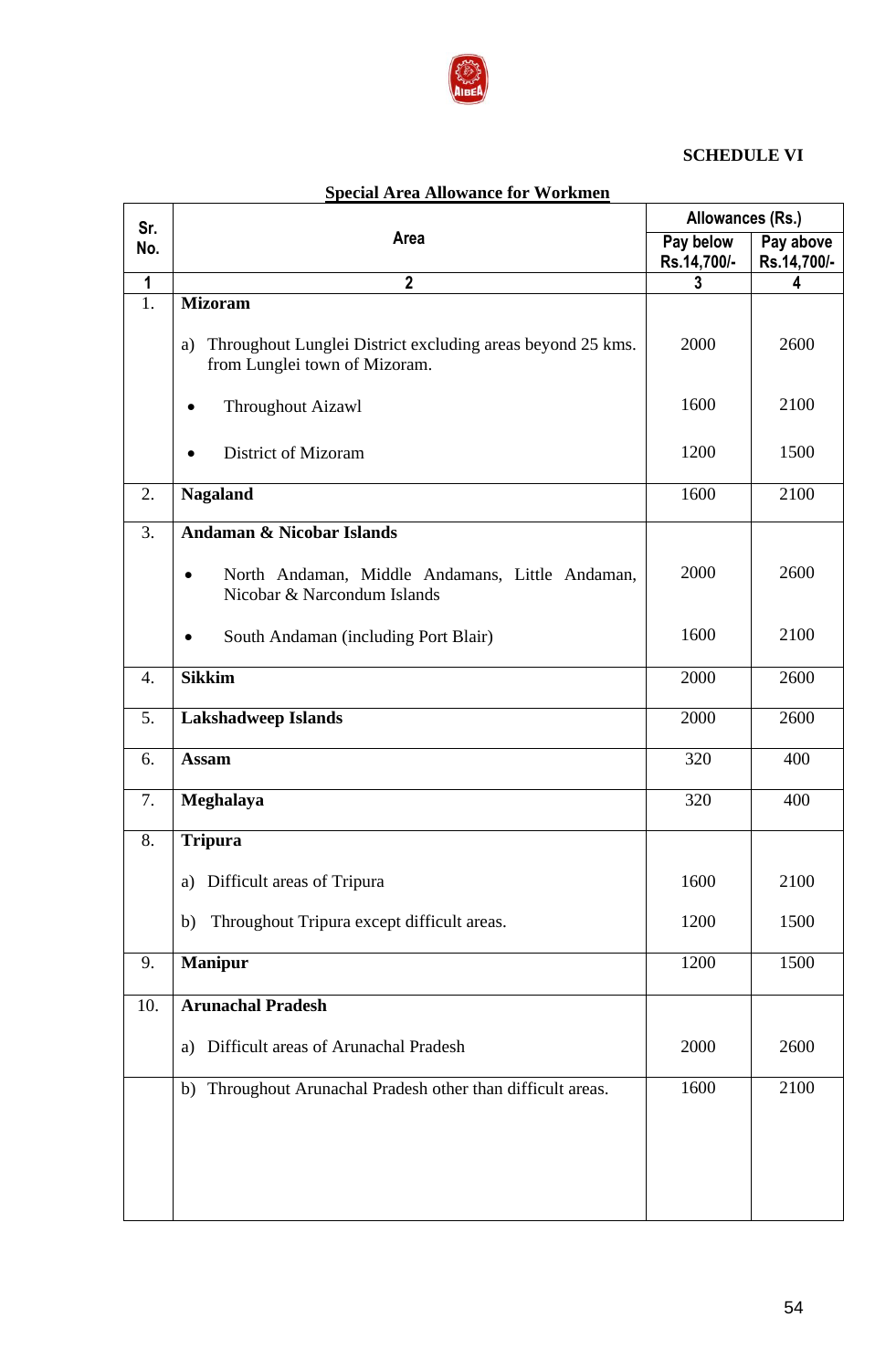

| Sr. |                                                                                                                                                                                                                                                                                | Allowances (Rs.)         |                          |
|-----|--------------------------------------------------------------------------------------------------------------------------------------------------------------------------------------------------------------------------------------------------------------------------------|--------------------------|--------------------------|
| No. | Area                                                                                                                                                                                                                                                                           | Pay below<br>Rs.14,700/- | Pay above<br>Rs.14,700/- |
| 1   | $\mathbf{2}$                                                                                                                                                                                                                                                                   | 3                        | 4                        |
| 11. | Jammu & Kashmir<br>1) Kathua District:<br>Niabat Bani, Lohi, Malhar and Machhodi                                                                                                                                                                                               | 2000                     | 2600                     |
|     | <b>Udhampur District:</b><br>2)<br>a) Dudu Basantgarh, Lander Bhamag Illaqa, other than<br>those included in Part 2(b).                                                                                                                                                        | 2000                     | 2600                     |
|     | b) Areas upto Goel from Kamban Side and areas upto<br>Arnas from Keasi side in Tehsil Mohre.                                                                                                                                                                                   | 1600                     | 2100                     |
|     | Doda District:<br>3)                                                                                                                                                                                                                                                           |                          |                          |
|     | Illaquas of Padder and Niabat Nowgam in Kishtwar Tehsil<br>Leh District:<br>4)                                                                                                                                                                                                 | 2000                     | 2600                     |
|     | All places in the District<br><b>Barmulla District</b><br>5)                                                                                                                                                                                                                   | 2000                     | 2600                     |
|     | Entire Gurez-Nirabat, Tangdar Sub-Division and Keran<br>a)<br>Illaqua                                                                                                                                                                                                          | 2000                     | 2600                     |
|     | b) Matchill                                                                                                                                                                                                                                                                    | 1600                     | 2100                     |
|     | Poonch and Rajouri District :<br>6)                                                                                                                                                                                                                                            |                          |                          |
|     | Areas in Poonch and Rajouri District excluding the towns of<br>Poonch and Rajouri and Sunderbani and other urban areas in<br>the two Districts.                                                                                                                                | 1200                     | 1500                     |
|     | Areas not included in $(1)$ to $(6)$ above, but which are within<br>7)<br>the distance of 8 kms. from the line of Actual Control or at<br>places which may be declared as qualifying for border<br>allowance from time-to-time by the State Government for<br>their own staff. | 1200                     | 1500                     |
| 12. | <b>Himachal Pradesh</b>                                                                                                                                                                                                                                                        |                          |                          |
|     | (1) Chamba District                                                                                                                                                                                                                                                            |                          |                          |
|     | Pangi Tehsil, Bharmour Tehsil, Panchayats: Badgaun,<br>a)<br>Bajol, Deol Kugti, Nayagam and Tundah, Villages: Ghatu of<br>Gram Panchayat Jagat, Kanarsi of Gram Panchayat<br>Chauhata                                                                                          | 2000                     | 2600                     |
|     | Bharmour Tehsil, excluding Panchayats and Villages<br>b)<br>included in (a) above.                                                                                                                                                                                             | 1600                     | 2100                     |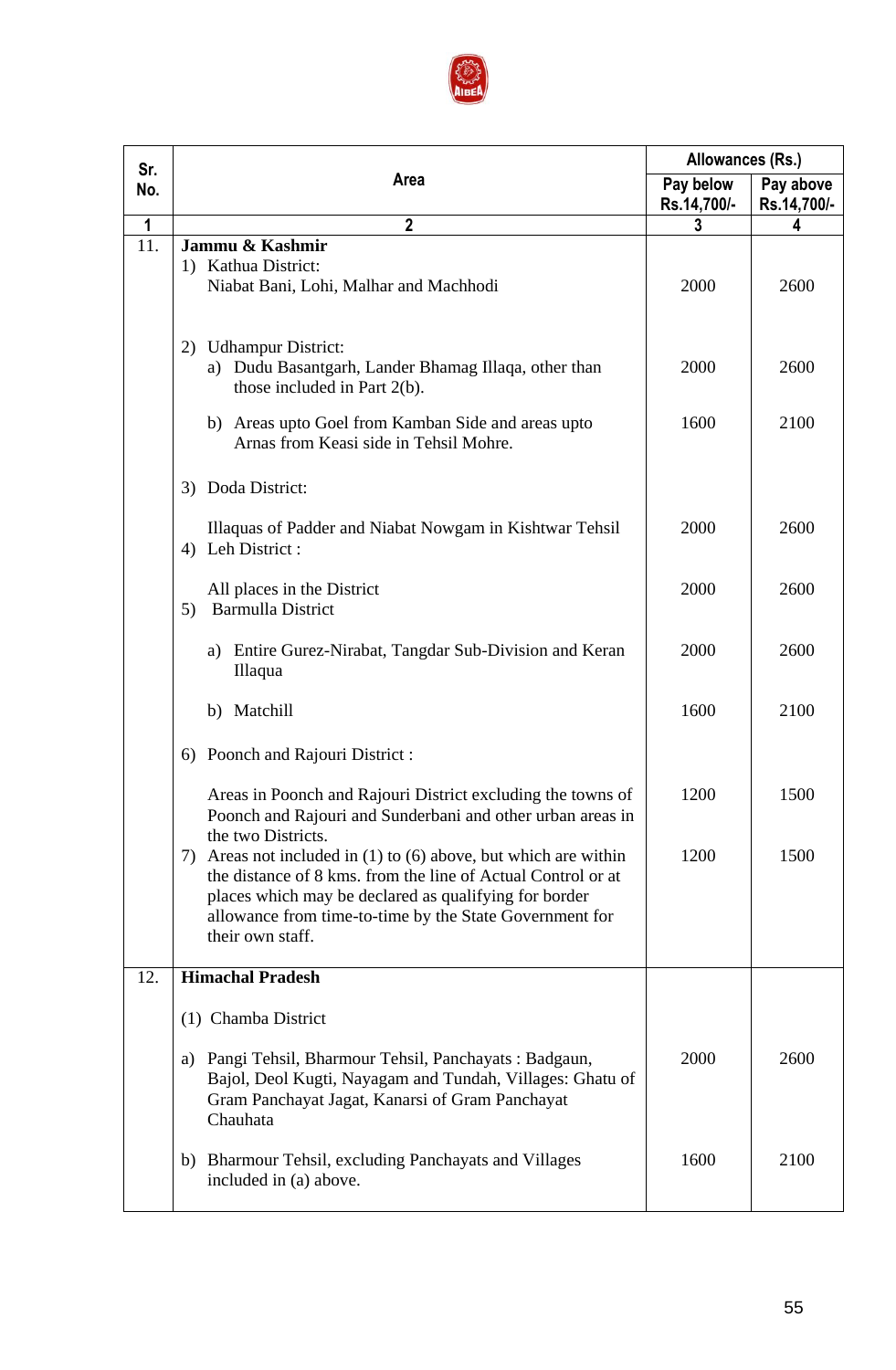

| Sr.         |                                                                                                                                                                                                                                                                                                                                 | Allowances (Rs.)         |                          |
|-------------|---------------------------------------------------------------------------------------------------------------------------------------------------------------------------------------------------------------------------------------------------------------------------------------------------------------------------------|--------------------------|--------------------------|
| No.         | Area                                                                                                                                                                                                                                                                                                                            | Pay below<br>Rs.14,700/- | Pay above<br>Rs.14,700/- |
| $\mathbf 1$ | $\mathbf{2}$                                                                                                                                                                                                                                                                                                                    | 3                        | 4                        |
|             | Jhandru Panchayat in Bhatiyat Tehsil, Churah Tehsil,<br>$\mathbf{c}$ )<br>Dalhousie Town (including Banikhet proper).                                                                                                                                                                                                           | 1200                     | 1500                     |
|             | (2) Kinnaur District:                                                                                                                                                                                                                                                                                                           |                          |                          |
|             | Asrang, Chitkul and Hango Kuno/ Charang Panchayats, 15/<br>a)<br>20 Area comprising the Gram Panchayats of Chhota<br>Khamba, Nathpa and Rupi, Pooh Sub-Division, excluding<br>the Panchayat Areas specified above.                                                                                                              | 2000                     | 2600                     |
|             | Entire District other than Areas included in (a) above.<br>b)                                                                                                                                                                                                                                                                   | 1600                     | 2100                     |
|             | Kullu District:<br>(3)                                                                                                                                                                                                                                                                                                          |                          |                          |
|             | 15/20 Area of Nirmand Tehsil, comprising the Gram<br>a)<br>Panchayats of Kharga, Kushwar and Sarga                                                                                                                                                                                                                              | 2000                     | 2600                     |
|             | Outer-Saraj (excluding villages of Jakat-Khana and Burrow<br>b)<br>in Nirmand Tehsil) and entire District excluding outer Seraj<br>area and pargana of Pandrabis but including villages Jagat-<br>Khana and Burrow of Tehsil Nirmand).                                                                                          | 1200                     | 1500                     |
|             | (4) Lahaul and Spiti District :                                                                                                                                                                                                                                                                                                 |                          |                          |
|             | Entire area of Lahaul and Spiti<br>(5) Shimla District :                                                                                                                                                                                                                                                                        | 2000                     | 2600                     |
|             | 15/20 area of Rampur Tehsil comprising of Panchayats of<br>a)<br>Koot, Labana-Sadana, Sarpara and Chadi-Branda.                                                                                                                                                                                                                 | 2000                     | 2600                     |
|             | Dora-Kawar Tehsil, Gram Panchayat of Darkali in Rampur,<br>b)<br>Kashapath Tehsil and Munish, Ghori Chaibis of Pargana<br>Sarahan.                                                                                                                                                                                              | 1600                     | 2100                     |
|             | Chopal Tehsil and Ghoris, Panjgaon, Patsnau, Naubis and<br>$\mathbf{c})$<br>Teen Koti of Pargana Sarahan, Deothi Gram Panchayat of<br>Taklesh Area, Pargana Barabis, Kasba Rampur and Ghori<br>Nog of Pargana Rampur of Rampur Tehsil, Simla Town and<br>its suburbs (Dhalli, Jatog, Kasumpti, Mashobra, Taradevi<br>and Tutu). | 1200                     | 1500                     |
|             | Kangra District:<br>(6)                                                                                                                                                                                                                                                                                                         |                          |                          |
|             | Areas of Bara Bhangal and Chhota Bhangal<br>a)                                                                                                                                                                                                                                                                                  | 1600                     | 2100                     |